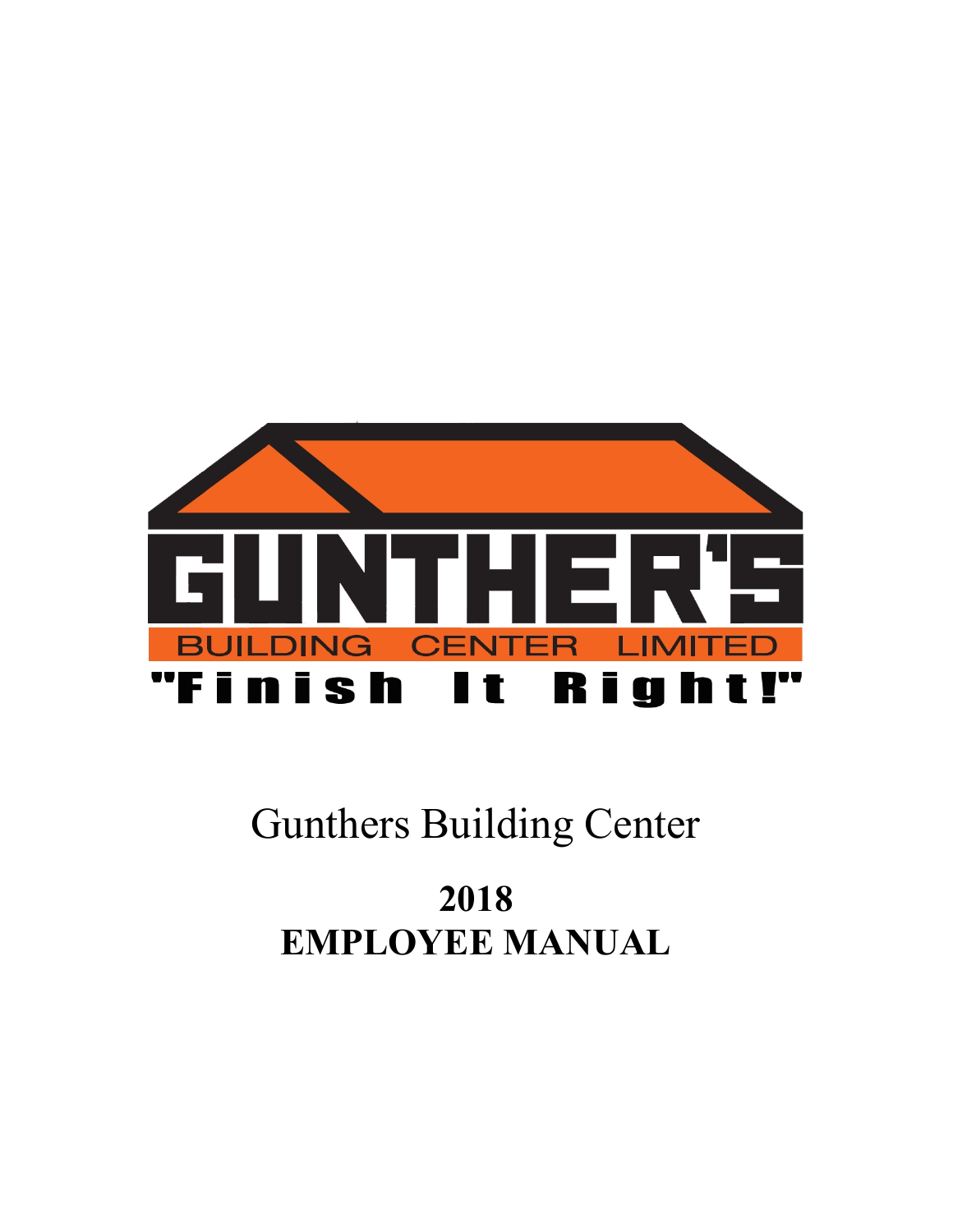# TABLE OF CONTENTS

ľ

| <b>Section Name</b>     | <b>Section</b> |             |         |         |          |         |
|-------------------------|----------------|-------------|---------|---------|----------|---------|
|                         | <b>Number</b>  | <b>Date</b> | Date    | Date    | Date     | Date    |
|                         |                |             |         |         |          |         |
| <b>Table of</b>         |                |             |         |         |          |         |
| <b>Contents</b>         |                |             |         |         |          |         |
| Welcome                 | 1.0            | 01/2014     | 01/2015 | 01/2016 | 08//2017 | 01/2018 |
| Message                 |                |             |         |         |          |         |
| Company                 | 2.0            | 01/2014     | 01/2015 | 01/2016 | 08/2017  | 01/2018 |
| Operations              |                |             |         |         |          |         |
| Equal                   | 3.0            | 01/2014     | 01/2015 | 01/2016 | 08/2017  | 01/2018 |
| Opportunity;            |                |             |         |         |          |         |
| Immigration             |                |             |         |         |          |         |
| Law                     |                |             |         |         |          |         |
| Equal                   | 3.1            | 01/2014     | 01/2015 | 01/2016 | 08/2017  | 01/2018 |
| Opportunity             |                |             |         |         |          |         |
| Statement               |                |             |         |         |          |         |
| Immigration             | 3.2            | 01/2014     | 01/2015 | 01/2016 | 08/2017  | 01/2018 |
| Law Compliance          |                |             |         |         |          |         |
| <b>Aptitude Testing</b> | 3.3            | 01/2014     | 01/2015 | 01/2016 | 08/2017  | 01/2018 |
| Policies and            | 4.0            | 01/2014     | 01/2015 | 01/2016 | 08/2017  | 01/2018 |
| Rules                   |                |             |         |         |          |         |
| Employment              | 4.1            | 01/2014     | 01/2015 | 01/2016 | 08/2017  | 01/2018 |
| Classifications         |                |             |         |         |          |         |
| Confidentiality         | 4.2            | 01/2014     | 01/2015 | 01/2016 | 08/2017  | 01/2018 |
| Personal                | 4.3            | 01/2014     | 01/2015 | 01/2016 | 08/2017  | 01/2018 |
| Information             |                |             |         |         |          |         |
| Attendance and          | 4.4            | 01/2014     | 01/2015 | 01/2016 | 08/2017  | 01/2018 |
| Punctuality             |                |             |         |         |          |         |
| Dress Code              | 4.5            | 01/2014     | 01/2015 | 01/2016 | 08/2017  | 01/2018 |
| Work Hours and          | 4.6            | 01/2014     | 01/2015 | 01/2016 | 08/2017  | 01/2018 |
| Overtime Pay            |                |             |         |         |          |         |
| Time Clock and          | 4.7            | 01/2014     | 01/2015 | 01/2016 | 08/2017  | 01/2018 |
| Time Cards              |                |             |         |         |          |         |
| Lunch Periods           | 4.8            | 01/2014     | 01/2015 | 01/2016 | 08/2017  | 01/2018 |
| Safety and              | 4.9            | 01/2014     | 01/2015 | 01/2016 | 08/2017  | 01/2018 |
| <b>Accident Rules</b>   |                |             |         |         |          |         |
| Smoking                 | 4.10           | 01/2014     | 01/2015 | 01/2016 | 04/2017  | 01/2018 |
| Use of Company          | 4.11           | 01/2014     | 01/2015 | 01/2016 | 08/2017  | 01/2018 |
| Property                |                |             |         |         |          |         |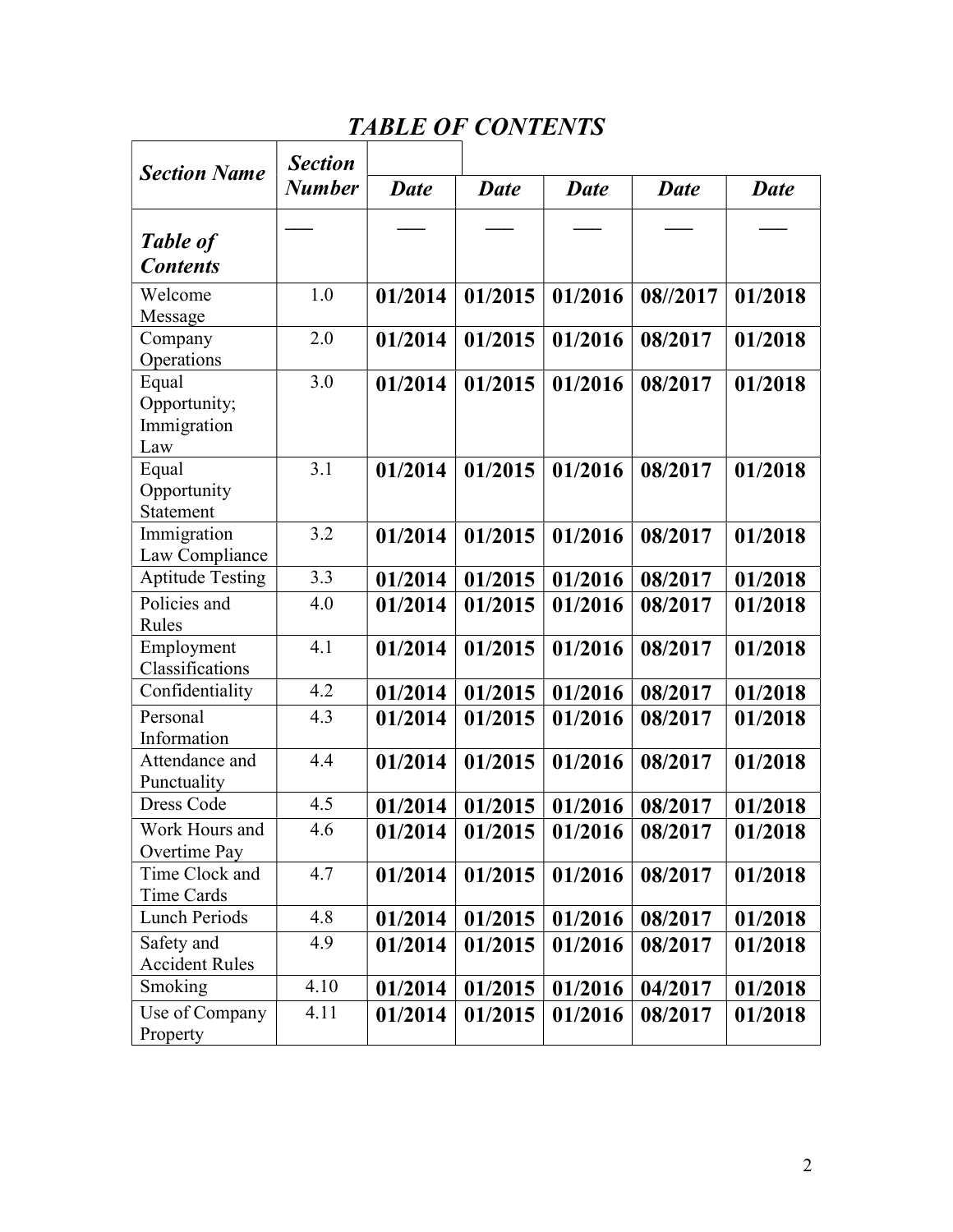| Use of Company          | 4.12 | 01/2014 | 01/2015 | 01/2016 | 08/2017 | 01/2018 |
|-------------------------|------|---------|---------|---------|---------|---------|
| Computers,              |      |         |         |         |         |         |
| E-mail, and             |      |         |         |         |         |         |
| Internet                |      |         |         |         |         |         |
| <b>Substance Abuse</b>  | 4.13 | 01/2014 | 01/2015 | 01/2016 | 08/2017 | 01/2018 |
| Harassment and          | 4.14 | 01/2014 | 01/2015 | 01/2016 | 08/2017 | 01/2018 |
| Discrimination          |      |         |         |         |         |         |
| Policy                  |      |         |         |         |         |         |
| Performance &           | 4.15 | 01/2014 | 01/2015 | 01/2016 | 08/2017 | 01/2018 |
| <b>Salary Reviews;</b>  |      |         |         |         |         |         |
| Provisional<br>Period   |      |         |         |         |         |         |
| Payroll                 | 4.16 |         |         |         |         |         |
|                         |      | 01/2014 | 01/2015 | 01/2016 | 08/2017 | 01/2018 |
| Reported<br>Absences    | 4.17 | 01/2014 | 01/2015 | 01/2016 | 08/2017 | 01/2018 |
| Benefits and            | 5.0  | 01/2014 |         |         |         |         |
| Services                |      |         | 01/2015 | 01/2016 | 08/2017 | 01/2018 |
| Holidays                | 5.1  | 01/2014 | 01/2015 | 01/2016 | 08/2017 | 01/2018 |
| Vacation                | 5.2  | 01/2014 | 01/2015 | 01/2016 | 08/2017 | 01/2018 |
| <b>Sick Leave</b>       | 5.3  | 01/2014 |         | 01/2016 |         |         |
|                         |      |         | 01/2015 |         | 08/2017 | 01/2018 |
| Maternity Leave         | 5.4  | 01/2014 | 01/2015 | 01/2016 | 08/2017 | 01/2018 |
| <b>Funeral Leave</b>    | 5.5  | 01/2014 | 01/2015 | 01/2016 | 08/2017 | 01/2018 |
| Jury Duty               | 5.6  | 01/2014 | 01/2015 | 01/2016 | 08/2017 | 01/2018 |
| Time Off For            | 5.7  | 01/2014 | 01/2015 | 01/2016 | 08/2017 | 01/2018 |
| School                  |      |         |         |         |         |         |
| Conferences             |      |         |         |         |         |         |
| Personal Time           | 5.8  | 01/2014 | 01/2015 | 01/2016 | 08/2017 | 01/2018 |
| Off-Brief               |      |         |         |         |         |         |
| Periods                 | 5.9  |         |         |         |         |         |
| Time Off For<br>Voting  |      | 01/2014 | 01/2015 | 01/2016 | 08/2017 | 01/2018 |
| Health/Life             | 5.10 | 01/2014 | 01/2015 | 01/2016 | 08/2017 | 01/2018 |
| Insurance               |      |         |         |         |         |         |
| Miscellaneous           | 5.11 | 01/2014 | 01/2015 | 01/2016 | 08/2017 | 01/2018 |
| <b>Benefits</b>         |      |         |         |         |         |         |
| Worker's                | 5.12 | 01/2014 | 01/2015 | 01/2016 | 08/2017 | 01/2018 |
| Compensation            |      |         |         |         |         |         |
| <b>Retirement Plans</b> | 5.13 | 01/2014 | 01/2015 | 01/2016 | 08/2017 | 01/2018 |
| Separation from         | 6.0  | 01/2014 | 01/2015 | 01/2016 | 08/2017 | 01/2018 |
| Employment              |      |         |         |         |         |         |
| Layoff & Recall         | 6.1  | 01/2014 | 01/2015 | 01/2016 | 08/2017 | 01/2018 |
| Resignation             | 6.2  | 01/2014 | 01/2015 | 01/2016 | 08/2017 | 01/2018 |
| Dismissal               | 6.3  | 01/2014 | 01/2015 | 01/2016 | 08/2017 | 01/2018 |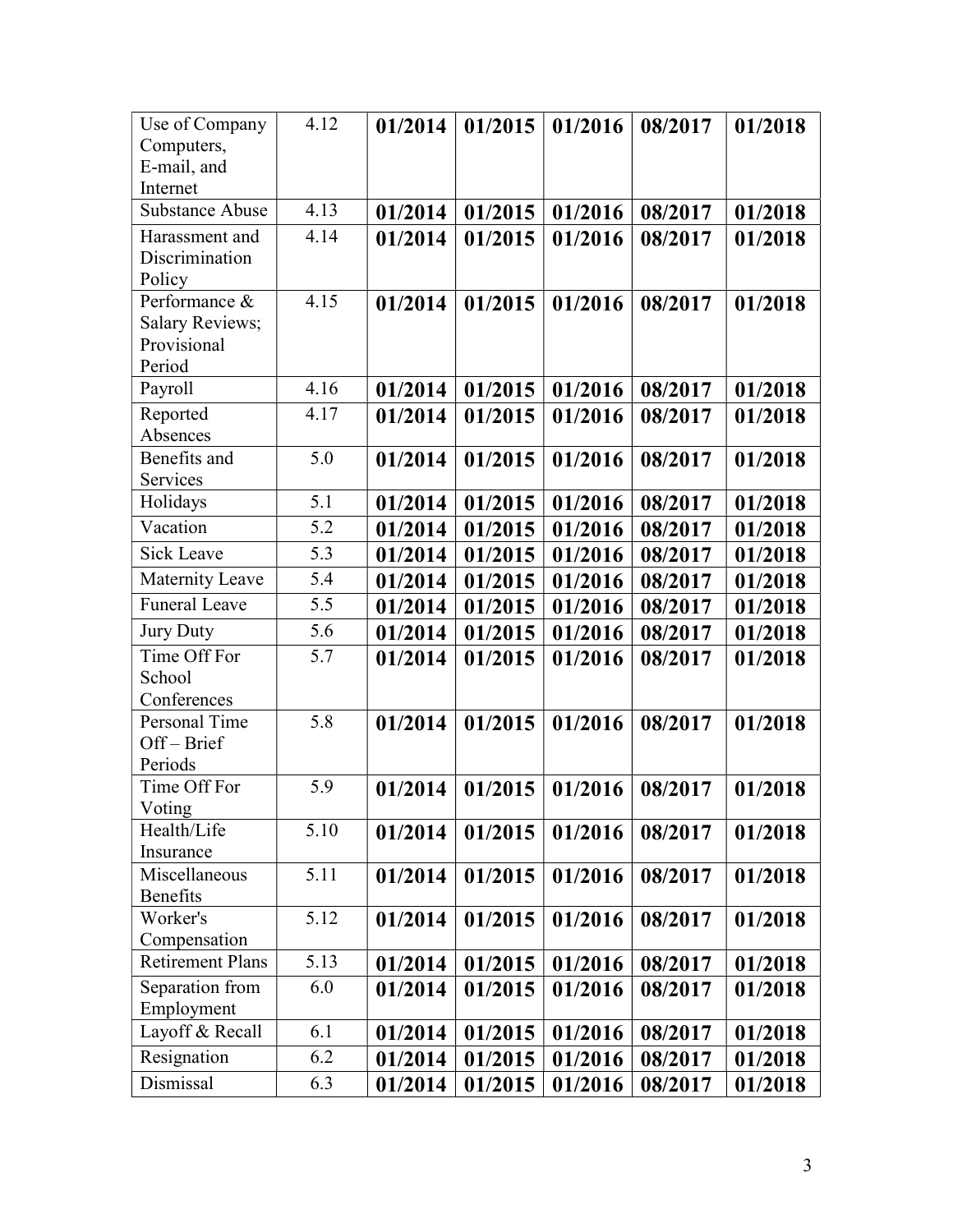| Automatic      | 6.3.1 |         | $01/2014$   $01/2015$   $01/2016$   $08/2017$ |                                   | 01/2018 |
|----------------|-------|---------|-----------------------------------------------|-----------------------------------|---------|
| Dismissal      |       |         |                                               |                                   |         |
| Exit Interview | 6.4   | 01/2014 |                                               | $01/2015$   $01/2016$   $08/2017$ | 01/2018 |
| Communication  | 7.0   | 01/2014 | 01/2015 01/2016 08/2017                       |                                   | 01/2018 |
| Policy         |       |         |                                               |                                   |         |
| Arbitration;   | 8.0   | 01/2014 | 01/2015 01/2016 08/2017                       |                                   | 01/2018 |
| Choice of Law  |       |         |                                               |                                   |         |

 $APPENDIX A - Injury and Accidents Policy$ 

- $APPENDIX B Wage$  advancements Policy
- APPENDIX C Mandatory Retirement Policy
- APPENDIX D Holiday Entitlements
- APPENDIX E New Employee Orientation Checklist
- $APPENDIX F Gunthers Health and Safety Policy$
- APPENDIX G Privacy Policies

# APPENDIX H – Safe Work Practice Guidelines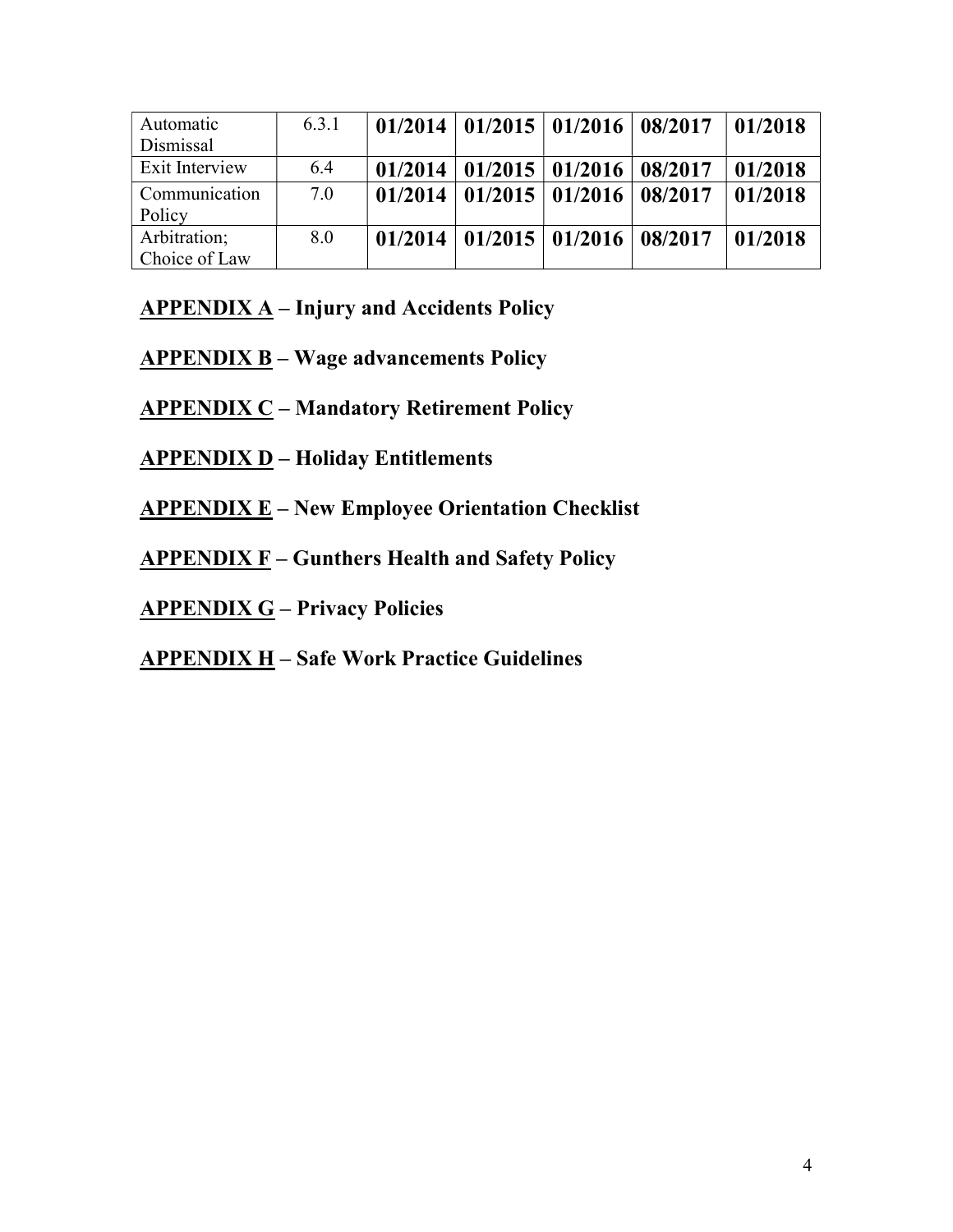## (1) Welcome Message from Ownership

Dear Employee,

Welcome to Gunthers Building Center!

We are excited to have you as part of our company. Gunthers Building Center is committed to quality work and superior customer service in all aspects of our business.

We value our employees and encourage them to make productive suggestions. We want you to succeed at your job.

This Employee Manual, inclusive of an Acknowledgement Form, sets forth the general administrative policies, goals, and benefits of Gunthers Building Center and replaces and supersedes any prior manual(s). The contents of this Manual are confidential and are not be distributed to or shown to anyone else inside or outside the Company. This Manual remains the property of Gunthers Building Center and must be returned upon request.

You should use this Manual as a reference as you pursue your career with us. Each of the policies is dated and is current as of that date, but may be unilaterally amended by Gunthers Building Center at any time, with or without notice, and we shall also reserve the right to deviate from the policies herein in our sole discretion. When there is a change in a policy we will update this Manual as soon as possible. Feel free to discuss with us any questions you may have about this Manual or about your employment with us.

Again, welcome to Gunthers Building Center.

Sincerely,

Pete Kockerbeck **Owner**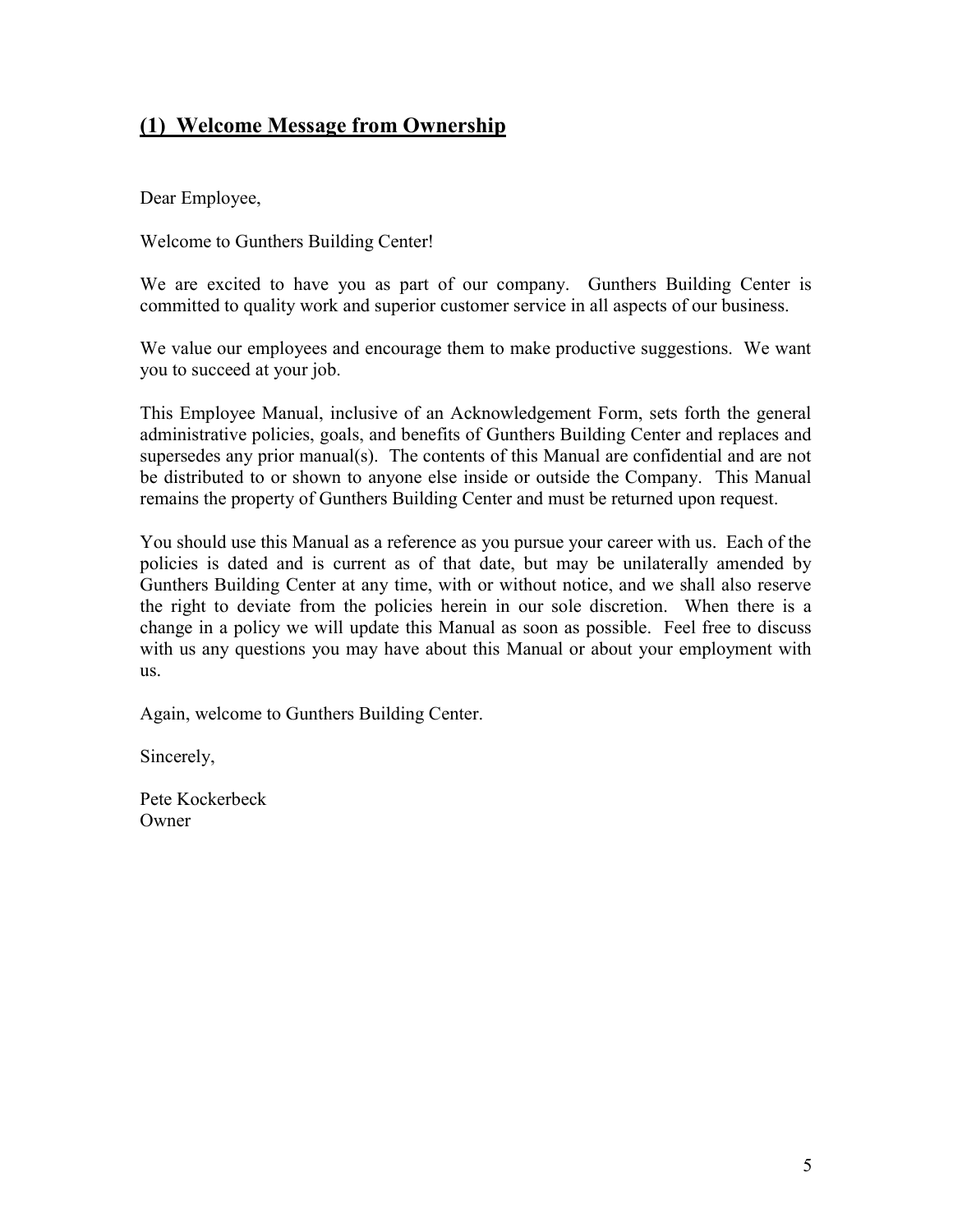# (2) Company Operations

The success of Gunthers Building Center (hereinafter "Company") is based on providing great products and services to our customers, every day. Our motto is "Finish it Right". Our product line/services include(s):

- 1. Finishing materials for construction
- 2. Delivery service of finishing materials
- 3. Installation of finishing materials

Key contact information for Gunthers Building Center is as follows:

 $2100 10$ <sup>th</sup> Avenue S.W. Calgary, Alberta T3C 0K5 Phone 403-245-3311 Fax 403-229-1636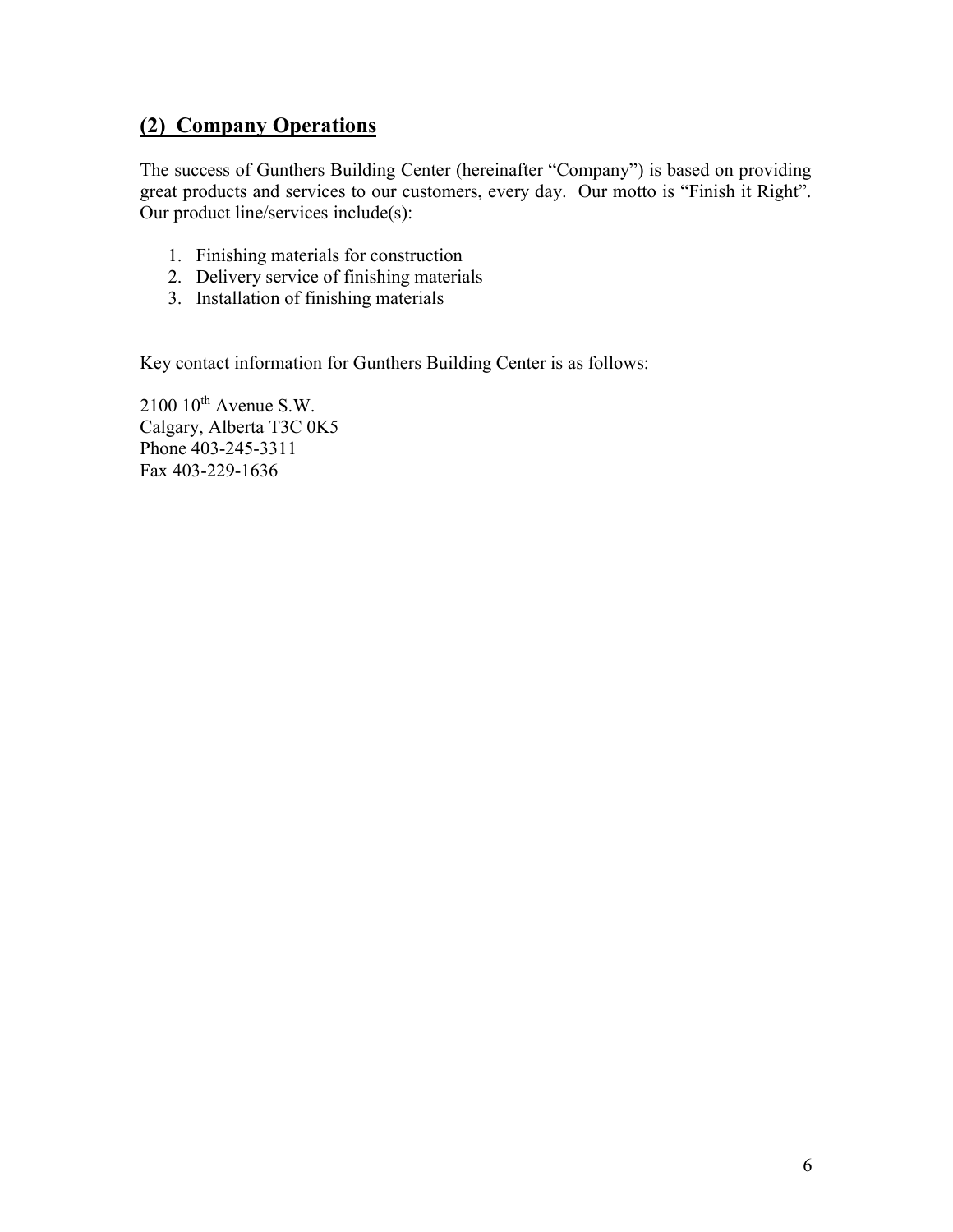# (3) Equal Opportunity; Immigration Law

## 3.1. Equal Opportunity Statement

Gunthers Building Center is an equal employment opportunity employer and does not discriminate against employees or job applicants on the basis of race, religion, color, sex, age, national origin, mental or physical disability, veteran or family status, or any other status or condition protected by applicable federal, state, or local laws, except where a bona fide occupational qualification applies.

This policy extends to all aspects of the employment relationship, including, but not limited to, recruiting, interviewing, job assignments, training, compensation, benefits, discipline, use of facilities, participation in Company-sponsored activities, termination, and all other terms, conditions, and privileges of employment.

## 3.2. Immigration Law Compliance

In accordance with the Canadian Immigration, Gunthers Building Center only employs individuals who are legally authorized to work in Canada. Furthermore, Gunthers Building Center does not continue to employ any individual whose legal right to work in the Canada has been terminated.

You must complete the required documentation supporting your identity and employment eligibility before you may begin working.

# 3.3. Aptitude Testing

The company may request aptitude and profile testing as part of the application process or as part of a review process to determine skill levels for other job opportunities within the company. Test scores are confidential and will be shared only with direct supervisor and senior management. An employee may refuse to take such a test.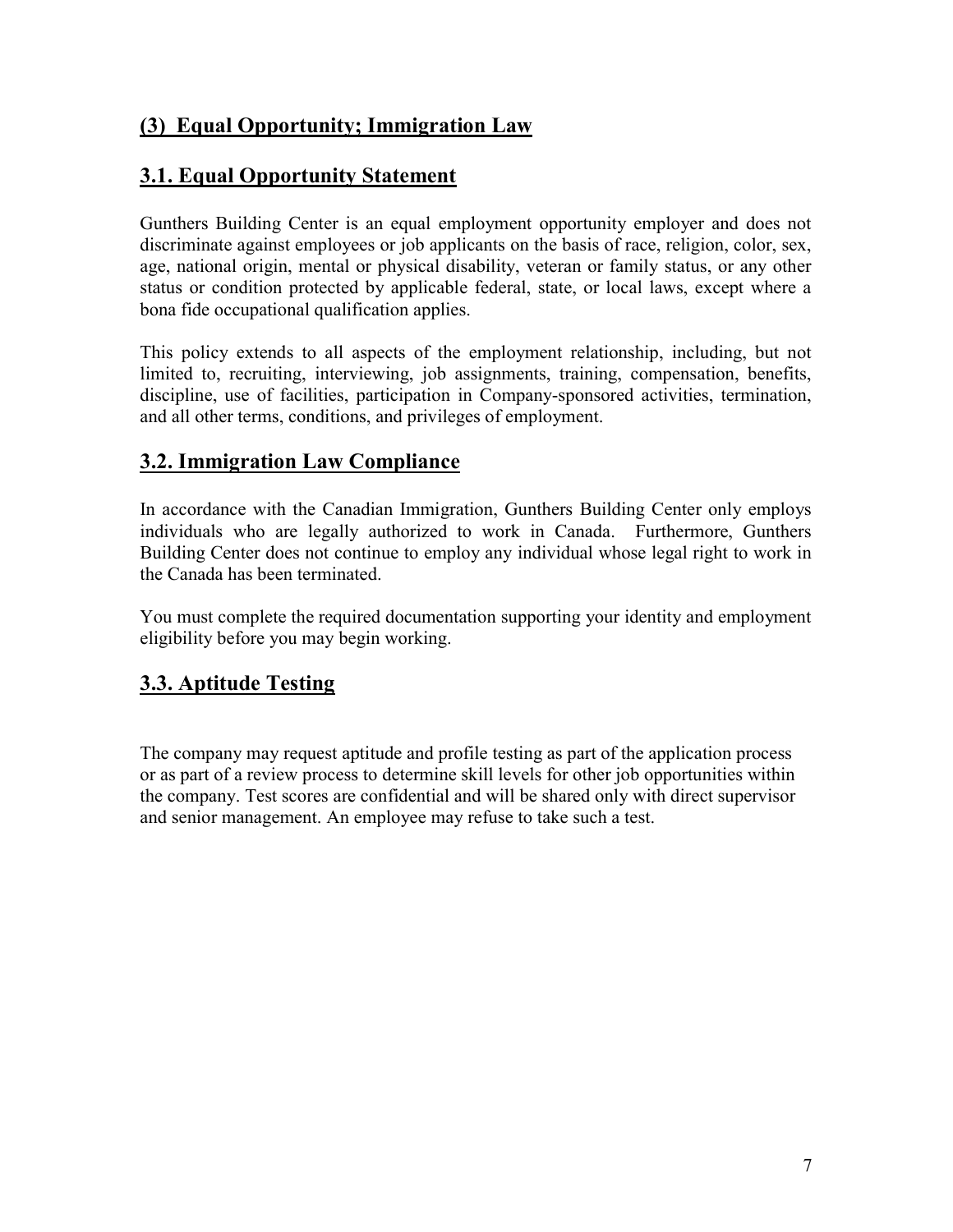#### (4) Policies and Rules

#### 4.1. Employment – Classification

As an employee of Gunthers Building Center, you are an "employee at will". This means that either you or Gunthers Building Center may choose to terminate the employment relationship at any time, with or without cause, and with or without advance notice.

Any information outlined in this Manual or in any other Company document does not modify the employment at will policy and should not be interpreted to mean that termination will occur only for "just cause". These documents do not create an express or implied contract of employment for a definite and specific period of time between you and Company, or otherwise create express or implied legally enforceable contractual obligations on the part of Gunthers Building Center concerning any terms, conditions, or privileges of employment. Any documents or statements, written or oral, prior, current, or future that conflict with the employment at will policy are void.

Regular Full-Time is an employee who has no termination date and who is regularly scheduled to work (forty) 40 or more hours per week. Regular full-time employees may be either non-exempt (hourly) or exempt (salaried) employees.

Regular Part-Time is an employee whose position has no termination date and who is scheduled to work (ten) 10 or more hours, but less than (forty) 40 hours per week.

Temporary Employee is an employee who is hired for a certain length of time and who is paid only for their hours worked. A temporary employee will not receive any benefits or holiday or vacation pay.

Provisional Employee is an employee who has not yet completed the ninety (90) day provisional period after first being hired, as detailed in Section 5.15 of this Employee Manual.

# 4.2. Confidentiality

As the result of your employment at Gunthers Building Center, you will acquire and have access to confidential information belonging to Gunthers Building Center of special and unique value. This includes such matters as personnel information, suppliers, procedures, and cost of merchandise, sales data, price lists, financial information, records, business plans, prospect names, business opportunities, confidential reports, customer lists and contracts, as well as any other information specific to Gunthers Building Center.

As a condition of employment, you must and hereby do agree that all such information is the exclusive property of the company, and you will not at any time disclose to anyone, except in the responsible exercise of your job, any such information whether or not it has been designated specifically as "confidential". Signing a separate confidentiality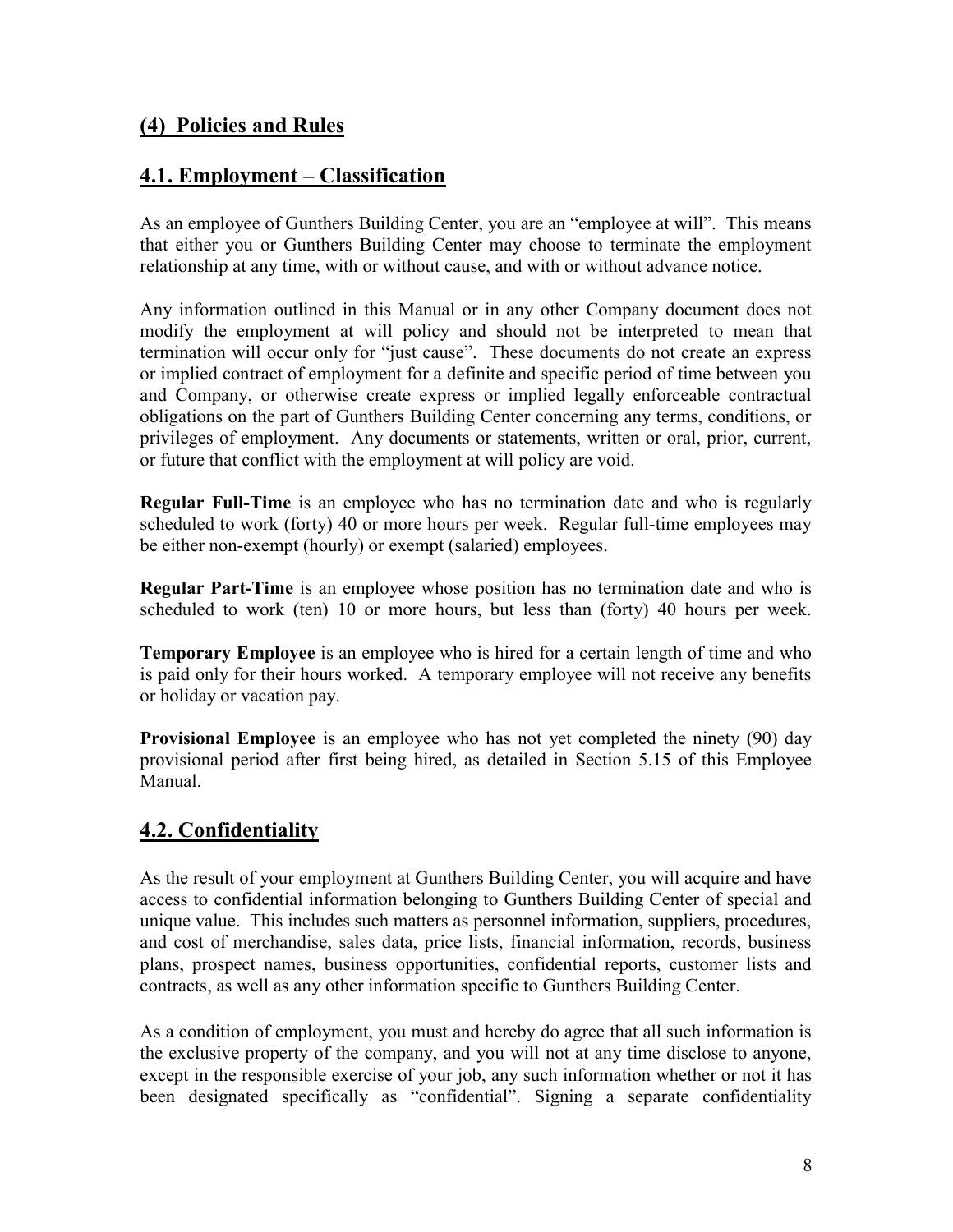agreement further clarifying this policy at Gunthers Building Center's requests is also a condition of your continued employment with Company. See Appendix "G"

If you are ever unsure of your obligations under this policy it is your responsibility to consult with your supervisor for clarification.

# 4.3. Personal Information

It is important that the personnel records of Company be accurate at all times. In order to avoid problems with your benefit eligibility, tax liability, or our ability to communicate with you regarding shift changes and the like, Gunthers Building Center requires that you will promptly notify your supervisor or human resources representative of any change in your name, home address, telephone number, number of dependents, or any other information pertinent to your employment with Company.

## 4.4. Attendance and Punctuality

Gunthers Building Center believes that a good record of attendance and punctuality is an essential component of good work performance. You are expected to arrive at work before you are scheduled to start your shift and be at your workstation by your scheduled start time. If, for any reason, you are unable to report for work on time, or unable to remain at work until the end of your shift, you must notify your supervisor directly ONE HOUR before your regular starting time.

All time off must be requested in advance and should be submitted in writing as outlined in the appropriate categories, except for sick leave (See Sick Leave and other categories for specific details outlined below.). Excessive absences may result in disciplinary action, up to and including termination.

# 4.5. Dress Code

As an employee of Gunthers Building Center, you must maintain a clean, safe, and professional appearance. Your attire should be consistent with the type of work you are performing as well as being appropriate for the position you hold and the image our Company seeks to project. Clothing must be neat and clean. Good personal grooming and hygiene are also essential and should contribute to a professional appearance. You may be required to wear and pay for your own uniform and/or safety equipment.

Management, sales personnel, and those employees who come in contact with the public, are expected to dress in accepted business tradition. If you have further questions about your expected attire, please discuss these questions with your immediate supervisor.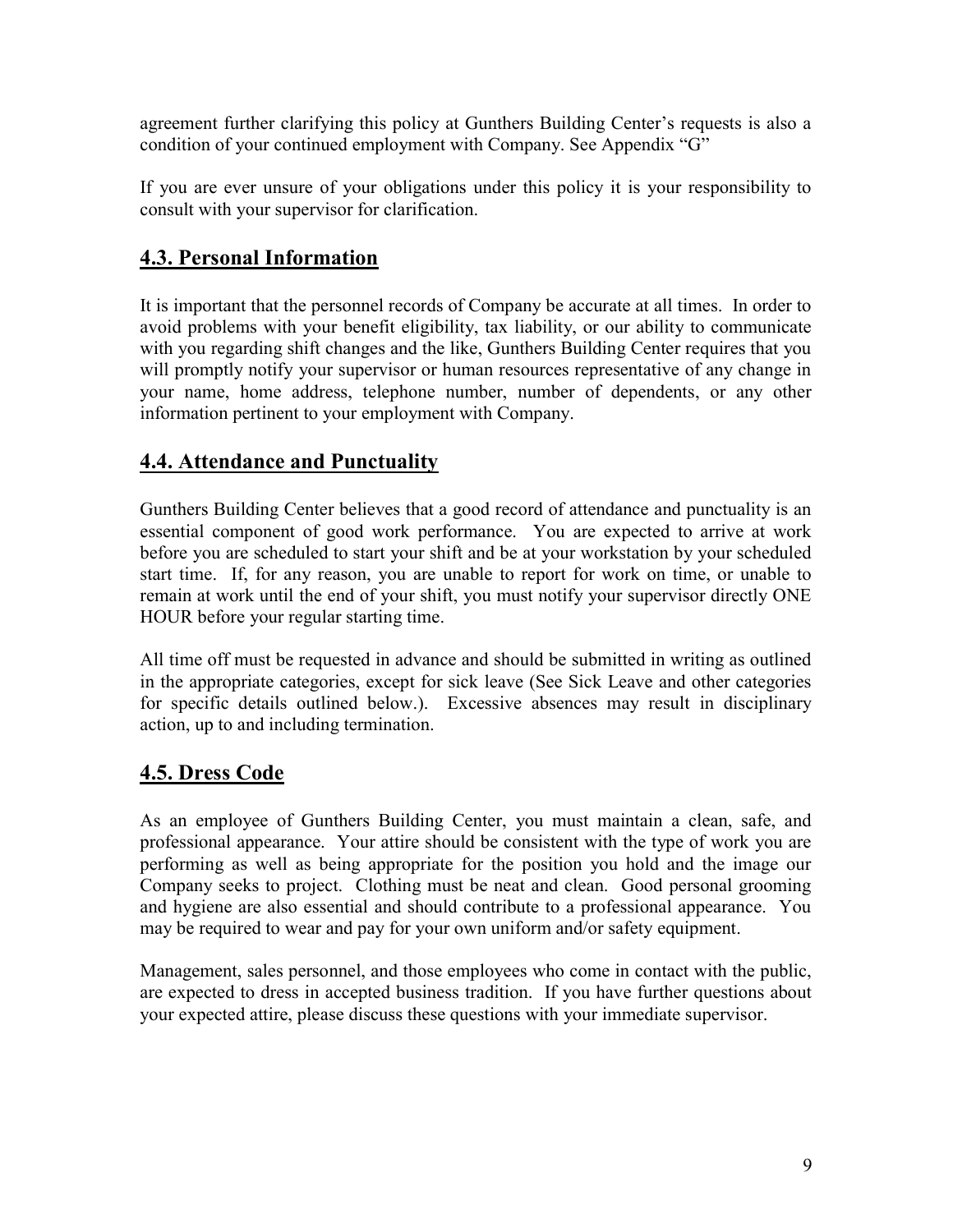## 4.6. Work Hours and Overtime Pay

The normal work day is eight (8) hours, and forty (40) hours represents a normal work week, commencing 12:01 AM Monday and ending on midnight on the following Sunday. While you are generally expected to work the number of hours stated above, we do not guarantee that you will actually work that many hours in any given day or week.

For hourly employees, overtime work is only performed when approved in advance by your supervisor. You are expected to work necessary overtime when requested to do so, and you will receive time and one-half regular pay for time worked exceeding forty (40) hours in any given work week.

When computing total hours worked in a work week for purposes of calculating overtime pay, only hours actually worked are counted. Time off from work, such as holidays or jury duty, is not counted as hours worked even if you are paid for such time off.

## 4.7. Time Clock and Time Cards

Where applicable, you must punch in at the start of your work shift and punch out at the end of your shift. You are not allowed to punch the time clock of another employee. Should your time card be incorrectly punched, your supervisor will note the correct start and/or end time, and initial the correction. Your supervisor must approve all time cards that have any adjustments. Failure to clock in and out may result in loss of pay for unverifiable work, and -- for repeated failure to use the time clock -- in disciplinary action, up to and including termination.

Vacations days, sick days, holidays, and absences such as jury duty, funeral leave, or military training, should be specifically noted on the time cards for days on which they occur. Paid vacation and holidays should be counted and used as full workdays.

If no time clock is available, use the Company-provided time sheet to neatly and legibly record your time in writing, rounded to the nearest quarter-hour, and then turn it into your supervisor promptly at the end of each work week.

The work week commences 12:01 AM Monday and ends on midnight on the following Sunday.

Time cards and time sheets must be completed accurately. Your signature on the time card of time sheet is required to certify its accuracy as a record of the time actually worked. Falsifying a time card or sheet can lead to disciplinary action, up to and including termination. Furthermore, the falsification of a time card or sheet is a fraudulent act for which an employee may be prosecuted.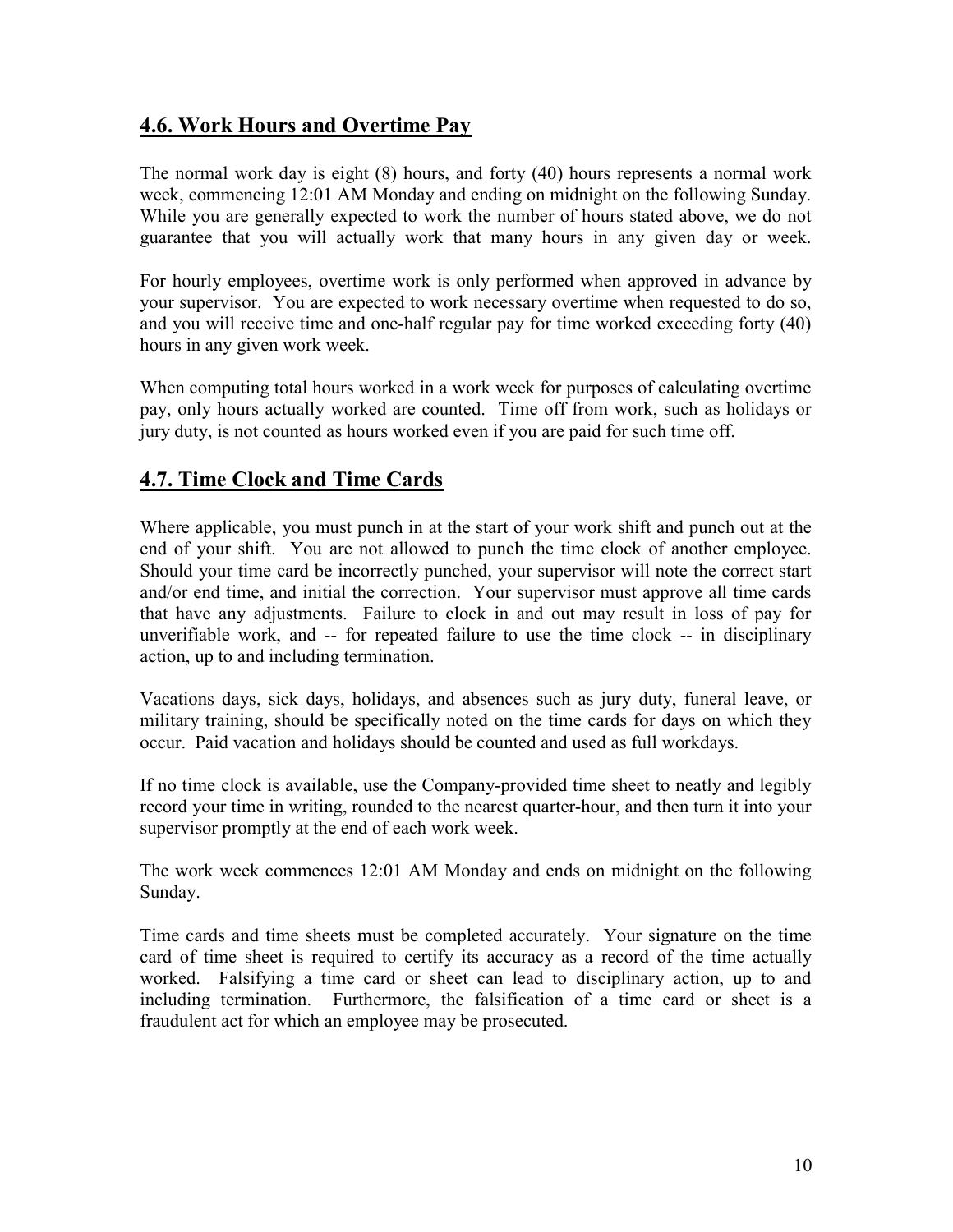#### 4.8. Lunch Period

You are allowed a daily 60-minute unpaid lunch break if you are working 8 hours consecutively. Lunch breaks are mandatory if working more than 5 consecutive hours. Lunch breaks will generally be taken on a staggered schedule so that your absence from work does not create a problem with the day-to-day operations of the Company. In any consecutive 4 hours of work you are allowed one paid 15 minute break. Any other breaks during the work day must be approved in advance by your supervisor and shall also not be paid.

#### 4.9. Safety and Accident Rules

Safety is a priority at Gunthers Building Center. We strive to provide a clean, hazardfree, and safe environment in accordance with the Occupational Health and Safety code.

As an employee, you are expected to take part in maintaining this environment. You should observe all posted safety rules; adhere to all safety instructions provided by your supervisor, and use safety equipment when required. It is your responsibility to learn the location of all safety and emergency equipment, as well as the safety and/or emergency phone numbers. Please see "Appendix A" for more information regarding Injuries and Accidents.

You may be required to purchase and maintain some of your own safety equipment. Any problems with Company-provided safety equipment should be reported to your immediate supervisor. If it is not safe to work for any reason, report the problem to your supervisor immediately.

#### Duty to use personal protective equipment

(1) If the hazard assessment indicates the need for personal protective equipment, an

Employer must ensure that

 (a) Workers wear personal protective equipment that is correct for the hazard and protects workers,

(b) Workers properly use and wear the personal protective equipment,

 (c) The personal protective equipment is in a condition to perform the function for which it was designed, and

 (d) Workers are trained in the correct use, care, limitations and assigned maintenance of the personal protective equipment.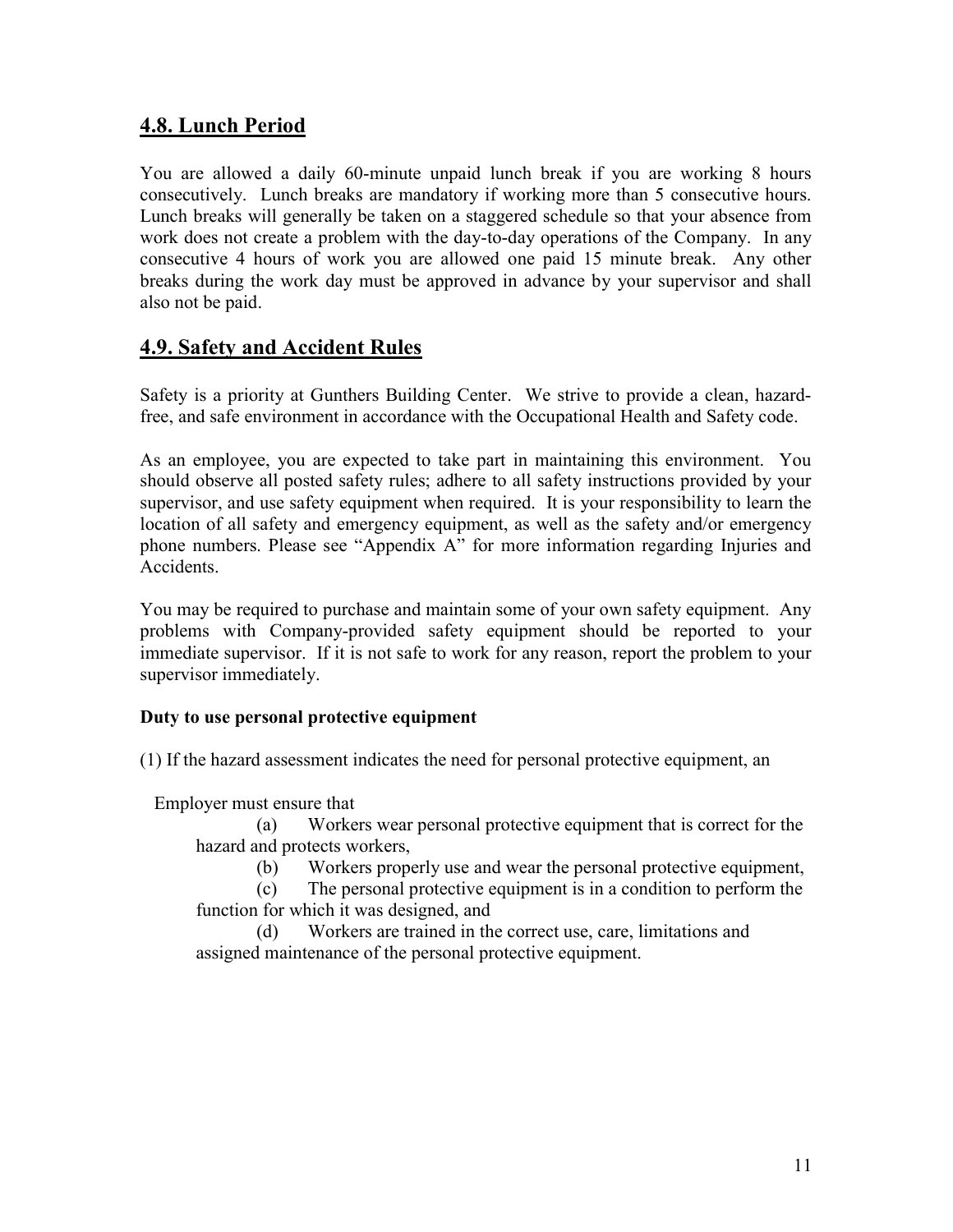(2) A worker must

 (a) Use and wear properly the appropriate personal protective equipment specified in this Code in accordance with the training and instruction received,

(b) Inspect the personal protective equipment before using it, and

 (c) Not use personal protective equipment that is unable to perform the function for which it is designed.

(3) An employer must ensure that the use of personal protective equipment does not endanger the worker.

All work related accidents are covered by Worker's Compensation Insurance pursuant to the laws of Alberta.

#### 4.10. Smoking & E-cigarette

Gunther's promotes a smoke free working environment. As such, smoking is only permitted in designated areas which will be located 5 meters west of the North Exit of Hardware. Employees must refrain from smoking in non-designated areas, company vehicles, and in plain view of current or prospective customers while working. Noncompliance of this policy will lead to disciplinary action up to and including termination.

#### 4.11. Use of Company Property

Gunthers Building Center will provide you with the necessary equipment to do your job. None of this equipment should be used for personal use, nor should any equipment be removed from Company work premises unless approved by your supervisor. This includes Company vehicles, telephones, and two-way communication equipment.

Any items or packages taken out of the work place are subject to inspection at any time. Likewise, any personal locker or storage space provided to you in also subject to inspection at any time.

Personal telephone calls are not to be made on Company time, unless authorized by your supervisor. Any authorized personal calls should be kept to a minimum and made at a time that does not interfere with your or your co-workers' job performance.

Use of Company's stationery, office supplies, or postage for personal use is strictly prohibited.

Company premises, telephones, and email are not to be used for employees or others to engage in the practice of soliciting collections or donations; selling raffles, goods, or services; operating betting pools; or solicitations of any kind.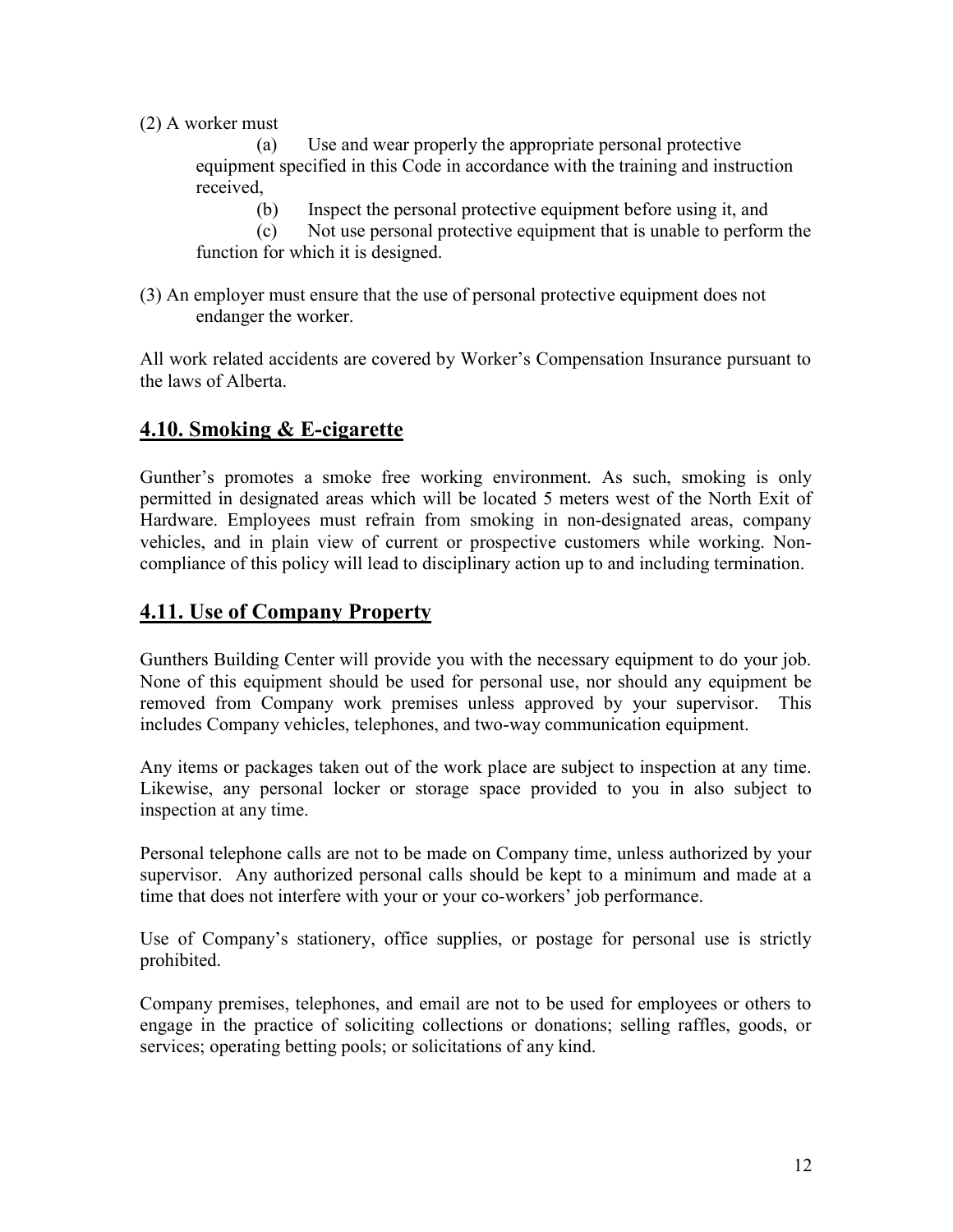Use of radios, audio headsets, and televisions, Company-owned or otherwise, is at the discretion of Company supervisors only, and – if allowed – must be used in a manner that does not interfere with the safety of the work place or with the ability of others to perform their work.

## 4.12. Use of Company Computers, E-mail, and Internet

Employee use of company computers, printers, peripherals, and electronic equipment is for job-related or approved activities only. Inappropriate use of company computers, which may be defined from time to time at the discretion of the Company, may subject you to discipline, up to and including termination.

Inappropriate use includes, but is not limited, to the following:

A) Use of Company computers to send or receive messages, pictures, or computer files which are illegal, pornographic, sexist, racist, harassing, or discriminatory. If you receive such material, you should notify your supervisor immediately.

B) Loading software that is not approved in advance by management.

C) Making illegal copies of licensed software.

D) Using software that would provide unauthorized access to Company's computers or would disrupt our equipment in any way.

E) Using Company computers, printers, or email for personal and/or non-Company related use, unless authorized by your immediate supervisor.

Any message or file created, or emailed using any Company computer is the property of the Company. You should have no expectation of privacy or confidentiality in any message or file that is created, stored, or sent using the computers or other communication equipment belonging to Company, and Company reserves the unilateral right to review, monitor, access, audit, intercept, copy, print, read, disclose, modify, retrieve, and delete any work you do on a Company computer, including email.

If provided, your Company email account is strictly for business communication only and is not for personal use, except as authorized by your supervisor in the course of your work duties, you are not authorized to access the computer(s), email account(s), or files of any other Company employee(s).

If provided, Internet access is likewise strictly for business purposes only and is not for personal use. Company reserves the unilateral right to review, monitor, access, and audit, intercept, and disclose an employee's use of the Internet at any time, with or without notice, and with or without an employee's permission. You should have no expectation of privacy or confidentiality with respect to any use of the Internet at work.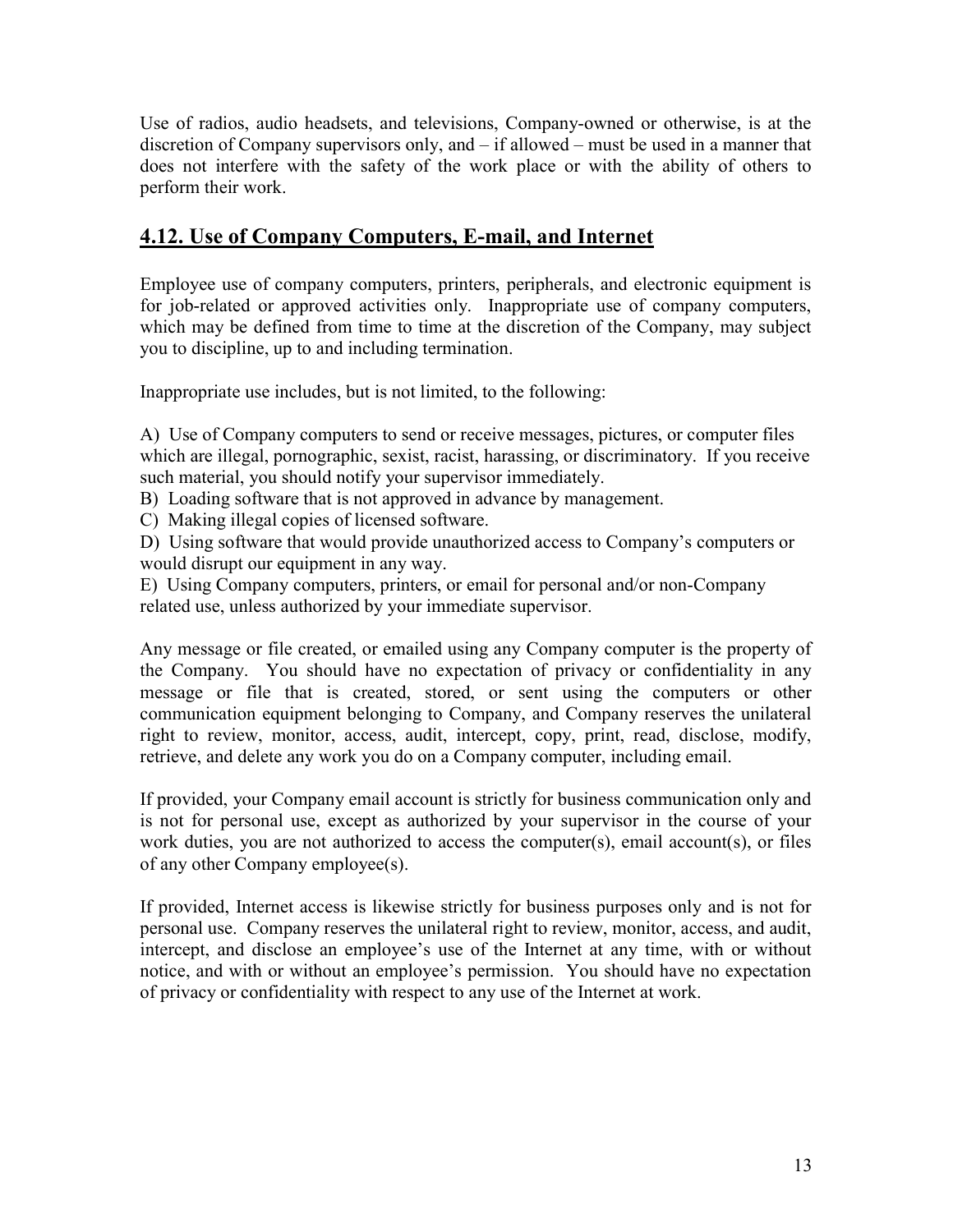#### 4.13. Substance Abuse Policy

Gunthers Building Center takes seriously the problem of drug and alcohol abuse and is committed to providing a work-place free of such substances. This policy applies to all employees of Company.

No employee is allowed without prior supervisor permission to consume, possess, sell, or purchase any alcoholic beverage on any property owned by the Company, or in any vehicle owned or leased by the Company. No employee may use, possess, sell, transfer, or purchase any drug or other controlled substance that may alter an individual's mental or physical capacity while working for Gunthers Building Center. The exceptions are over-the-counter pain relievers and the like, used as intended and directed, and any other drugs that have been prescribed to you, and which are being used as prescribed by your doctor.

Our Company will not tolerate employees that are impaired by or under the influence of alcohol or drugs while working.

In cases where the use of alcohol or drugs poses a threat to the safety of other people or property, you must report the violation. Employees who violate our Substance Abuse Policy will be subject to disciplinary action, up to and including termination.

As a part of Company's policy to ensure a drug and alcohol free workplace, within the limits of applicable federal and provincial laws, we reserve the right, in our sole discretion, to test for drugs and alcohol. Some such situations may include, but not be limited, to the following:

A) In conjunction with an offer of employment with Company;

B) Where there are reasonable grounds for believing an employee is under the influence of alcohol or drugs;

C) As part of an investigation of any accident in the workplace in which there are reasonable grounds to suspect alcohol and/or drugs contributed to the accident;

D) On a random basis, where allowed by law;

E) As a follow-up to a rehabilitation program, where allowed by law;

F) As necessary for the safety of employees, customers, or the general public where allowed by law.

All tested employees will be able to receive a copy of the laboratory results that certify the results or the testing done. It is a condition of your employment and continued employment with Company that you comply with the Substance Abuse Policy.

#### 4.14. Harassment and Discrimination Policy

Gunthers Building Center is proud of its work environment in which all employees are treated with respect and dignity. It is our policy that all employees have the right to work in an environment free from any type of illegal discrimination or harassment, including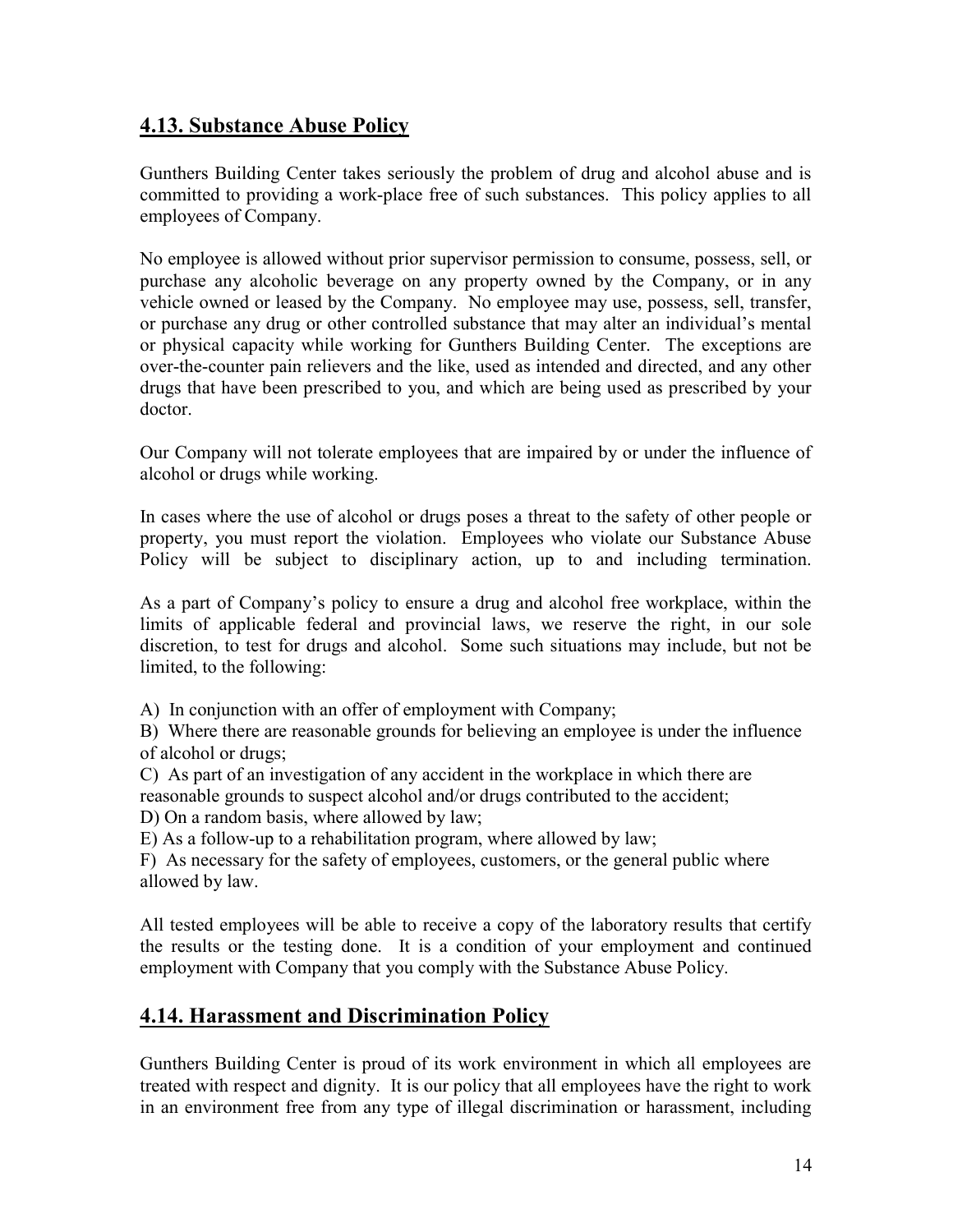racial and sexual harassment. Any employee found to have engaged in any form or discrimination or harassment, whether verbal, physical, or arising out of the work environment, and whether in the work place, at work assignments off-site, at Companysponsored social functions, or elsewhere, is unacceptable and will not be tolerated.

Our company's general harassment policy is designed to ensure that all individuals can work in an environment that promotes equal opportunities and prohibits discrimination and harassment on the basis of race, religion, color, sex, age, national origin, mental or physical disability, veteran or family status, or any other status or condition protected by applicable federal, provincial, or local laws.

Remember, Gunthers Building Center is a multi-cultural firm and we must all be sensitive to and tolerant of the background of others. When in doubt, don't say it or do it.

For purposes of this policy, sexual harassment is defined as follows:

Unwelcome or unwanted sexual advances, requests for sexual favors, and other verbal, non-verbal, or physical conduct of a sexual nature when (1) submission to or rejection of this conduct by an individual is used explicitly or implicitly as a factor in decisions affecting hiring, evaluation, promotion, or other aspects of employment; or (2) this conduct substantially interferes with an individual's employment or creates an intimidating, hostile, or offensive work environment.

Examples of sexual harassment include, but are not limited to, unwanted sexual advances; demands for sexual favors in exchange for favorable treatment or continued employment; repeated sexual jokes, flirtations, advances, or propositions; verbal abuse of a sexual nature; graphic commentary about an individual's body, sexual prowess, or sexual deficiencies; leering; whistling; touching; pinching; assault; coerced sexual acts; suggestive insulting; obscene comments, gesture, and emails; and display in the work place of sexually suggestive objects or pictures.

For purposes of this policy, racial harassment is defined as all inappropriate conduct and activity taken against an individual because of his or her race and/or national origin.

Examples of racial harassment include, but are not limited to, racial comments, racial jokes or emails, treatment of an individual differently because of his or her race, and all other activities defined by federal or provincial laws.

If you believe that you have been the victim of sexual or other harassment or discrimination in the work place, you should take the following steps:

1) Report and discuss the matter with your supervisor.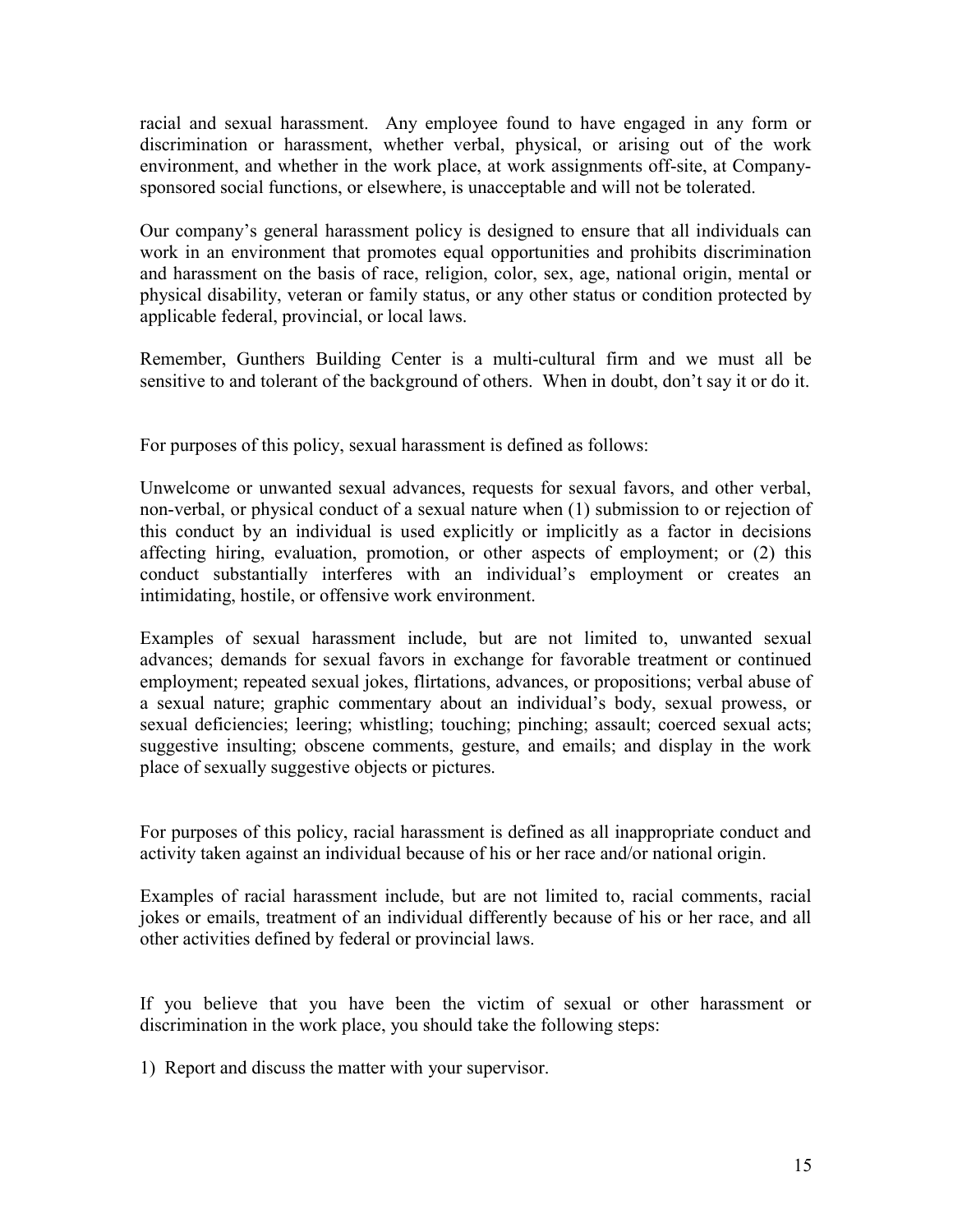2) If you believe your supervisor or manager to be the source or a participant in the harassment, report this to another supervisor or ownership.

The company will investigate and attempt to resolve your complaint, as well as take any warranted disciplinary action, as soon as possible. If for any reason you believe this has not occurred within a reasonable period of time, refer this problem to any other supervisor in the company, or to the ownership.

Retaliation against any individual who makes a good faith complaint, or who cooperates in the investigation of any complaint, is strictly prohibited and should be reported immediately.

## 4.15. Performance & Salary Reviews; Provisional Period

Each new or promoted employee will be given an oral or written job description that details the requirements and expectations of the new position. Performance reviews will normally be conducted annually with the exception of the three (3) month review at the end of your provisional period.

Employee reviews are based on job description and work performance. Wage increases will be based upon reviewing these results as well as the following: Dependability, cooperation, attitude, and any disciplinary actions that have been taken. Your supervisor will review and discuss with you your hourly wage or salary and your job position and expectations during your review.

During the ninety (90) day provisional period upon first being hired by Gunthers Building Center, you understand that you will not be considered a regular employee until you have satisfactorily completed this required provisional period of employment, as determined by Company management. The purpose of the provisional period of employment is to determine your job satisfaction and to allow us to evaluate your job performance. The provisional employee may be terminated without prejudice at any time for any reason during the provisional period.

During said provisional period, you may or may not be eligible for some of the benefits offered to regular employees.

# 4.16. Payroll

You will be paid for your work on the regularly-scheduled paydays. Direct deposit of pay checks is available; inquire of your supervisor or human resources representative.

If there is an error in your pay check, notify your supervisor or human resources representative immediately. Every effort will be made to remedy the discrepancy as quickly as possible. If your pay check is lost or stolen, notify your supervisor or human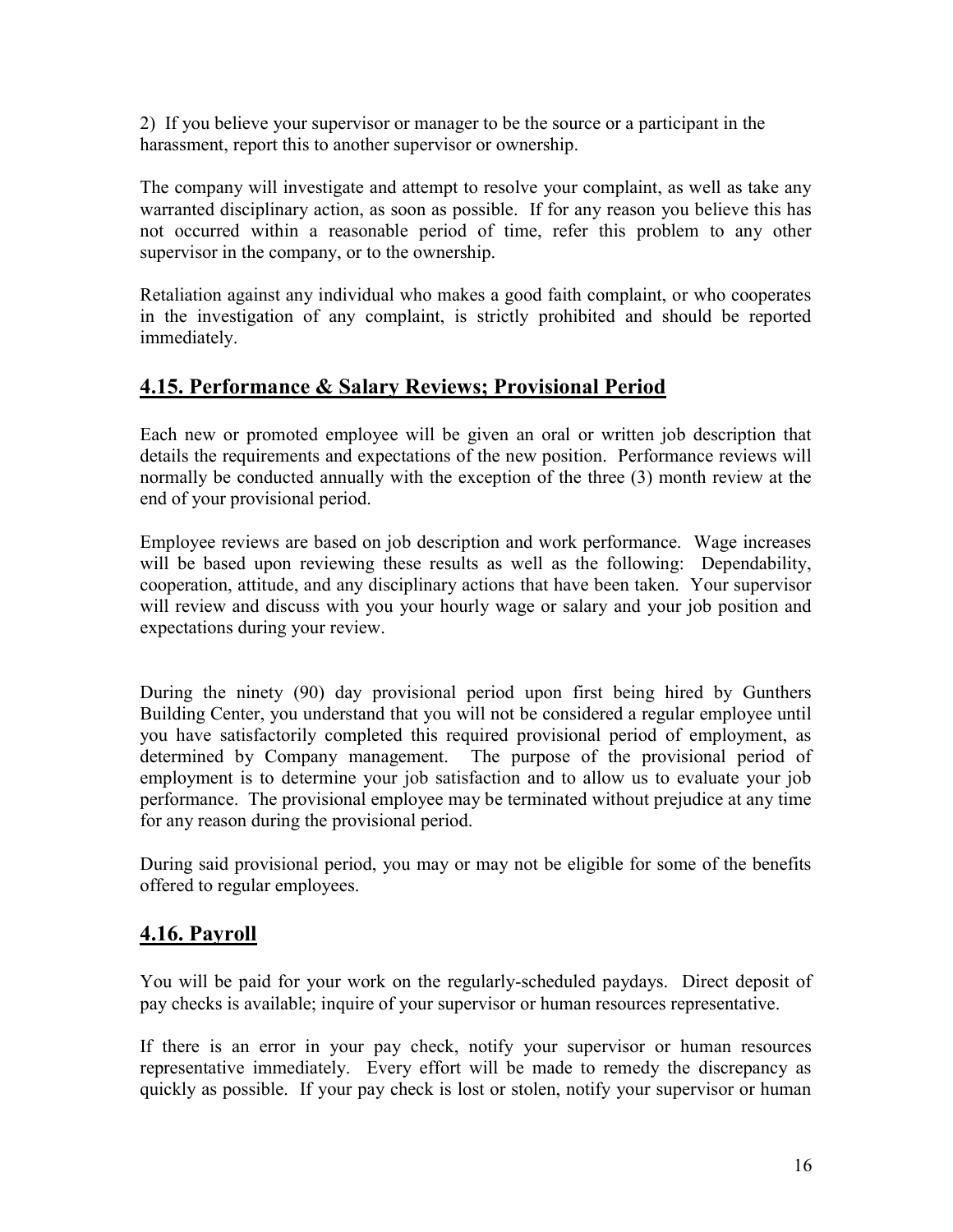resources contact immediately. A new pay check will be issued after payment has been stopped on the original check. Gunthers Building Center will not be obligated to indemnify an employee for any monetary loss suffered as a result of a lost pay check if we are unable to stop payment on the original check.

Company will deduct all applicable taxes and all other legally required deductions from your payroll check each pay period. Group Insurance premiums (if applicable) will also be deducted from your payroll check each pay period.

Wage advancements are at the discretion of Management and Ownership. See "Appendix B" for more information.

# 4.17. Reporting Absences

In all instances specified in Sections 5.1 through 5.10, as described below, all leave requests and approvals should be made in writing whenever possible.

After five (5) days of unauthorized absence, and if we receive no acceptable explanation, the Company may assume that you have resigned or abandoned your employment with Gunthers Building Center.

# (5) Benefits and Services

Except where required by applicable federal or provincial law, the benefits provided to employees by Gunthers Building Center are subject to change at any time. Please communicate with your supervisor or human resources representative if you have any questions concerning the benefits available to you as an employee of Gunthers Building Center.

# 5.1\_ Holidays

Gunthers Building Center observes – and except in emergency situations, is closed for – the following holidays:

A) New Year's Day B) Family Day C) Easter D) Victoria Day E) Canada Day F) Heritage Day (Civic Holiday) – Unpaid Holiday G) Labor Day H) Thanksgiving I) Christmas

When a holiday falls on a weekend, the company may designate the Friday preceding or the Monday following as the observed holiday *at the discretion the company*. Regular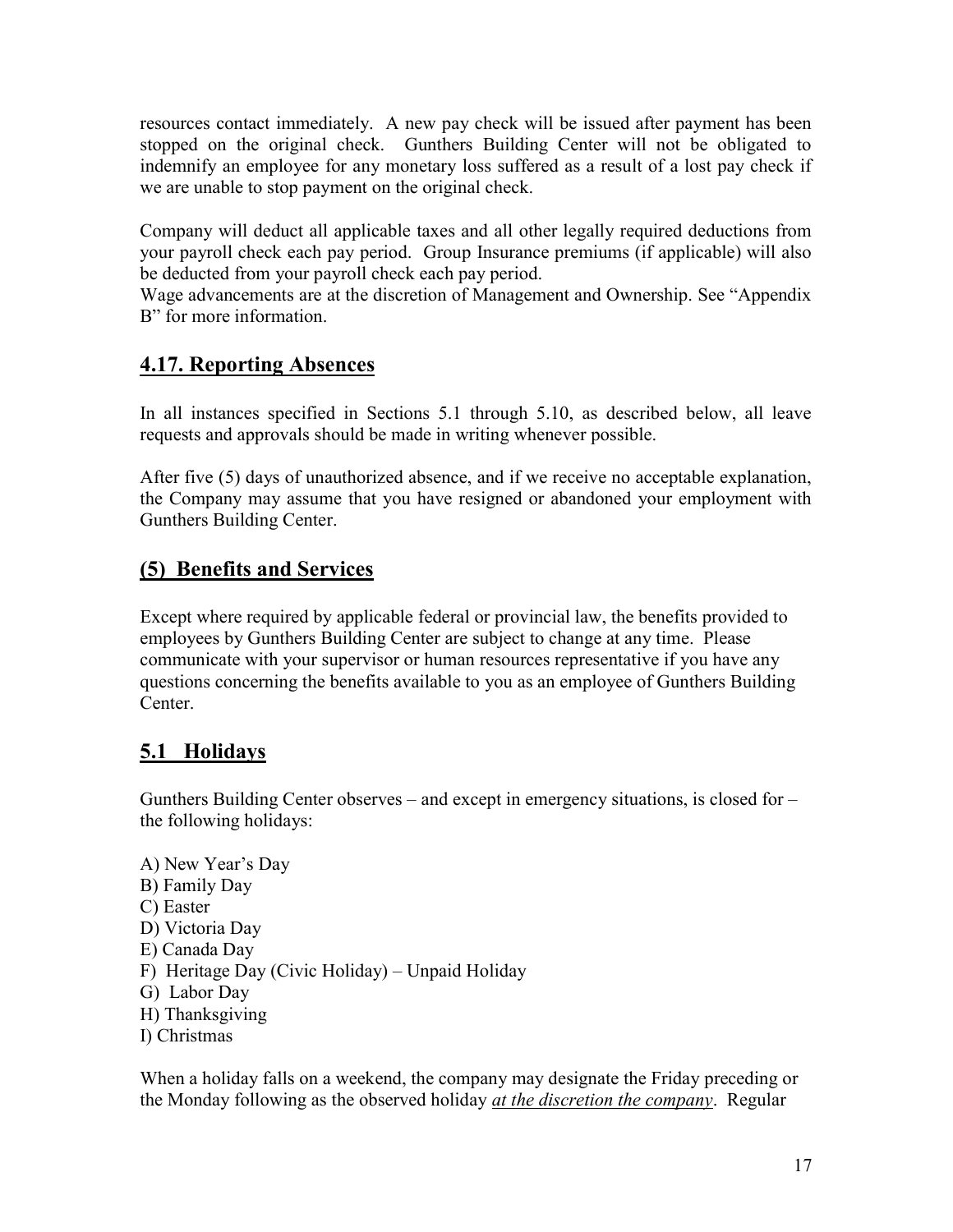full-time employees are paid eight (8) straight time hours for each holiday if the holiday falls on a regularly scheduled work day or scheduled shift of the employee as per Alberta law. Regular part-time employees are paid for holidays based upon the number of straight time hours they are normally scheduled. Temporary and provisional employees are not paid for holidays unless they are specifically requested to work on the designated holiday. Gunthers Building Center complies with Federal and Provincial regulations regarding general holidays. Please refer to "Appendix D" for specific dates applicable in the current calendar year.

# 5.2. Vacation

Company full-time regular employees are entitled to the following paid vacation schedule per year worked based on length of employment:

| Less than one year  No paid vacation time                    |  |
|--------------------------------------------------------------|--|
| At least one year but less than 5 Two weeks of paid vacation |  |
|                                                              |  |

Your requested vacation time must be submitted in writing to your supervisor at least two (2) weeks prior to the anticipated vacation date. Vacation time must be taken in full days only. Every effort will be made by the company to accommodate vacation requests; however, business circumstances may not permit all requests to be honored.

Employees may, at their option, carry over no more than eighty (80) hours of vacation leave from one calendar year to the next. Any unused vacation time not carried over at the end of the calendar year may be paid to the employee in straight time earnings. You as the employee are responsible for requesting payment for unused vacation time.

# 5.3. Sick Leave

Gunthers Building Center provides paid sick leave to eligible employees when you are away from work due to illness. Unless approved by the company, you will be limited to three (3) sick days per year. Sick days may be used for your own illness or to care for a sick child. If you are unable to work due to illness, you must notify your immediate supervisor directly as soon as possible and one hour prior to when you were to report to work.

Company permits use of available sick days for absence due to the birth or adoption of a child to an employee.

Industrial accidents and illness are covered by Worker's Compensation Insurance pursuant to the requirements of the laws in the province in which the company operates. The sick leave policy outlined above does not apply to those illnesses or injuries that are covered by a worker's compensation policy.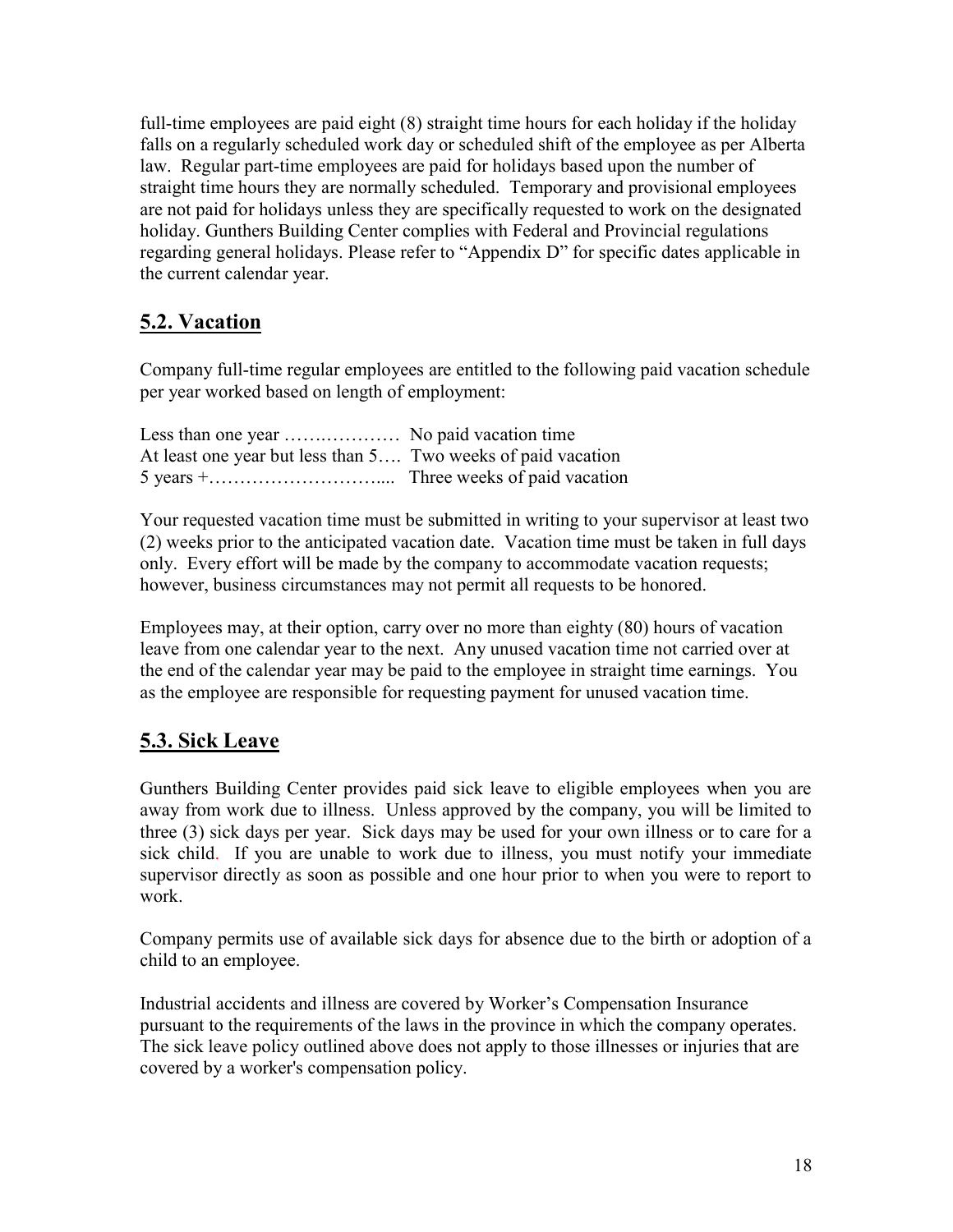# 5.4. Maternity Leave

Gunthers Building Center employees are allowed maternity leave as allowed under provincial regulations and law. Additional time may be allowed under unusual circumstances and with the permission of your supervisor.

# 5.5. Funeral Leave

Gunthers Building Center allows three (3) days off each year without pay for a death in your immediate family. Immediate family is defined as parents, spouse, children, brothers, sisters, mother-in-law, father-in-law, grandparents, and grandchildren. For unusual circumstances you may request up to two (2) additional days; however, these additional days must be approved by your supervisor in advance.

Funeral leave for the death of anyone other than an immediate family member will require prior approval from your immediate supervisor. Funeral leave for such a death is limited to two (2) days per year.

# 5.6. Jury Duty

Gunthers Building Center will provide time off work for any employee who has been assigned jury duty. Federal and provincial law dictates whether this is paid or unpaid. Please provide your immediate supervisor with a copy of the jury summons as soon as possible after you receive it.

#### 5.7. Time Off For School Conferences

Unpaid time off, up to a maximum of 4 hours (4) hours each year is available to all employees for attending school conferences and activities, and preschool activities which cannot be scheduled during non-working hours. When leave cannot be scheduled during non-working hours and the need for the leave is foreseeable, you must provide reasonable prior notice of the leave and make a reasonable effort to schedule the leave so as not to disrupt unduly Company's operations.

# 5.8. Personal Time off – Brief Periods

There may be an occasion when you need a short period of unpaid time (less than two hours) during your regular work schedule to attend to personal matters, such as closing on a home loan, obtaining transportation after an auto accident, coping with a family emergency, etc. The decision to grant any personal time off is at the discretion of the company management and must be requested prior to taking the time off.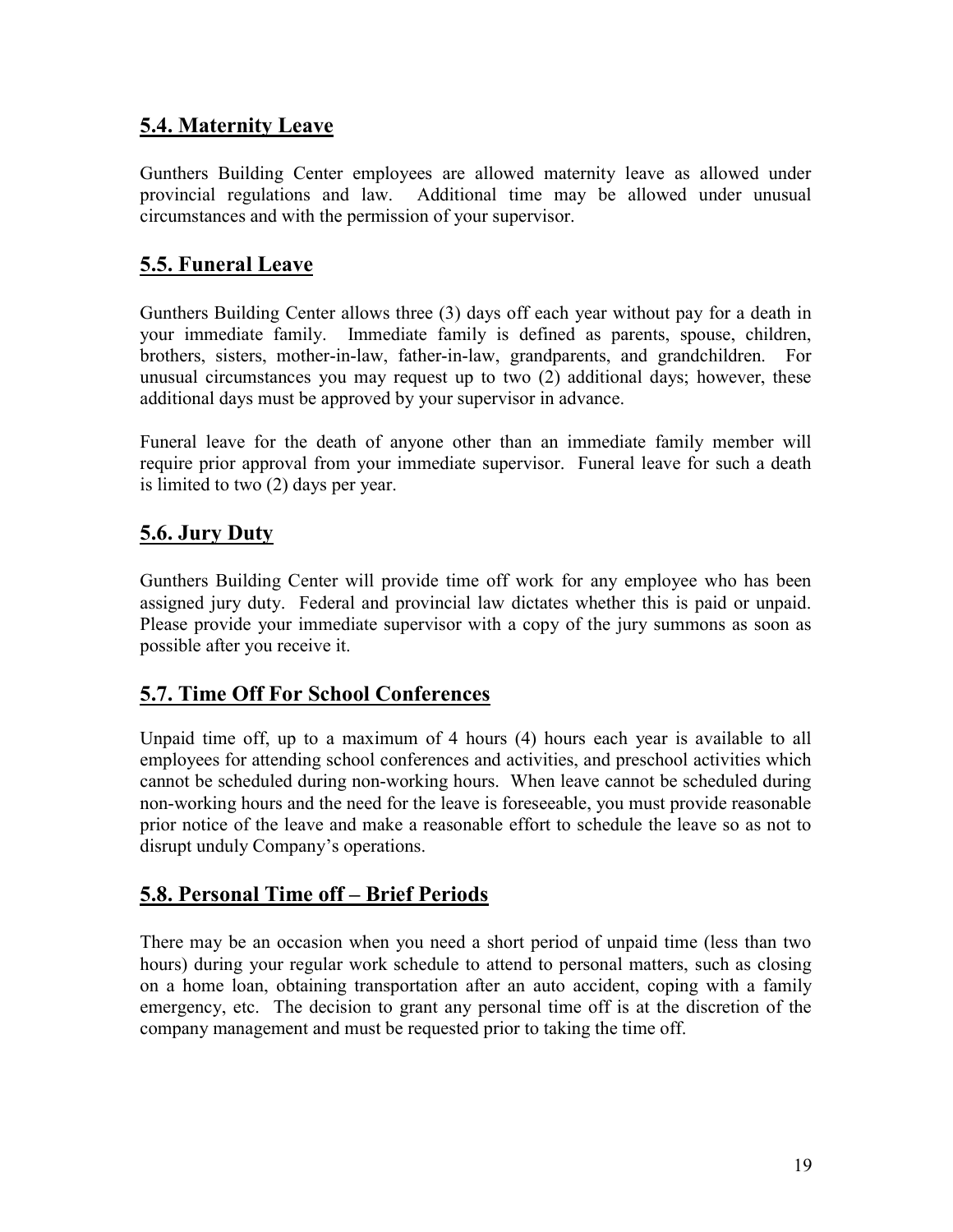## 5.9. Time Off For Voting

At Gunthers Building Center, we encourage our employees to vote, and you will be permitted the necessary time off to do so as allowed by federal and provincial law. You will be allowed a reasonable period of time to vote in case you are unable to vote before or after your regular working hours.

#### 5.10. Health/Life Insurance

Gunthers Building Center makes health and/or life insurance available to eligible employees and their eligible family members. The company contributes to the cost of the premiums for the group benefits, with the employee sharing the remaining cost.

Eligible employees are all regular full-time employees who have completed ninety (90) calendar days of employment. Please contact a company representative for more information and details on any health or life insurance plans that are being offered.

## 5.11. Miscellaneous Benefits

At the discretion of the company management and upon approval by the ownership, you may be entitled to receive specific employee discounts on products or services provided by Gunthers Building Center. Generally speaking, the discount is the landed cost of the product plus 10%.

# 5.12. Worker's Compensation

Gunthers Building Center is committed to meeting its obligations under applicable workers' compensation acts which provide medical, rehabilitation, and wage-replacement benefits to individuals who sustain work-related injuries or illnesses while working. All work-related accidents, injuries, and illnesses must be reported immediately. The failure to promptly report an accident, injury, or illness may result in the loss of coverage under workers' compensation insurance. When possible, Gunthers Building Center will offer light duty or reduced responsibility tasks to accommodate an injury. Failure on your part to accept these tasks may lead to unpaid wages/benefits by the company or WCB. Gunthers Building Center will follow all regulations as outlined in federal and provincial legislation.

# 5.13. Retirement Plans

Contact a company representative for information and details on any retirement or other savings plans that are being offered and to determine your eligibility. Gunthers Building Center does have a MANDATORY RETIREMENT POLICY; please see "Appendix C.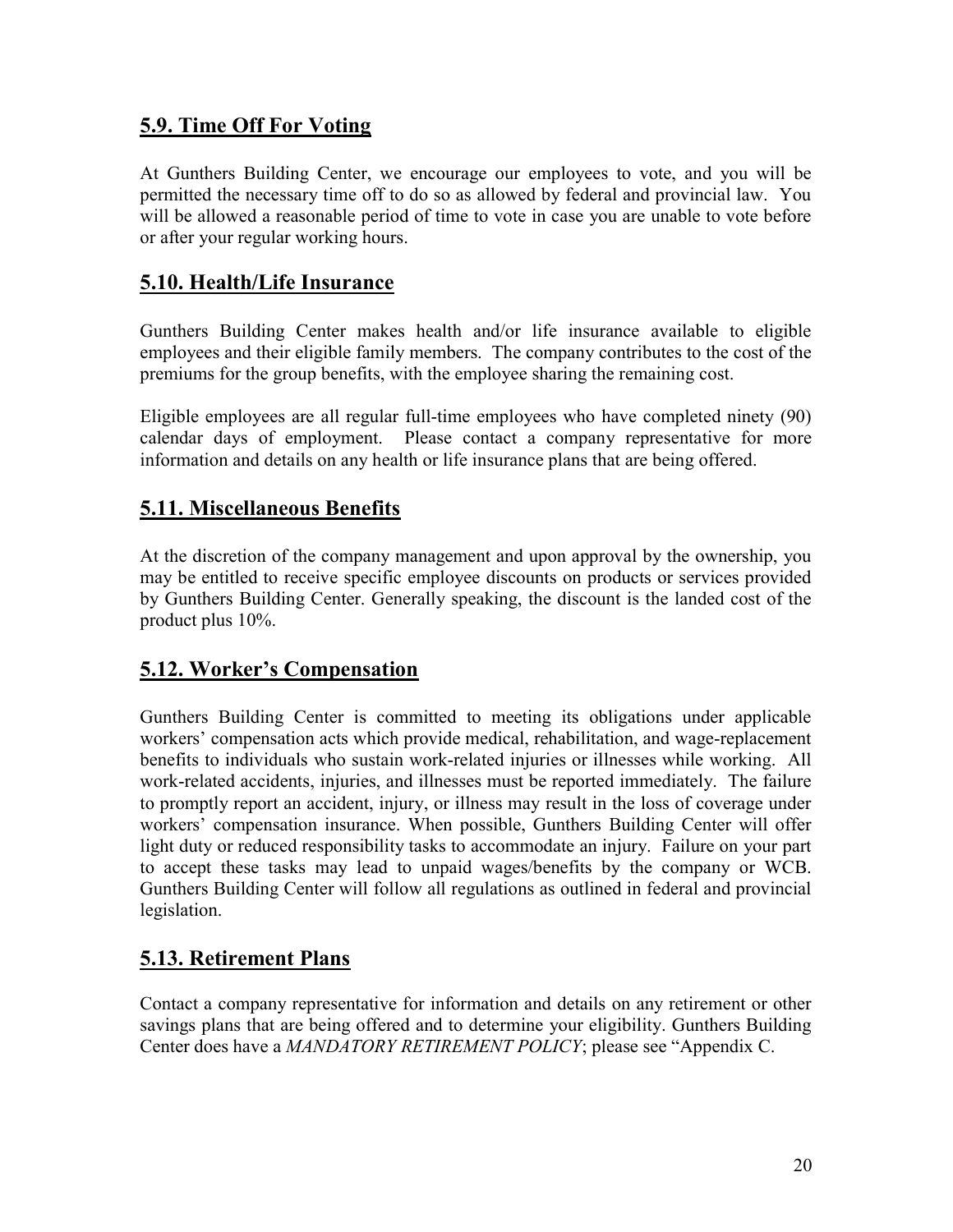## (6) Separation from Employment

## 6.1. Layoff and Recall

There may be occasions when it becomes necessary for management to reduce staff at Gunthers Building Center, due to certain business conditions or for other reasons. On such occasions, the company will make decisions on the basis of our business needs related to employee job functions and their performance. Your supervisor or other company official will speak to you personally about your employment status as needed.

## 6.2. Resignation - Termination of Employment by the Employee

You, as an "at will" employee not subject to an employment contract, may choose to end your employment with Company at any time, with or without good cause.

You are requested to submit a notice of resignation in writing to your supervisor two (2) weeks prior to the date you intend your resignation to take effect, to assist Company in planning for your departure. Gunthers Building Center may choose to end your employment upon your notification. All monies owed to you will be paid in accordance to federal and provincial laws.

#### 6.3. Dismissal - Termination of Employment by the Employer

As an "at will" employee not subject to an employment contract, Gunthers Building Center is entitled to terminate your employment at any time and for any reason or for no reason at all, regardless of your work performance or compliance with the rules set forth in this Manual.

#### 6.3.1. Automatic Dismissal

The commission of any offense considered serious enough by Gunthers Building Center management, without limitation to those outlined below, will, except in extraordinary circumstances in the sole discretion of the company's management, be followed by the immediate dismissal of that employee:

\* Making false statements or omitting pertinent facts on an employment application or in an employment interview;

\* Threatening, assaulting, fighting with, or harassing another employee or anyone else encountered during the course of business;

\* Stealing or deliberately damaging the company's or other employees' property;

\* Possessing a weapon at work;

\* Reporting to work under the influence of alcohol, narcotics, or other drugs, unless the drug was prescribed for the employee by a physician;

\* Falsifying, destroying or withholding company documents or computer files;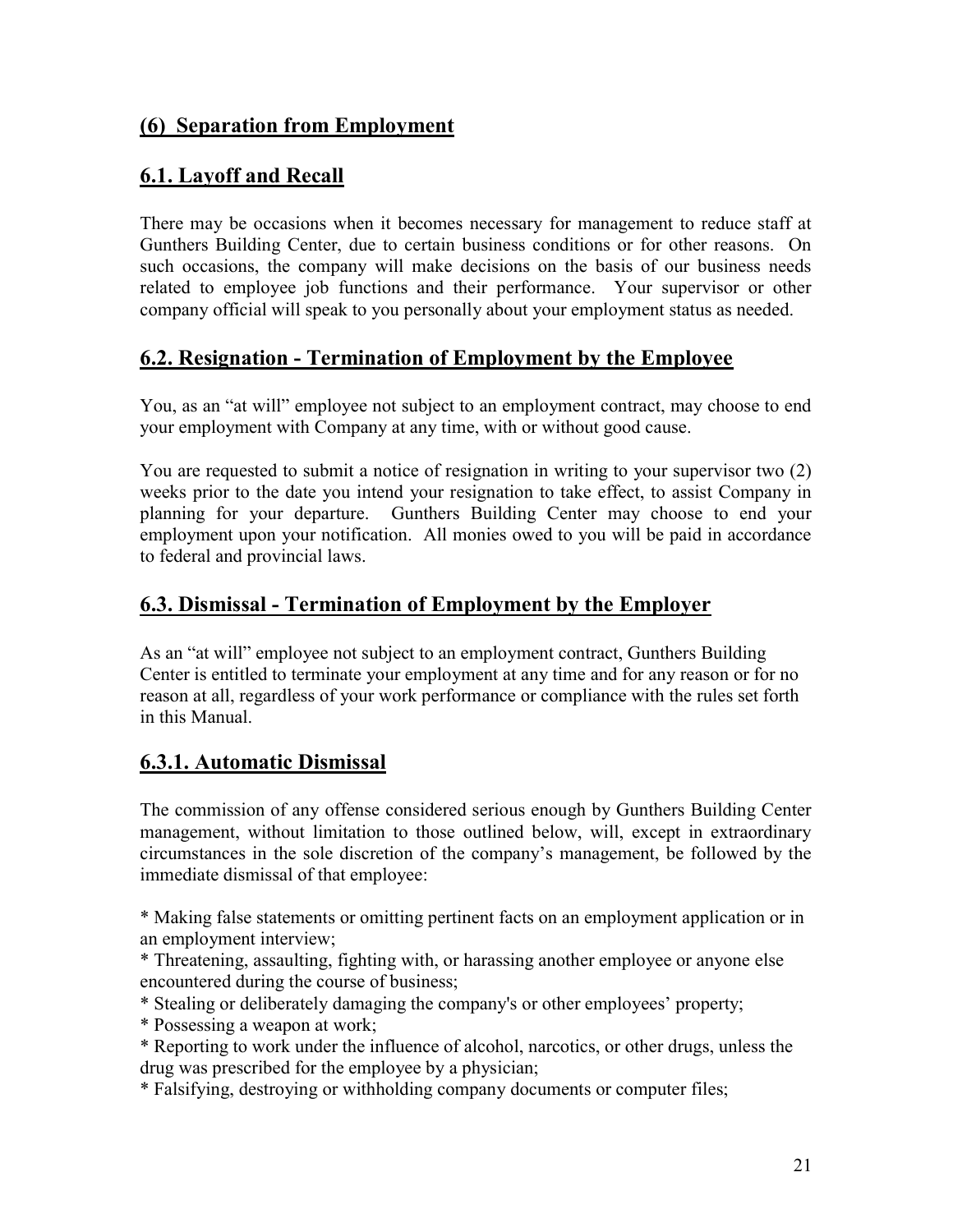\* Making false statements to management concerning Company related data/information

\* Conviction of a felony offense and/or imprisonment;

\* Taking unauthorized leave or failing to show up at work for more than three (3) consecutive days without notifying a supervisor; and

\* In the case of commercial drivers: Transporting unauthorized passengers in company vehicles

\* In the case of salespersons: Salespersons who make false claims about the product or sell unauthorized products on company time.

# 6.4. Exit Interview

Upon termination of employment, voluntary (by the employee) or involuntary (by the employer), with or without cause in both cases, a representative of Gunthers Building Center may choose to have an exit interview with the departing employee.

During such interview, if any, you will be informed whether you are entitled to certain post-termination benefits and credits that may be due, full or pro-rated vacation pay, and other post-employment related matters.

Any employee who terminates his or her employment, or is terminated by Company shall return all files of any kind, keys, tools, and any other materials whatsoever that are the property of the company.

Unless otherwise prohibited by applicable federal or provincial law, final settlement of your pay will not be made until all property owned by Company is returned in satisfactory condition. The cost of replacing any items not returned may be deducted from your final paycheck, or, if this is not possible, due to legal restrictions or otherwise, legal action may be taken to recover any property or monies due Company.

# 7. Communication Policy

Any questions with respect to any of the provisions of this Employee Manual should be addressed to your immediate supervisor or the company human resources representative.

You are entitled to express your point of view on work-related matters in a constructive manner, as well as to make any productive suggestions in any of the communication avenues available within Gunthers Building Center.

# 8. Arbitration; Choice of Law

Any controversy or claim arising out of or relating to the employment relationship created between the employer (Gunthers Building Center) and employee (you), including all topics covered in this Employee Manual, and the interpretation of this Manual, or any alleged breach of it, shall be settled by arbitration in accordance with the Arbitration rules of provincial law with an agreed upon arbitrator. If the parties cannot agree on an arbitrator, a court of competent jurisdiction shall appoint an arbitrator at the request of either Party. Although the parties shall initially bear the cost of arbitration equally, the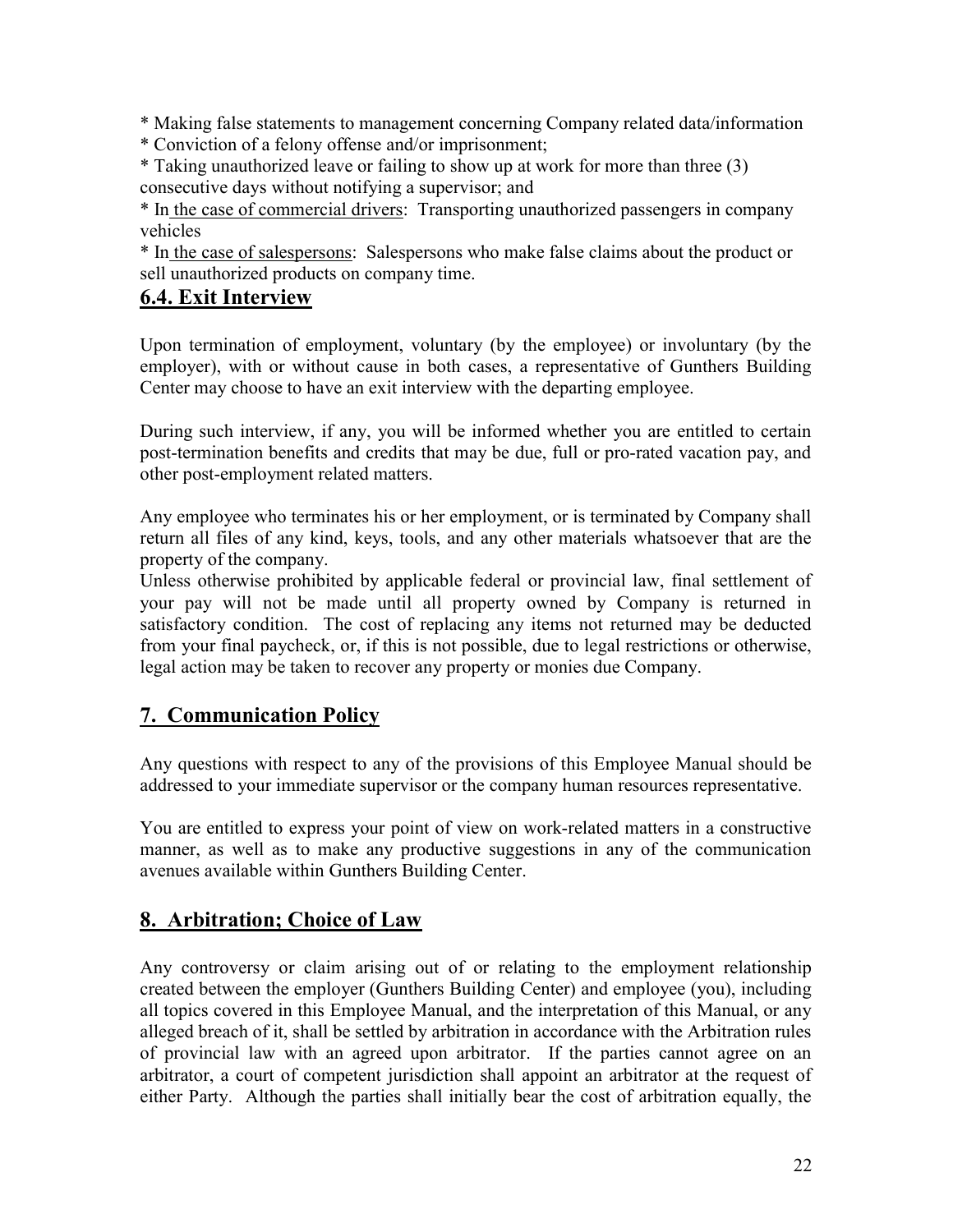prevailing party, if any as determined by the arbitrator at the request of the parties which is hereby deemed made, shall be entitled to reimbursement for its share of costs and reasonable attorneys' fees, as well as interest at the statutory rate. Judgment upon the award rendered by the arbitrator may be entered in any court having jurisdiction thereof. The determination of the arbitrator in such proceeding shall be final, binding, and nonappealable.

This Manual shall be interpreted, construed, and enforced in all respects in accordance with the laws of Canada and the province of Alberta.

We have supplied a separate copy of the Acknowledgement Form below.

Please be sure to sign, date, and return this form to your supervisor after reading this Employee Manual; doing so is a prerequisite for employment with Gunthers Building Center.

Also attached is an Employee Checklist for you to complete and return along with your Acknowledgement Form.

Thank you and we look forward to having you as an employee!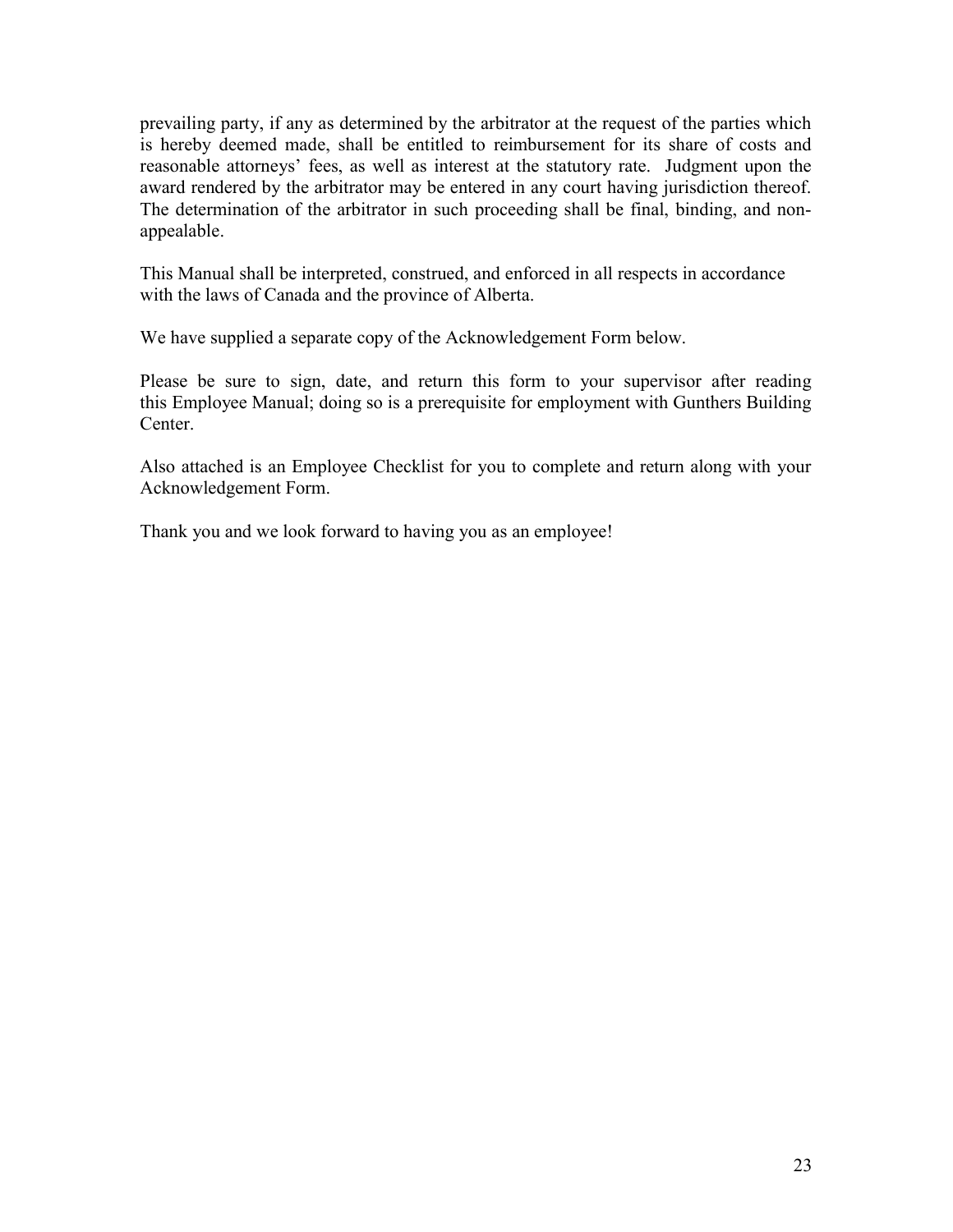## APPENDIX A

## Injuries and Accidents

First aid kits are located throughout the premises. Please familiarize yourself with the locations throughout the facility.

Emergencies should be reported first to 911 and then to your first available supervisor.

Accidents involving company vehicles require the operator to:

Call 911 if there are any injuries

Call the Operations Manager or General Manager to report the incident

Get a copy of any policy reports that may be available

Note the names and license numbers of the parties involved

Get names and addresses of potential witnesses

All on the job injuries and accidents, however minor, and whether or not reportable to WCB, must be reported to your supervisor immediately after any medical attention that may be required has been administered.

All incidents resulting in lost time, damage to equipment, and/or and requiring professional medical attention must be reported to the Workers Compensation Board. Please see the Operations Manager for the appropriate forms.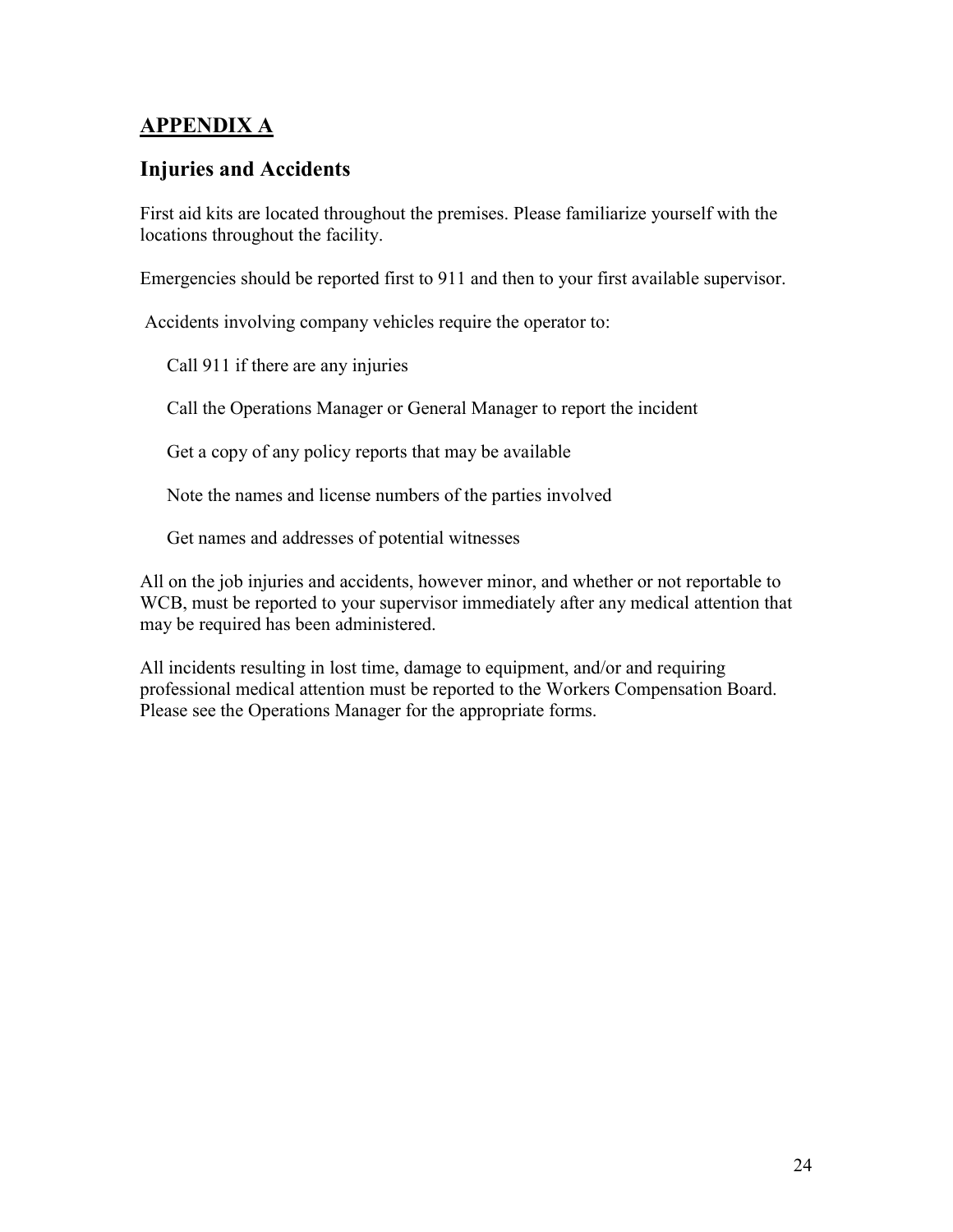## APPENDIX B

#### Advances

Payroll advances may be requested from the payroll department up to 2 times a year per employee. Each additional advance in a calendar year will be subject to a \$50 administration fee. Amounts of advances are limited to the greater of accrued vacation pay or what can be reasonably deducted over 2 pay periods (net of mandatory withholdings). Advances may not be given to employees who have not worked with the company less than 90 days.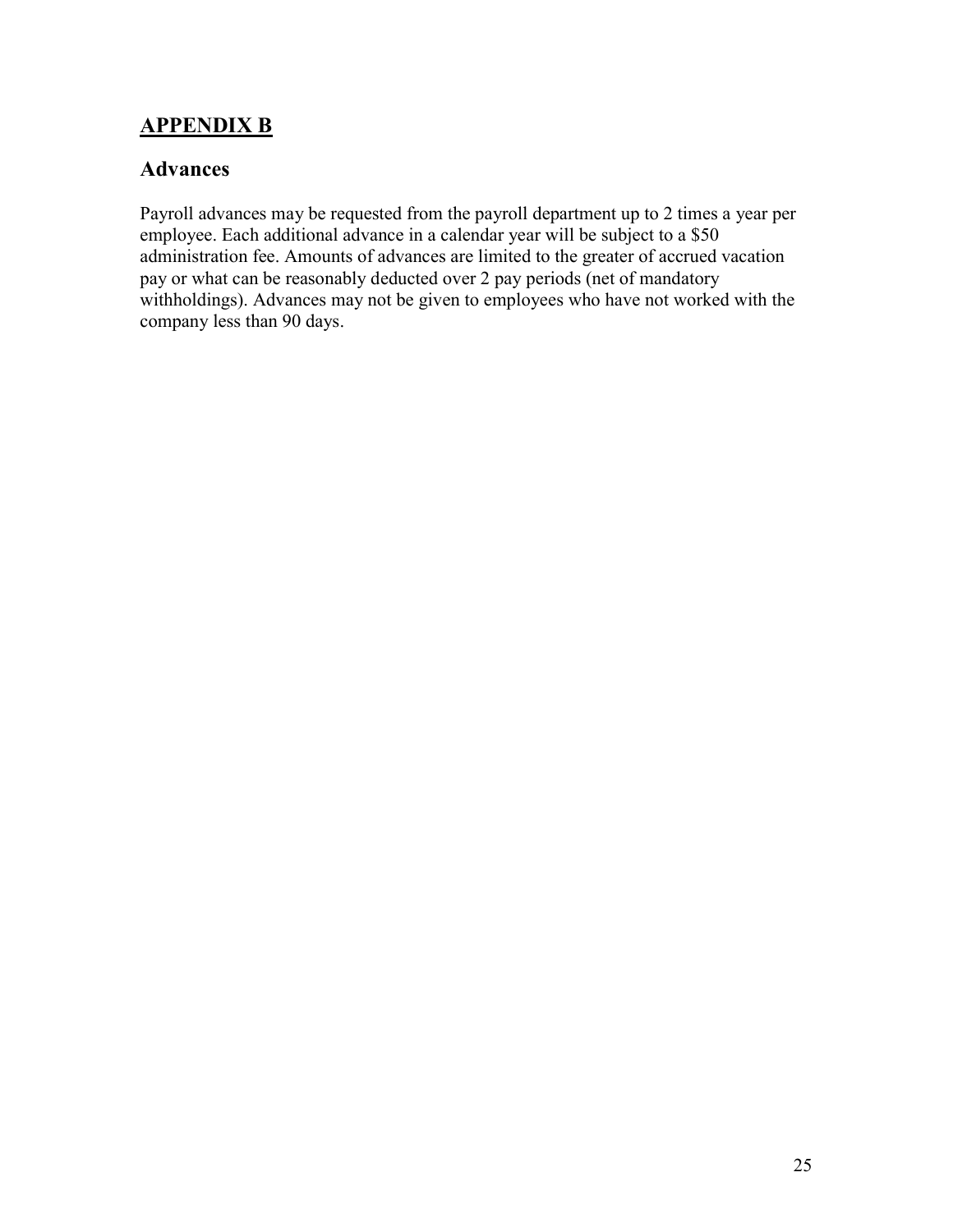# APPENDIX C

#### Retirement

Due to the demanding and detailed nature of work in our industry, at age 65 GBC employees are subject to a mandatory phased in retirement program.

At age 65, an employee's work schedule and compensation will be reduced by 25% per quarter subject to a quarterly performance review with management to determine if work objectives and requirements are being fulfilled.

If it is determined by management that the quality and scope of work is not up to a normal and regular level than the phase out may be accelerated. If quality and scope of work exceed normal and regular levels the phase out may be decelerated.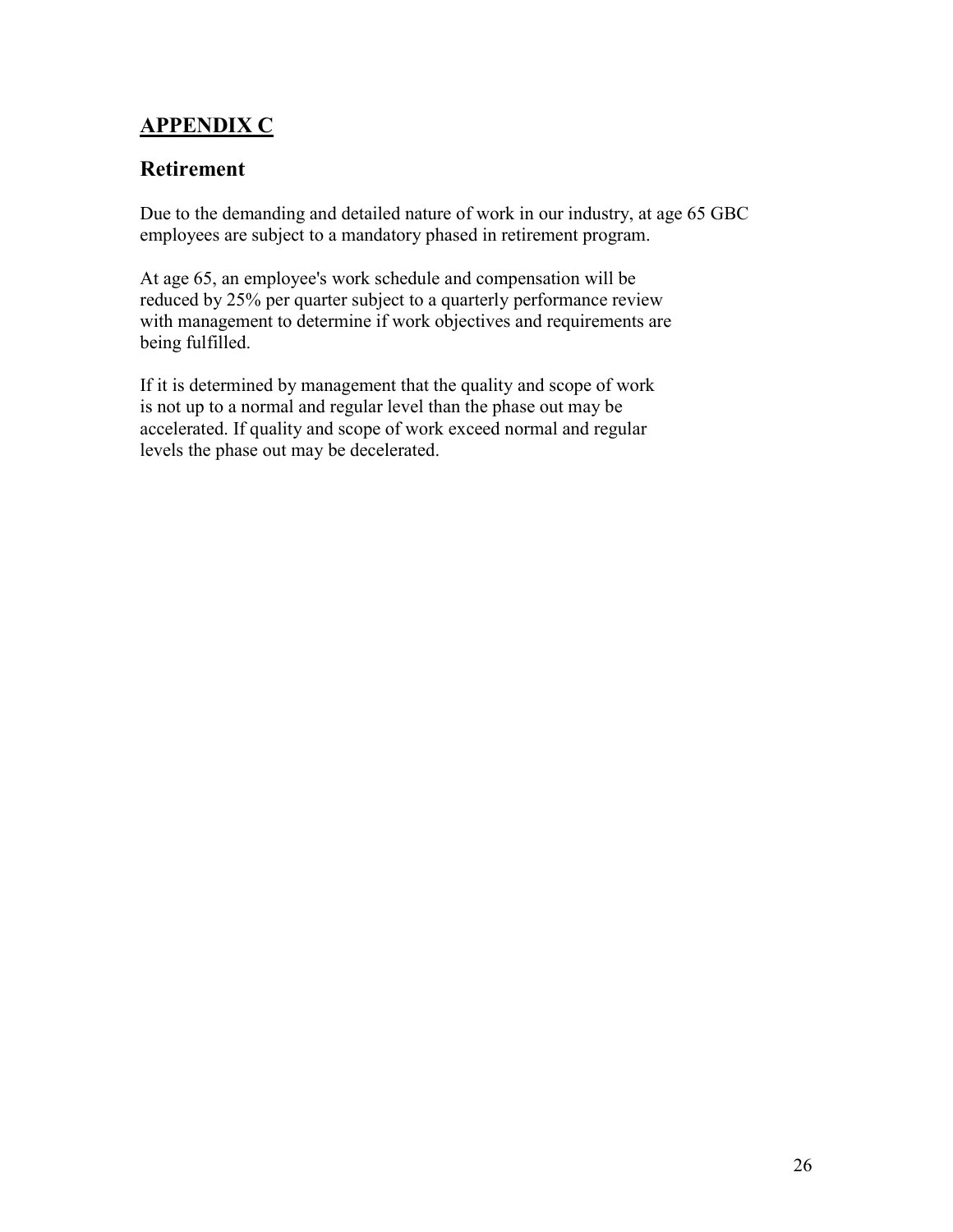## APPENDIX D

#### Holiday Entitlements - 2018 Official General Holiday Schedule

New Year's Day – Saturday January 1, 2018 Alberta Family Day – Monday February 19, 2018 Good Friday – Friday March 30, 2018 Victoria Day – Monday May 21, 2018 Canada Day – Monday July 2, 2017 Labour Day – Monday September 3, 2018 Thanksgiving – Monday October 8, 2018 Remembrance Day – Sunday November 11, 2018 Christmas – Tuesday December 25, 2018 {Monday or Friday may be given off in Lieu at Managers discretion}

Other Holidays - Non-Statutory:

Monday August 6, 2018 – Heritage Day – CLOSED – THIS IS A NON PAID HOLIDAY - Single vacation day may be taken subject to supervisor approval

Friday December 29, 2017 – Open until noon

General Holiday Qualification:

With the exception of employees who work in specified industries and professions, most Alberta employees are entitled to general holidays and general holiday pay. The basic criteria for general holiday pay eligibility are as follows:

•the employee must have worked for the employer for at least 30 working days in the year before the general holiday

•the employee must have worked their last scheduled shift before, and the first scheduled shift after, the holiday (note that employees will remain eligible if they have the employer's permission to be absent for either or both of these shifts), and

•the employee must not have refused to work on the general holiday when asked to do so

Employees may need to meet other eligibility requirements before qualifying for a particular paid general holiday. Eligibility requirements are outlined in the Code. Because of the nature of employment in the construction industry, there is no requirement on construction employers to provide their employees with general holidays. They are, however, entitled to general holiday pay in an amount that is at least 3.6 per cent of their wage. If the holiday falls on what would be a normal day off for the employee and the employee does not work, there is no entitlement.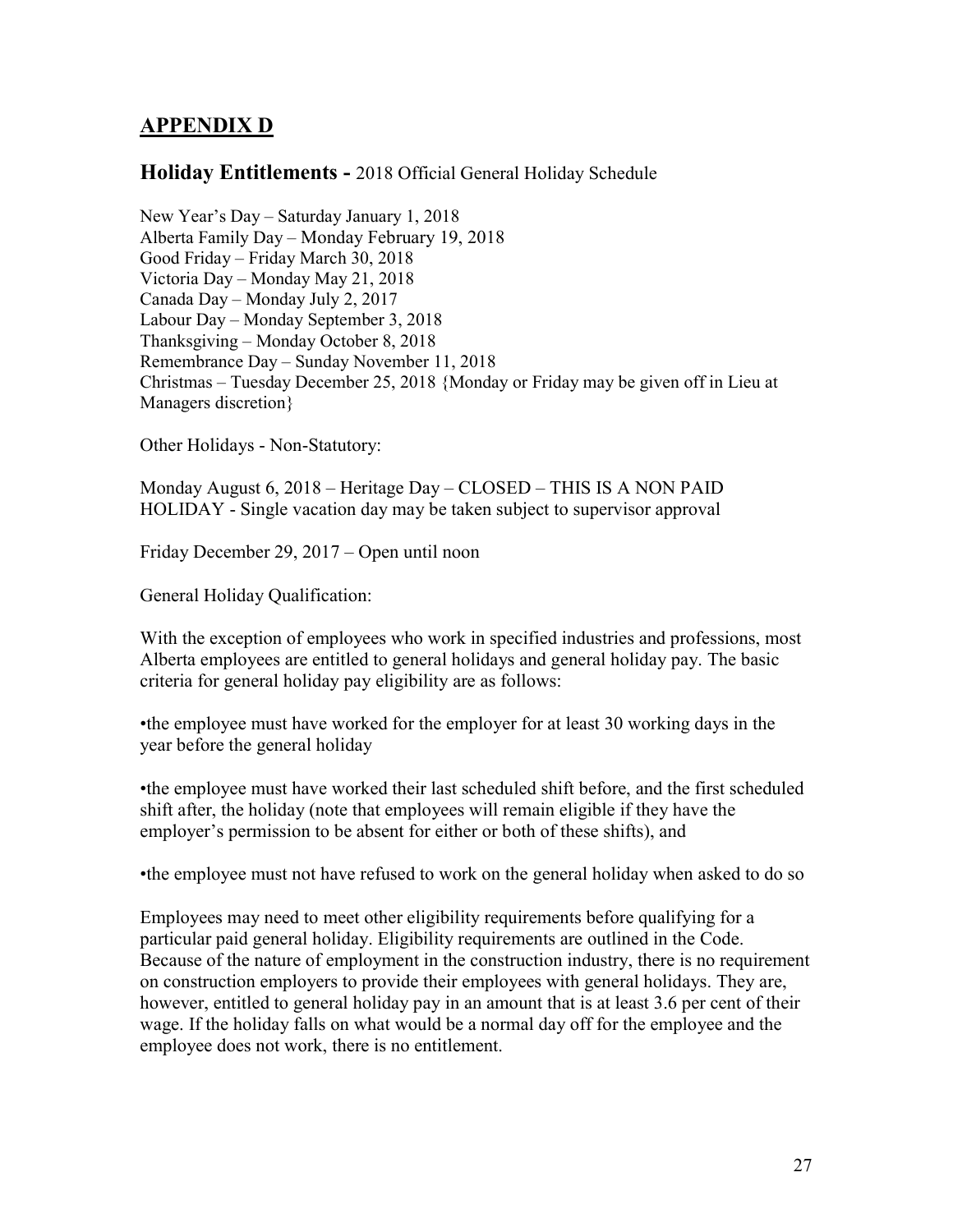# APPENDIX E New Employee Orientation Checklist APPENDIX F

| <b>EMPLOYEE INFORMATION</b>                                                                                                                                                                                    |                                                         |                                                                                                                                                                                         |                                                                                                                                                                                      |  |  |
|----------------------------------------------------------------------------------------------------------------------------------------------------------------------------------------------------------------|---------------------------------------------------------|-----------------------------------------------------------------------------------------------------------------------------------------------------------------------------------------|--------------------------------------------------------------------------------------------------------------------------------------------------------------------------------------|--|--|
| Name:                                                                                                                                                                                                          |                                                         | Start date:                                                                                                                                                                             |                                                                                                                                                                                      |  |  |
| Position:                                                                                                                                                                                                      |                                                         | Orienteer:                                                                                                                                                                              |                                                                                                                                                                                      |  |  |
| <b>FIRST DAY</b>                                                                                                                                                                                               |                                                         |                                                                                                                                                                                         |                                                                                                                                                                                      |  |  |
|                                                                                                                                                                                                                | Provide employee with New Employee Handbook             |                                                                                                                                                                                         |                                                                                                                                                                                      |  |  |
|                                                                                                                                                                                                                | Assign "buddy" employee(s) to answer general questions. |                                                                                                                                                                                         |                                                                                                                                                                                      |  |  |
| <b>POLICIES</b>                                                                                                                                                                                                |                                                         |                                                                                                                                                                                         |                                                                                                                                                                                      |  |  |
| Review key policies.<br>• Anti-harassment<br>• Vacation and sick leave<br>• FMLA/leaves of absence<br>• Holidays<br>• Time and leave reporting<br>• Overtime<br>Performance reviews<br>Dress code<br>$\bullet$ |                                                         |                                                                                                                                                                                         | • Personal conduct standards<br>• Progressive disciplinary actions<br>• Security<br>• Confidentiality<br>• Emergency procedures<br>• Visitors<br>• Health and Safety Policy          |  |  |
| <b>SAFETY ORIENTATION</b>                                                                                                                                                                                      |                                                         |                                                                                                                                                                                         |                                                                                                                                                                                      |  |  |
| Review of Safety Rules and<br>• Basic PPE<br>Expectations.                                                                                                                                                     |                                                         | <b>Critical Tasks</b><br>• Specialized PPE Training<br>• Jobsite Hazard<br>Assessments<br>• Tool and Equipment<br>Training<br>• Hazardous Materials<br>• Company Safe Work<br>Practices | <b>Emergency Response</b><br>$\bullet$<br>Plan<br>• Legislation<br>• Lockout / Tag out<br>Procedures<br>• Equipment inspection<br>and Reporting<br>• Toolbox Meetings<br>• First Aid |  |  |
| <b>FACILITY TOUR</b>                                                                                                                                                                                           |                                                         |                                                                                                                                                                                         |                                                                                                                                                                                      |  |  |
| Tour of all Work Stations and Identification of "Safe Zones"                                                                                                                                                   |                                                         |                                                                                                                                                                                         |                                                                                                                                                                                      |  |  |
| <b>VERIFICATION OF ORIENTATION</b>                                                                                                                                                                             |                                                         |                                                                                                                                                                                         |                                                                                                                                                                                      |  |  |
| Employee Signature:                                                                                                                                                                                            |                                                         | Orienteer Signature:                                                                                                                                                                    |                                                                                                                                                                                      |  |  |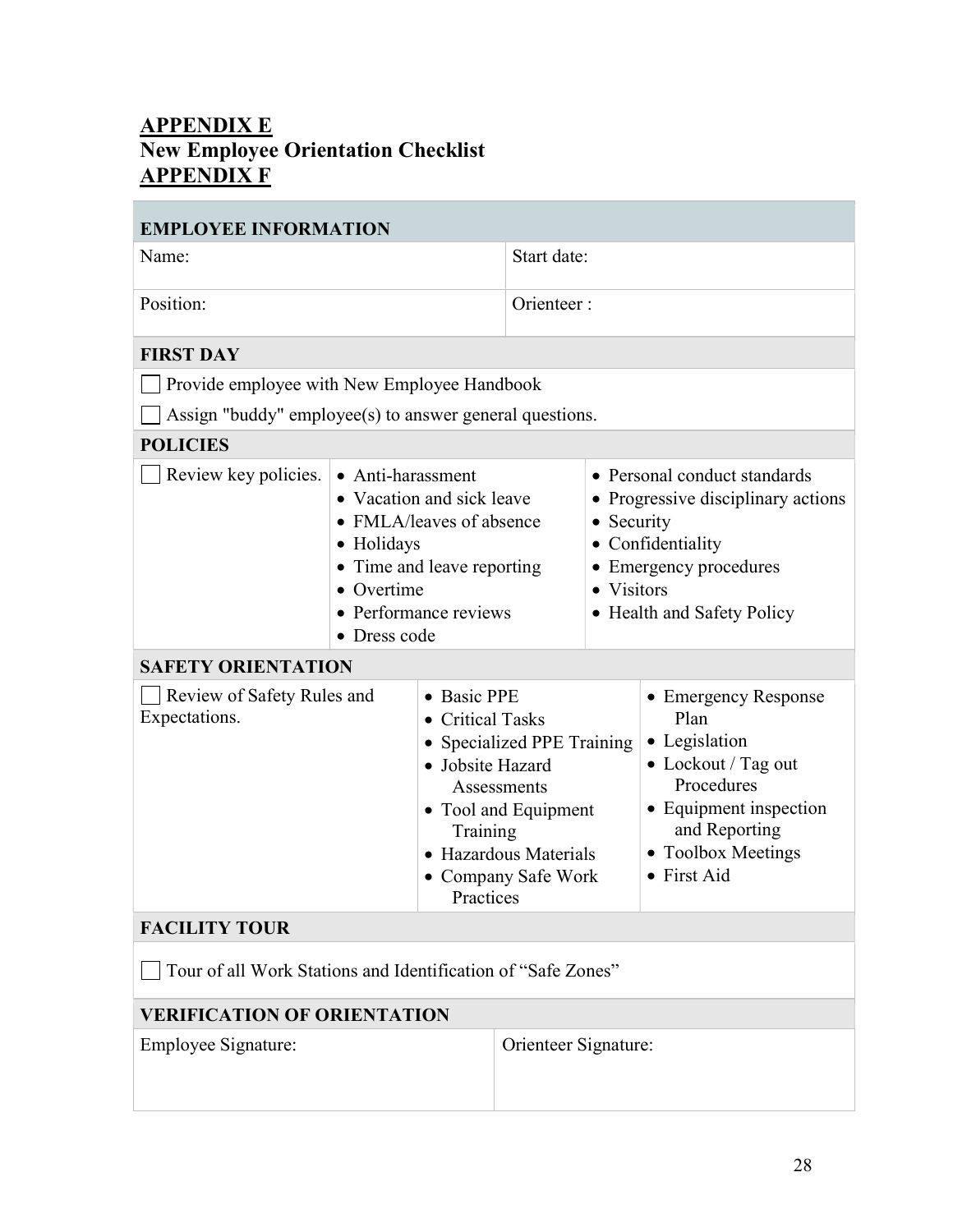## Corporate Health and Safety Policy

# Corporate Health and Safety Policy

Being a worker at Gunther's Building Center means that you and everyone else you work with are connected. You are all connected by the commitment this company has made to health and safety. The Safety Officer at this company is not your enemy and anything he asks you to do is only in the interest of safety. When we say commitment to health and safety for all workers, we mean a commitment from not only the Safety Officer but the entire management group and ownership of this company. It is this business's safety policy that we get every single member of our staff home every night safely. Common sense and your own interest are the first tools in the arsenal that you as a worker here at Gunther's Building Center bring to the table from day one. It is the commitment of this company that we will provide the additional tools that you will need as we are genuinely concerned for the health and safety of all employees.

As a company we ask you to co-operate in any and all ways that you can to provide a safe and easy working environment. If you see something that you deem to be unsafe, you do have the right to refuse to work and no one is allowed to tell you otherwise. If you have any other questions, please refer to the Safety Manual and/or your company handbook. These two consist of all of the company's rules and policies, and you will be able to find what you're looking for there. If you are not able to find what you are looking for, you can ask a member of your posted Safety Committee or Safety Officer.

In regards to accidents and near-misses, you are obligated to report any occurrence to your supervisor or a member of the Safety Committee; this is not a request. This incident could be something as small as cutting your finger with a knife or as serious as a chemical burn. If it happens, you need to report it.

We would like to thank you all for your continued compliance and support of health and safety at this company.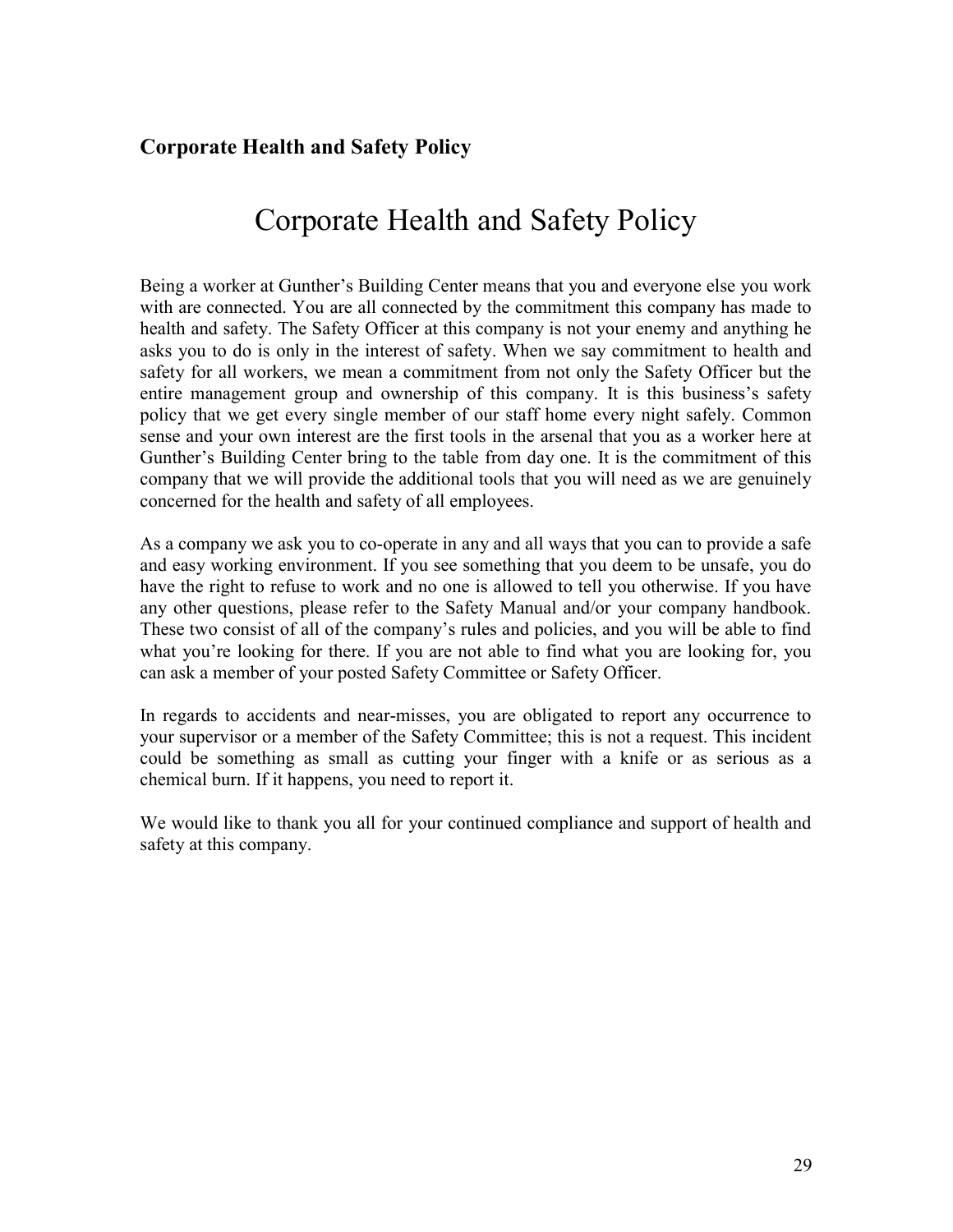# APPENDIX G

## Corporate Privacy Policy

#### Client Privacy Policy

#### Collection and use of personal information

Although most of our clients are businesses, we do collect from time to time a wide range of personal information about identifiable individuals for the purpose of providing 30 day credit terms and/or to execute day to day business dealings between our sales department and our clients. Every member of our company has been carefully briefed on the fact that no personal information about our clients can be disclosed to any third party without our client's prior consent.

#### Protection of personal information

Your personal information is kept under lock and key with restricted access to the accounting office in the case of credit applications and any resulting information gathered. If your information is kept electronically, it is password protected with only those who "need to know" having access to such password. During non-business hours, the building is alarm protected with access only by management with alarm codes.

#### Disclosure of personal information

By signing Gunthers credit application; you have instructed and consented that: Gunthers Building Center Ltd. conduct a credit investigation to obtain whatever information as may be deemed necessary in connection with the establishment and maintenance of a credit account, including cause to conduct personal investigations.

#### Retention and destruction of personal information

Your file will be kept as long as your credit account is active. Inactive files will be kept for a period of up to 2 years. When your file is destroyed, we will undertake such destruction in a manner that will eliminate or at least minimize the risk of any personal information being disclosed to any unauthorized third party.

#### Right to access and correct

You can review your personal information on reasonable notice, during regular business hours by making that request of the Gatekeeper. You have the right to a request a correction be made to your personal information. The management will determine whether that correction should be made or how it should be dealt with within 30 days of the request for correction having been first made to the Gatekeeper. You can make an inquiry or complaint directly to the Gatekeeper at any time, in writing.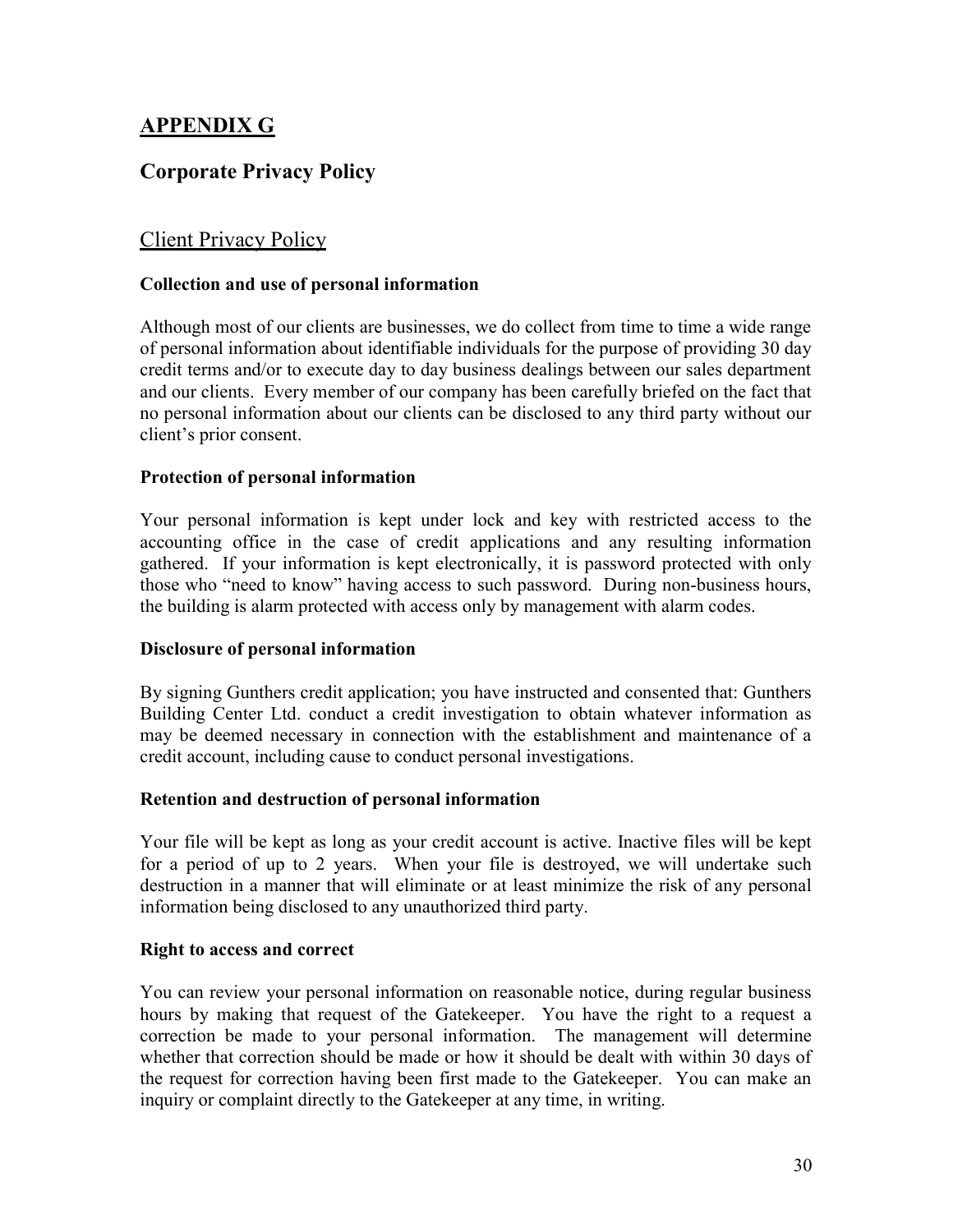#### Appeal process

In the event that you are not satisfied with the outcome of your request, decision or interaction with the Gatekeeper, you have the right to appeal to the management of the company. To appeal to the management, you will need to provide written notice of your request for an appeal to the Gatekeeper and the Gatekeeper is required to forward the same to the management at which point you will receive further communication from the company regarding whether a meeting or written reply will be provided to you in relation to the issue.

#### Changes to the Privacy Policy

Our privacy policy may change from time to time and those changes will be recorded in this document.

#### Employee Privacy Policy

#### Reasonable collection and use of personal information

Gunthers Building Center will collect from its employees and use only such personal information as is reasonably necessary for the identified purpose that will be stated (either orally or written) at or prior to the time of collection of the personal information.

#### Type of personal information collected

We confirm at this point in time, we have collected and will continue to collect personal information on our employees relating to, among other things: their past endeavors as relayed to us in the employee's resume or as disclosed to us by the employee's references or in the employee's interview(s); bank account information, job performance, salary, dependents and health benefit information.

#### Use, retention and disclosure of personal information

The use and disclosure of personal information will be limited to the purpose for which it was collected. If information is to be used or disclosed for a new purpose, consent to the new purpose will be obtained orally or where we find it advisable, in writing from you. We will retain your personal information during the course of your employment with this company and for seven years thereafter. The company reserves the right to determine exactly when to destroy the personal information after the seven year period. The personal information, when destroyed, will be destroyed in such a fashion so as to minimize the risk of its disclosure to any unauthorized third party.

Our employee's personal information will be provided to those in management who are required to have the personal information in order to carry out the purpose for which it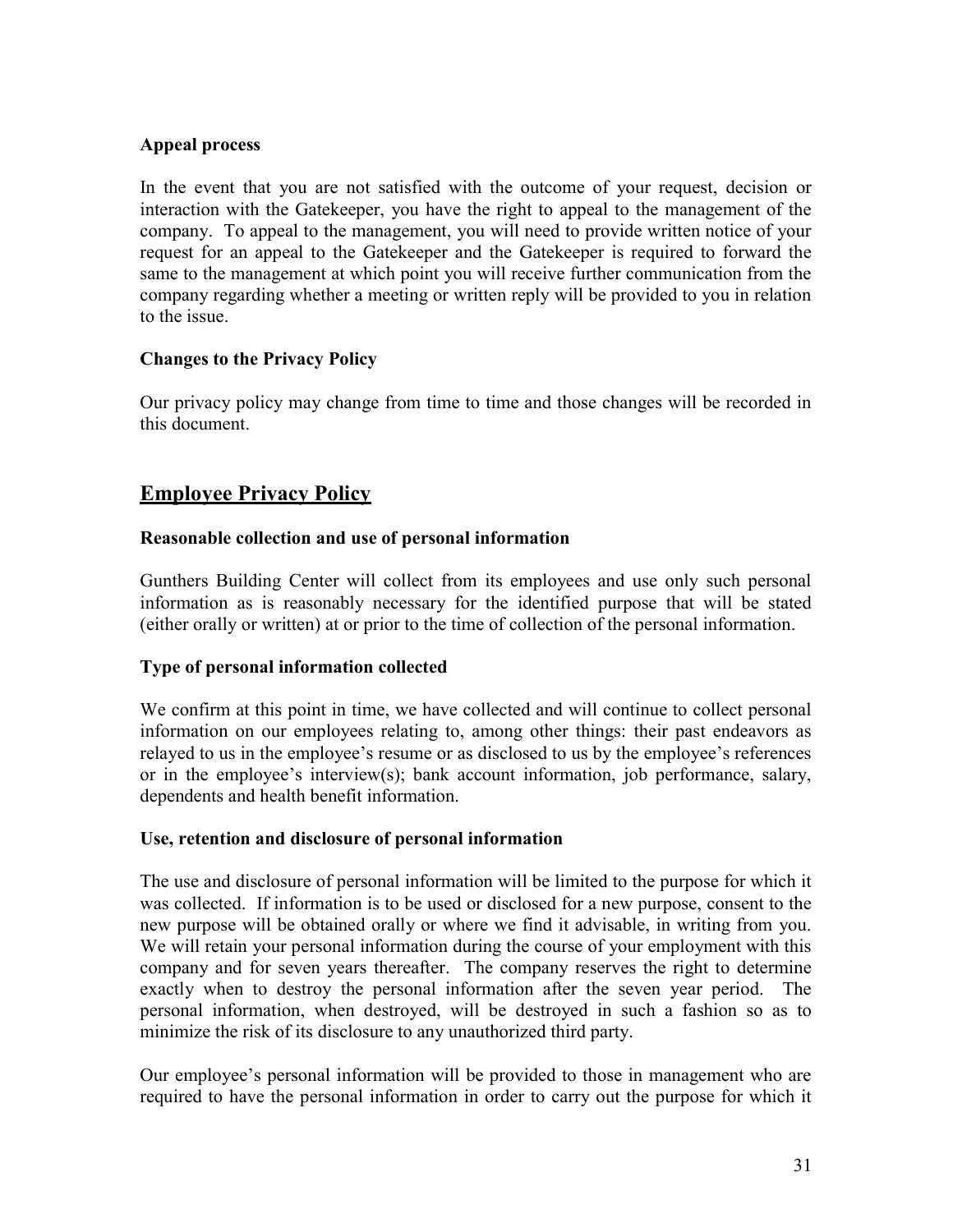was collected. We will also disclose the personal information to any benefit provider that is engaged by the company for the purpose of allowing the benefit provider to provide benefits to the employee. The results of any testing performed are typically shared among the management to encourage an understanding of each co-worker's common characteristics.

#### Oversight and redress

Each employee has the responsibility to ensure that any changes in personal information including home addresses or unlisted telephone numbers are provided to us within 7 days of the change having been effected.

#### Protection of personal information

Each employee's personal information will either be password protected if kept electronically or kept under lock and key if retained in paper format.

#### The Gatekeeper

The Gatekeeper of the employee's personal information is Delora Elliott. You can review your personal information on reasonable notice, during regular business hours by making that request of the Gatekeeper. You have the right to request a correction be made to your personal information. The management will determine whether that correction should be made or how it should be dealt with within 30 days of the request for correction having been first made to the Gatekeeper. You can make an inquiry or complaint directly to the Gatekeeper at any time, in writing.

#### Unsolicited or solicited resumes – Privacy Policy

Gunthers Building Center Ltd. makes no commitment to keep your resume or any related personal information provided for any period of time. The company reserves the right to keep your resume and personal information provided for a maximum period of 2 years.

Your resume and personal information will be provided to any member of management that may benefit from reviewing the same.

We will not disclose the content of your resume and personal information to any third party unless you have consented either orally or in writing to the same.

Your resume and personal information will either be password protected if provided electronically or kept under lock and key if provided in paper format. The results of any testing performed are typically shared among members of management to encourage discussion about the suitability of any particular candidate for a position and to enhance the opportunity for better understanding among co-workers.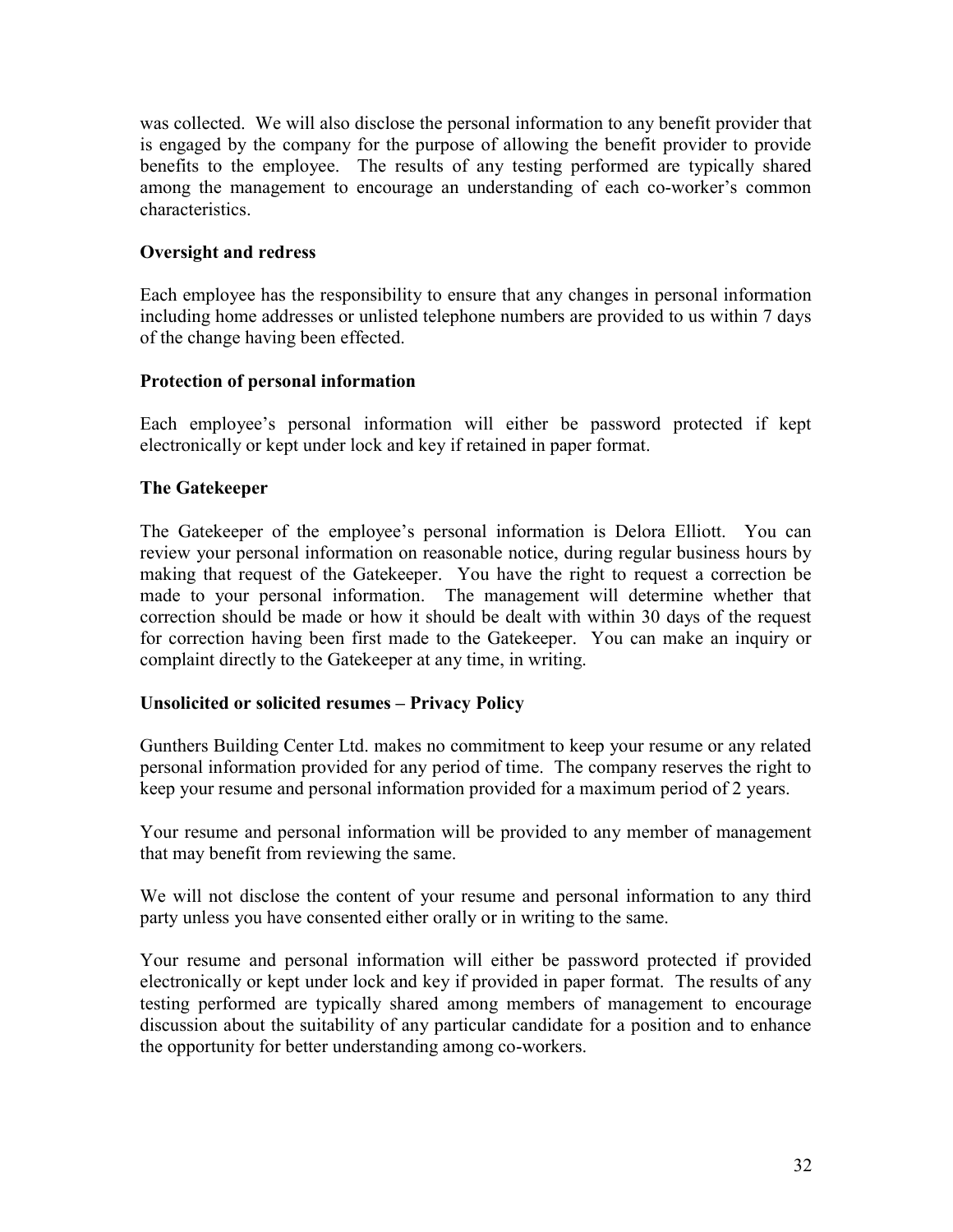Your resume and personal information, when destroyed, will be destroyed in a manner that will minimize the risk of disclosure of the personal information to any unauthorized person.

You can review your personal information on reasonable notice, during regular business hours by making that request of the Gatekeeper. You have the right to a request a correction be made to your personal information. The management will determine whether that correction should be made or how it should be dealt with within 30 days of the request for correction having been first made to the Gatekeeper. You can make an inquiry or complaint directly to the Gatekeeper at any time, in writing.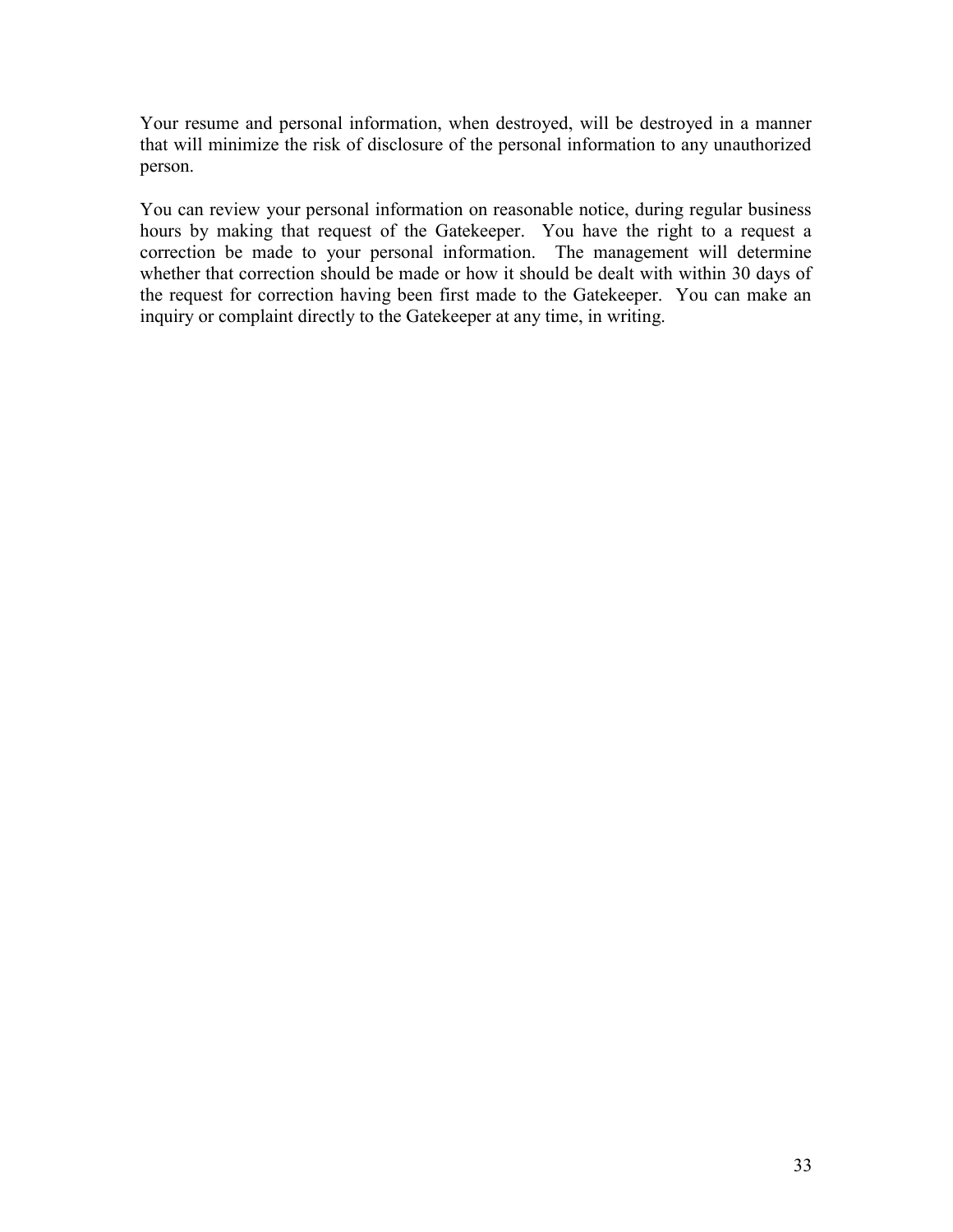## Appendix H

#### Company Safe Work Practices

#### Forklift Safety

As a staff member at GBC you may be asked to operate a forklift, but here are some things you should know before you operate any type of powered industrial vehicle.

There are about 85 forklift fatalities per year, 34,900 serious injuries and 61,800 nonserious injuries. There are roughly 900,000 forklifts operating in Canada currently and at least 11% of these will be involved in some sort of accident every year.

Part of that 11% is due to blind spots; if you are an operator you must be aware of your surroundings and of pedestrians in your area. A worker walking by you while you are on a forklift is more likely to be aware of the dangers of car or truck than of you on a forklift. It is you're responsibility as an operator to be aware, and cautious when operating a forklift in an area where there is pedestrian traffic (basically the entire GBC warehouse and yard area). Use the horn to signal when you will be going around a corner, or to get the attention of a pedestrian in your area. Take it slow and make sure you aren't flying around corners as it is possible that a pedestrian may not be able to get out of the way even if they hear your horn. Also if you have a large load on your forklift (one that blocks your forward view) use a spotter to help guide you. If you can't see where you're going it's liable to cause an accident.

Pedestrians also have a responsibility to be aware themselves, if you have fellow worker working on a forklift make sure they know you are there. Call out to them or if in a loud environment make eye contact with them and let them know you will be in their area. Make sure you are cautious when walking into and out of aisles as this could also cause an accident. I'm sure we've all had instances where we've walked into or out of an aisle without looking only to have a forklift slam on its breaks to avoid us.

Another key point is balancing of loads and making sure you are not overloading the forklift. 42% of the above mentioned 11% will be due to forklifts being overloaded and tipping over. If you for any reason believe that a load is too heavy for the forklift you are using stop immediately and see your supervisor.

If you have any more questions or concerns or want to learn more about how to be safer while operating a forklift see your safety officer or your supervisor. Be safe; because being safe means we all go home alive.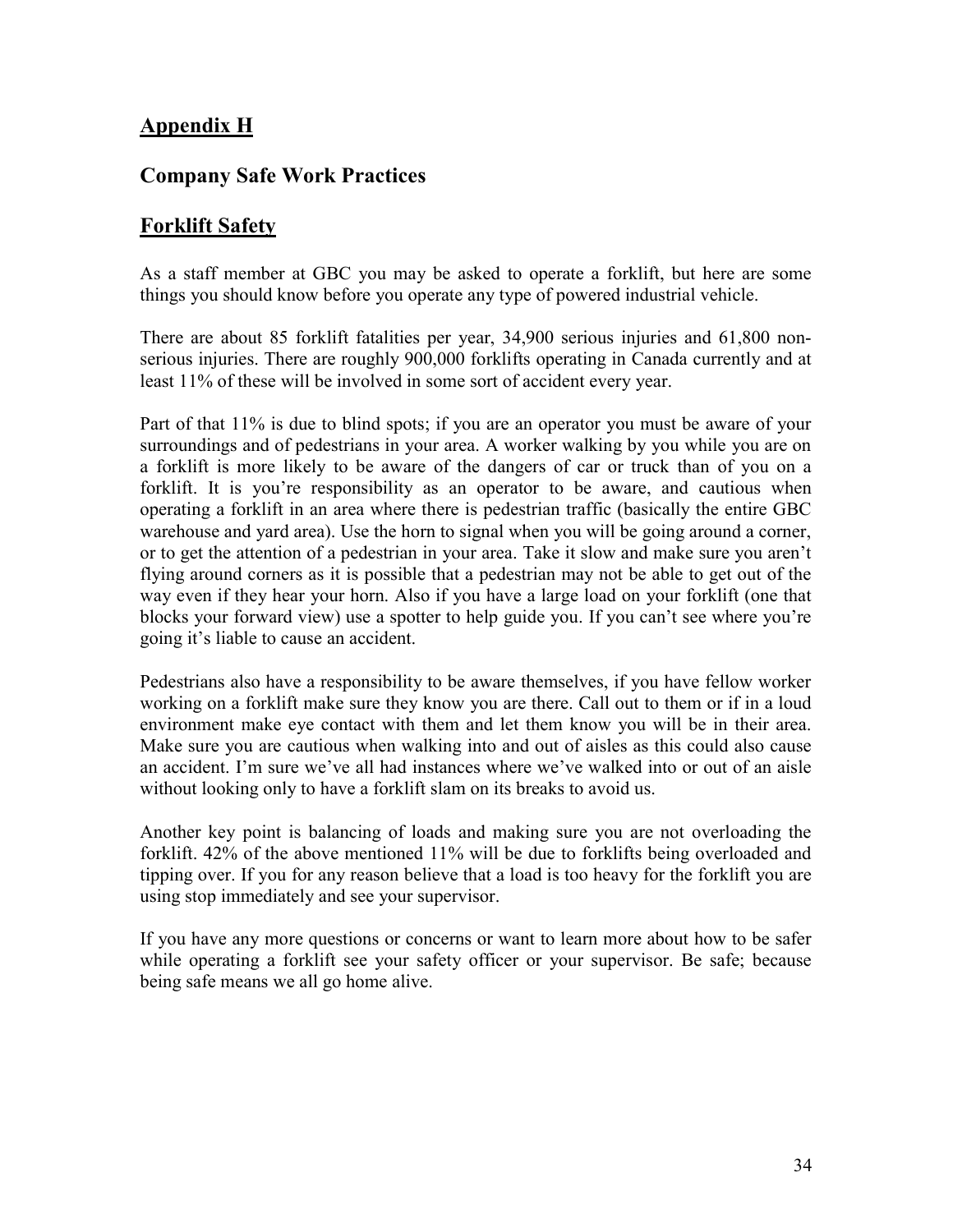# Lifting Safely

Lifting safely is a very important; every time you lift something you run the risk of getting a serious back injury. Let's face it; we at GBC are going to be called on to lift some really heavy stuff and we need to know what the implications are when we lift those things.

Read the general points below and remember to be safe!

- Don't lift more than you can handle. Ask for help with heavy loads.
- Wear safety shoes.
- If the object is rough or sharp, wear gloves.
- When lifting make sure you are lifting from the knees and legs
- NEVER lift from your back.
- Keep the load close to your body.
- Don't twist your body when placing a load to one side or the other. Move your feet instead.
- When it comes to lifting, don't break your back. Instead, lift right and give your back a break.
- Be careful and aware of obstacles when lifting and carrying product.
- Do not lift anything you believe will be unsafe for yourself or any other to carry alone.

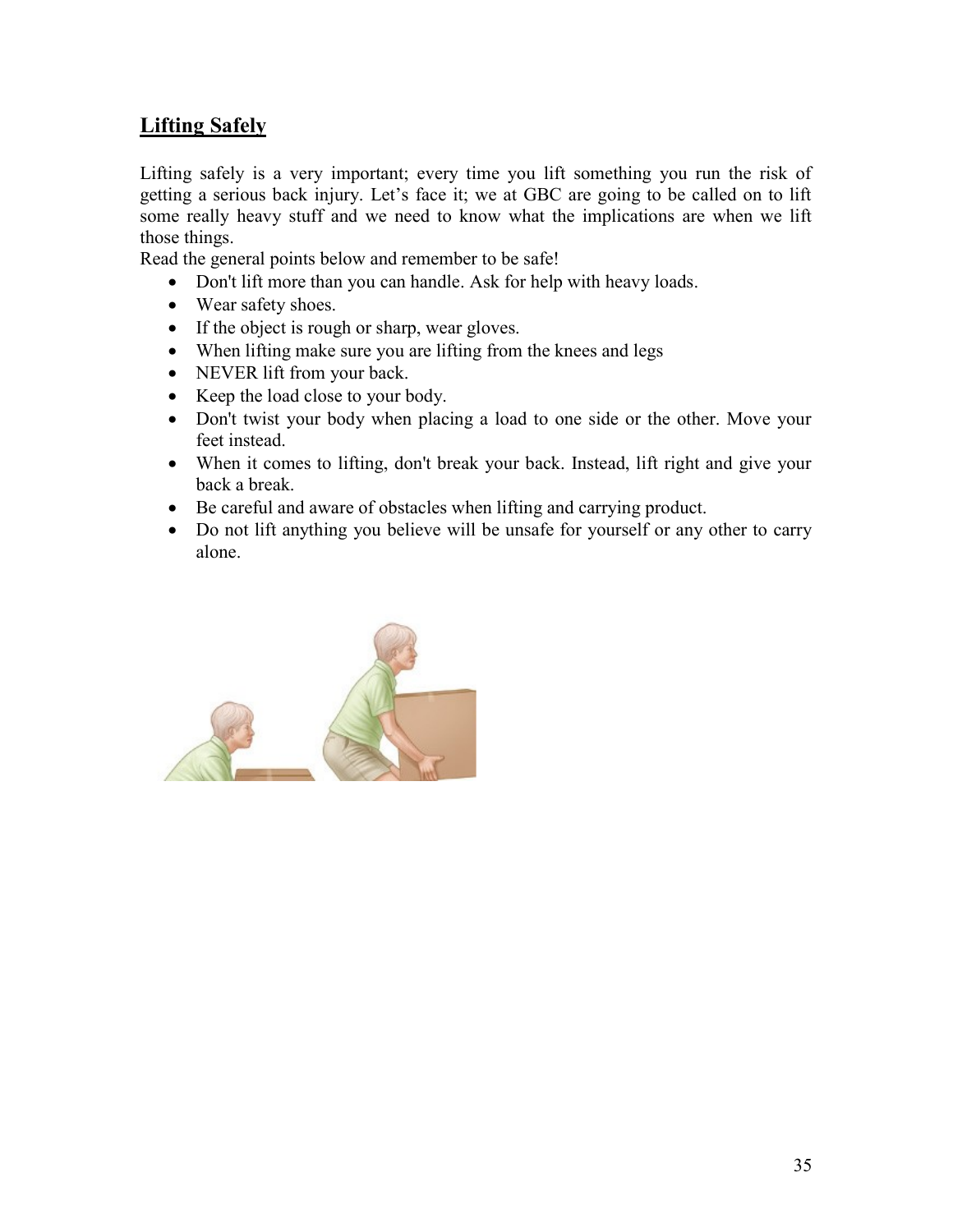| <b>SAFE WORK PRACTICE</b>                    |                                                                                                                                                                                                                                                                                                                                                                                                                                                                                                                                                                                                              |  |  |
|----------------------------------------------|--------------------------------------------------------------------------------------------------------------------------------------------------------------------------------------------------------------------------------------------------------------------------------------------------------------------------------------------------------------------------------------------------------------------------------------------------------------------------------------------------------------------------------------------------------------------------------------------------------------|--|--|
| <b>TITLE</b>                                 | <b>Manual Lifting And Carrying</b>                                                                                                                                                                                                                                                                                                                                                                                                                                                                                                                                                                           |  |  |
| <b>GENERAL</b>                               | Protecting workers from injuries associated with material lifting<br>and carrying.                                                                                                                                                                                                                                                                                                                                                                                                                                                                                                                           |  |  |
| <b>APPLICATION</b>                           | Most lifting accidents are due to improper lifting methods. All<br>manual lifting should be planned and safe lifting procedures<br>followed.                                                                                                                                                                                                                                                                                                                                                                                                                                                                 |  |  |
| <b>PROTECTIVE</b><br><b>MECHANISMS</b>       | Safe work procedure, safe lifting procedures, PPE                                                                                                                                                                                                                                                                                                                                                                                                                                                                                                                                                            |  |  |
| <b>SELECTION</b><br><b>AND</b><br><b>USE</b> | As per Safe Job procedures, safe lifting procedure                                                                                                                                                                                                                                                                                                                                                                                                                                                                                                                                                           |  |  |
| <b>SUPERVISOR</b><br><b>RESPONSIBILITY</b>   | Supervisors are responsible to facilitate and/or provide proper<br>instruction to their workers on protection requirements and<br>training.                                                                                                                                                                                                                                                                                                                                                                                                                                                                  |  |  |
| <b>WORKER</b><br><b>RESPONSIBILITY</b>       | 1. Ensure that you know your physical limitations and the<br>approximate weight of materials.<br>2. The use of power equipment or mechanical lifting devices<br>should be considered and employed where practical.<br>3. Obtain assistance in lifting heavy objects.<br>4. Ensure a good grip before lifting and employ proper<br>lifting technique.<br>5. Avoid reaching out.<br>Pipes, conduit, reinforcing rods and other conductive<br>6.<br>materials should not be carried on the shoulder near<br>exposed live electrical equipment or conductors.<br>7. Be aware of hazardous and unsafe conditions. |  |  |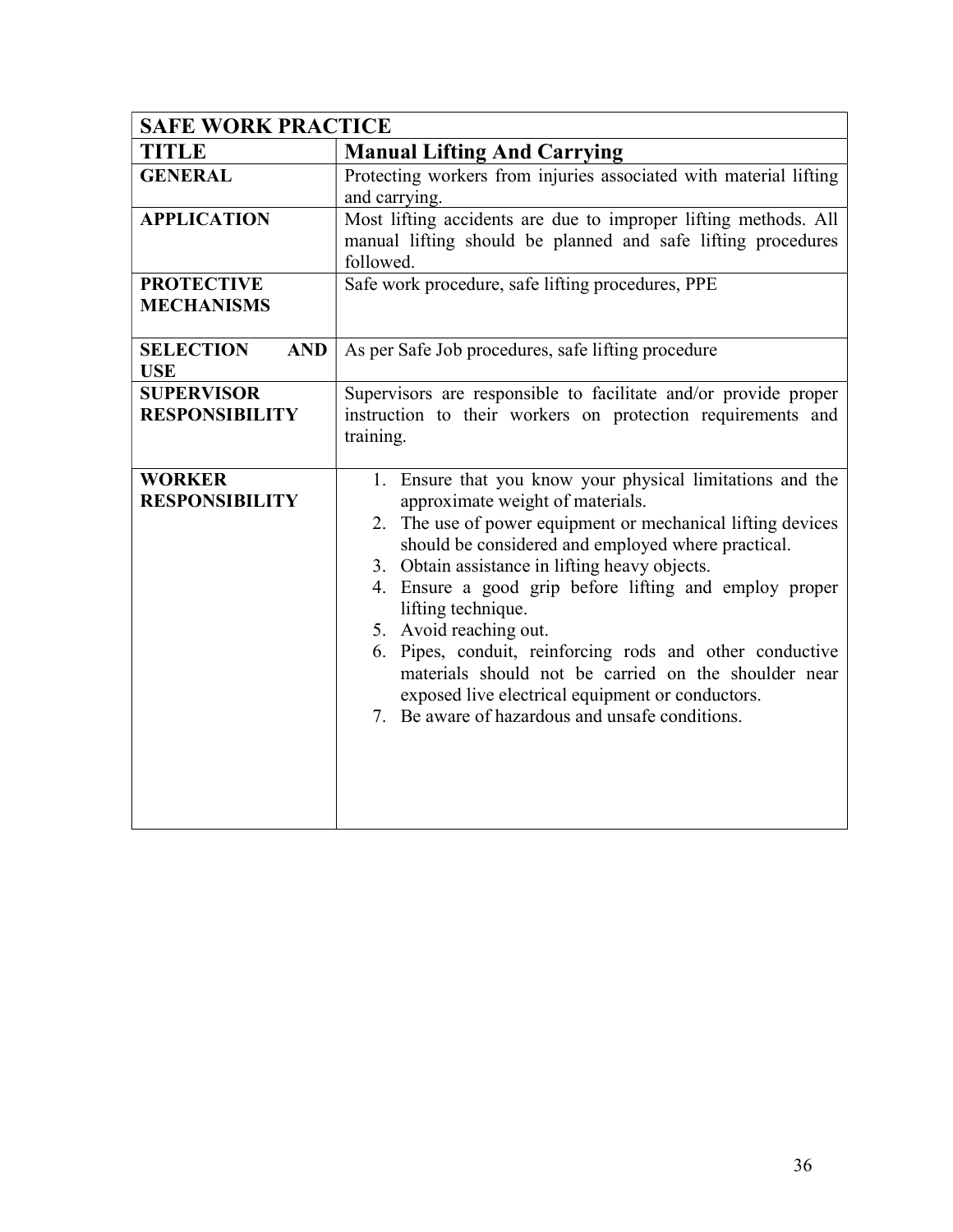| <b>SAFE WORK PRACTICE</b>                    |                                                                                                                                                                                                                                                                                                                                                                                                                                                                                                                                                                                                                                                                                                                          |
|----------------------------------------------|--------------------------------------------------------------------------------------------------------------------------------------------------------------------------------------------------------------------------------------------------------------------------------------------------------------------------------------------------------------------------------------------------------------------------------------------------------------------------------------------------------------------------------------------------------------------------------------------------------------------------------------------------------------------------------------------------------------------------|
| TITLE                                        | <b>Driving</b>                                                                                                                                                                                                                                                                                                                                                                                                                                                                                                                                                                                                                                                                                                           |
| <b>GENERAL</b>                               | Protecting workers from injuries associated with driving<br>operations.                                                                                                                                                                                                                                                                                                                                                                                                                                                                                                                                                                                                                                                  |
| <b>APPLICATION</b>                           | Operation of motor vehicles must be performed according to all<br>codes, traffic laws,<br>company procedures,<br>vehicle<br>and<br>manufacturer's recommended operating guidelines.                                                                                                                                                                                                                                                                                                                                                                                                                                                                                                                                      |
| <b>PROTECTIVE</b><br><b>MECHANISMS</b>       | Safe work procedure, Highway Traffic Act, company rules,<br>manufacturers recommendations                                                                                                                                                                                                                                                                                                                                                                                                                                                                                                                                                                                                                                |
| <b>SELECTION</b><br><b>AND</b><br><b>USE</b> | As per Safe Job Procedures, company rules, and manufacturers<br>recommendations                                                                                                                                                                                                                                                                                                                                                                                                                                                                                                                                                                                                                                          |
| <b>SUPERVISOR</b><br><b>RESPONSIBILITY</b>   | Supervisors are responsible to facilitate and/or provide proper<br>instruction to their workers on protection requirements and<br>training                                                                                                                                                                                                                                                                                                                                                                                                                                                                                                                                                                               |
| <b>WORKER</b><br><b>RESPONSIBILITY</b>       | 1. Ensure you have a valid operator's license.<br>2. Be conversant with traffic laws and regulations.<br>3. Drive defensively.<br>4. Back in when practical.<br>5. Ensure the vehicle has an emergency road kit.<br>6. Ensure you are not under influence of alcohol or drugs.<br>7. Avoid driving when fatigued.<br>8. Ensure seatbelts are worn at all times when travelling.<br>9. Be familiar with vehicle and its capabilities.<br>10. Avoid offering rides to strangers or hitchhikers.<br>11. Perform a "walk around" prior to travelling.<br>12. Use good judgment and understand the basic recovery<br>skills appropriate to the vehicle you are driving.<br>13. Refer to SWP for "Cell Phone Use in Vehicles". |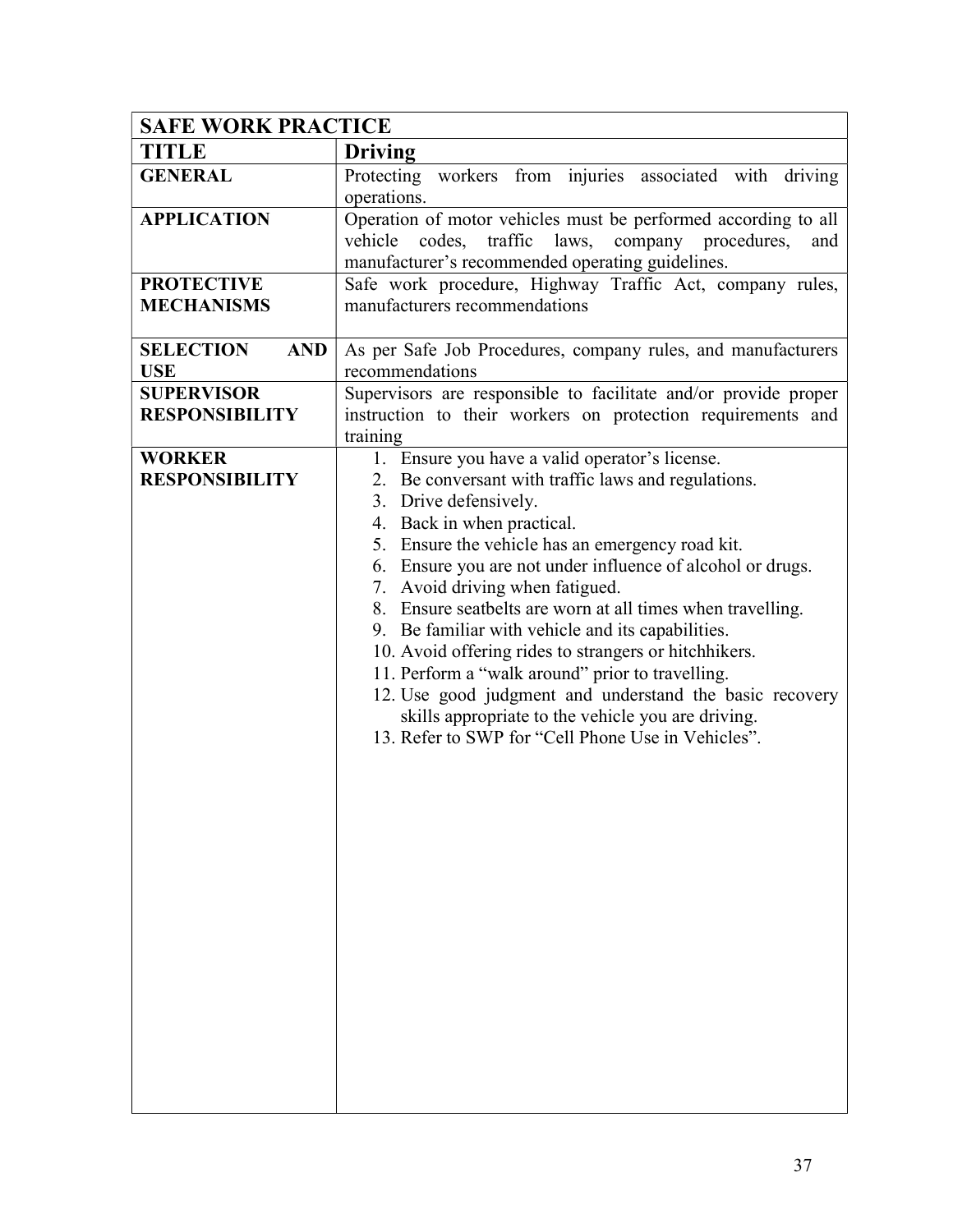| <b>SAFE WORK PRACTICE</b>                    |                                                                                                                                                                                                                                                                                                                                                                                                                                                                                                                                                                                                                                                                                                                                   |
|----------------------------------------------|-----------------------------------------------------------------------------------------------------------------------------------------------------------------------------------------------------------------------------------------------------------------------------------------------------------------------------------------------------------------------------------------------------------------------------------------------------------------------------------------------------------------------------------------------------------------------------------------------------------------------------------------------------------------------------------------------------------------------------------|
| <b>TITLE</b>                                 | <b>Driving (Winter)</b>                                                                                                                                                                                                                                                                                                                                                                                                                                                                                                                                                                                                                                                                                                           |
| <b>GENERAL</b>                               | Protecting workers from injuries associated with winter driving.                                                                                                                                                                                                                                                                                                                                                                                                                                                                                                                                                                                                                                                                  |
| <b>APPLICATION</b>                           | Operation of motor vehicles must be performed according to all<br>traffic laws, company procedures,<br>vehicle<br>codes,<br>and<br>manufacturer's recommended operating guidelines.                                                                                                                                                                                                                                                                                                                                                                                                                                                                                                                                               |
| <b>PROTECTIVE</b><br><b>MECHANISMS</b>       | Safe work procedures, Highway Traffic Act, company rules,<br>manufacturers recommendations                                                                                                                                                                                                                                                                                                                                                                                                                                                                                                                                                                                                                                        |
| <b>SELECTION</b><br><b>AND</b><br><b>USE</b> | As per Safe Job Procedures, company rules, and manufacturers<br>recommendations                                                                                                                                                                                                                                                                                                                                                                                                                                                                                                                                                                                                                                                   |
| <b>SUPERVISOR</b><br><b>RESPONSIBILITY</b>   | Supervisors are responsible to facilitate and/or provide proper<br>instruction to their workers on protection requirements and<br>training, ensure compliance and enforcement                                                                                                                                                                                                                                                                                                                                                                                                                                                                                                                                                     |
| <b>WORKER</b><br><b>RESPONSIBILITY</b>       | 14. Ensure you have a valid operator's license.<br>15. Be conversant with traffic laws and regulations.<br>16. Drive defensively.<br>17. Back in when practical.<br>18. Ensure the vehicle has an emergency road kit.<br>19. Ensure you are not under influence of alcohol or drugs.<br>20. Avoid driving when fatigued.<br>21. Ensure seatbelts are worn at all times when travelling.<br>22. Be familiar with vehicle and its capabilities.<br>23. Avoid offering rides to strangers or hitchhikers.<br>24. Perform a "walk around" prior to travelling.<br>25. Use good judgment and understand the basic recovery<br>skills appropriate to the vehicle you are driving.<br>26. Refer to SWP for "Cell Phone Use in Vehicles". |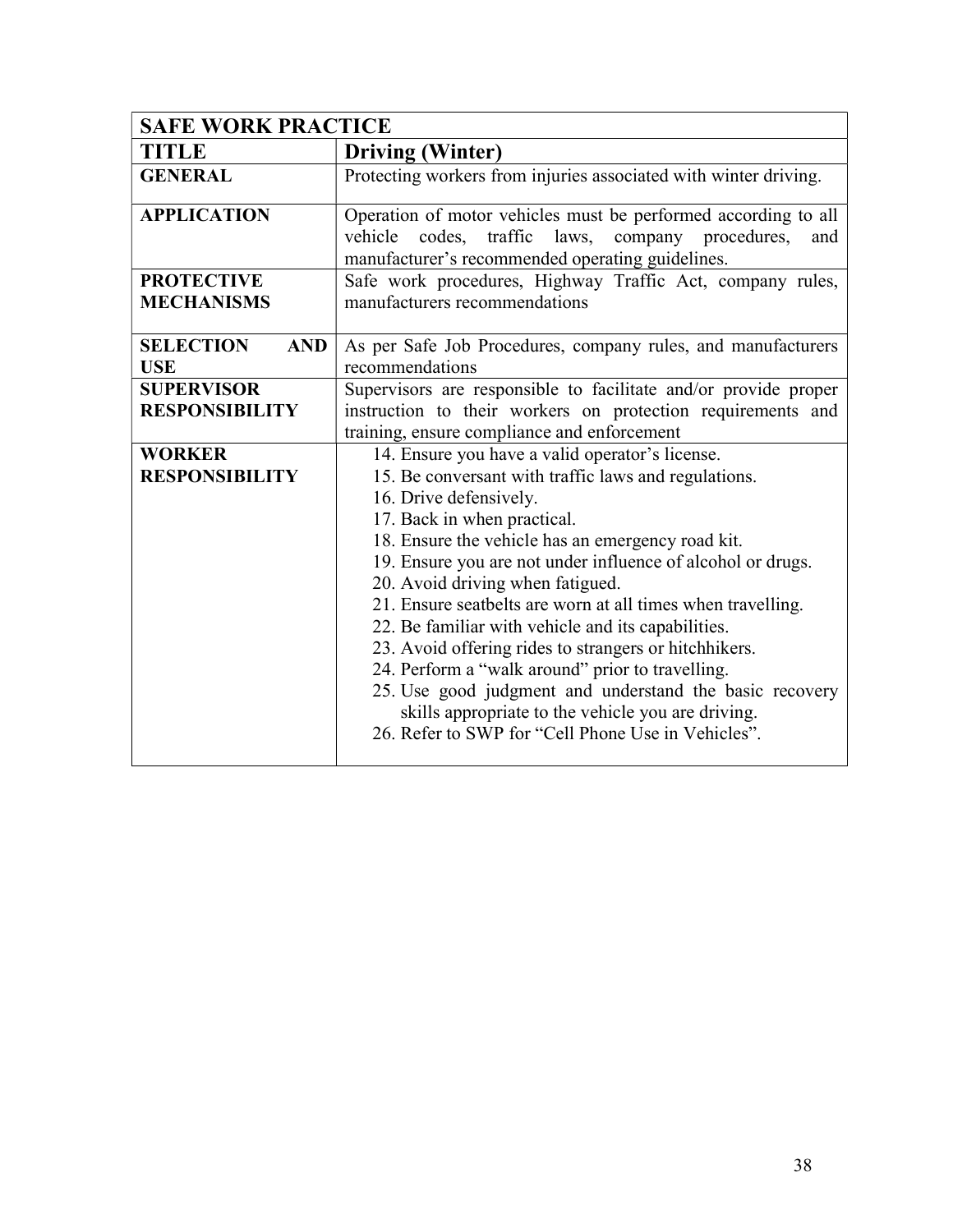| <b>SAFE WORK PRACTICE</b> |                                                                                                                                                                                                                                                                                                                                                                                                                                                                                                                                                                                                                                                                                                                                                                         |
|---------------------------|-------------------------------------------------------------------------------------------------------------------------------------------------------------------------------------------------------------------------------------------------------------------------------------------------------------------------------------------------------------------------------------------------------------------------------------------------------------------------------------------------------------------------------------------------------------------------------------------------------------------------------------------------------------------------------------------------------------------------------------------------------------------------|
| <b>TITLE</b>              | <b>Care And Handling Of Propane Cylinders</b>                                                                                                                                                                                                                                                                                                                                                                                                                                                                                                                                                                                                                                                                                                                           |
| <b>GENERAL</b>            | Protecting workers from injuries associated with the care and                                                                                                                                                                                                                                                                                                                                                                                                                                                                                                                                                                                                                                                                                                           |
|                           | handling of propane cylinders                                                                                                                                                                                                                                                                                                                                                                                                                                                                                                                                                                                                                                                                                                                                           |
| <b>APPLICATION</b>        | No person shall handle propane cylinders or use propane<br>cylinders until they are fully aware of the potential hazards and<br>the precautions necessary to handle propane safely.                                                                                                                                                                                                                                                                                                                                                                                                                                                                                                                                                                                     |
| <b>PROTECTIVE</b>         | Safe work procedure, TDG (Transportation of Dangerous Goods                                                                                                                                                                                                                                                                                                                                                                                                                                                                                                                                                                                                                                                                                                             |
| <b>MECHANISMS</b>         | ) legislation, WHMIS, PPE, permit system                                                                                                                                                                                                                                                                                                                                                                                                                                                                                                                                                                                                                                                                                                                                |
| <b>SELECTION AND USE</b>  | As per Safe Job procedure, TDG, manufacturers specifications                                                                                                                                                                                                                                                                                                                                                                                                                                                                                                                                                                                                                                                                                                            |
| <b>SUPERVISOR</b>         | Supervisors are responsible to facilitate and/or provide proper                                                                                                                                                                                                                                                                                                                                                                                                                                                                                                                                                                                                                                                                                                         |
| <b>RESPONSIBILITY</b>     | instruction to their workers on protection requirements and<br>training, ensure TDG compliance.                                                                                                                                                                                                                                                                                                                                                                                                                                                                                                                                                                                                                                                                         |
| <b>WORKER</b>             | 1. Ensure WHMIS and TDG labels are attached and visible.                                                                                                                                                                                                                                                                                                                                                                                                                                                                                                                                                                                                                                                                                                                |
| <b>RESPONSIBILITY</b>     | 2. Cylinders are transported and secured in an upright<br>position in a ventilated area.<br>3. Cylinders will not be stored inside buildings, or carried in<br>closed canopies, vehicles, tool vans.<br>4. Regulator to be installed on cylinder prior to use.<br>5. When checking for leaks use a soapy water solution.<br>6. When not in use, cylinder to be secured in upright<br>position, valve closed and regulator removed.<br>7. Cylinders should not be used if shoulder label/stamp is not<br>legible.<br>8. When not in use, a plug or cap must be used to seal<br>opening of valve.<br>9. Ensure cylinders in storage or transit must be equipped<br>with valve cap or collar and regulator removed.<br>10. Cylinder not to be painted over in any fashion. |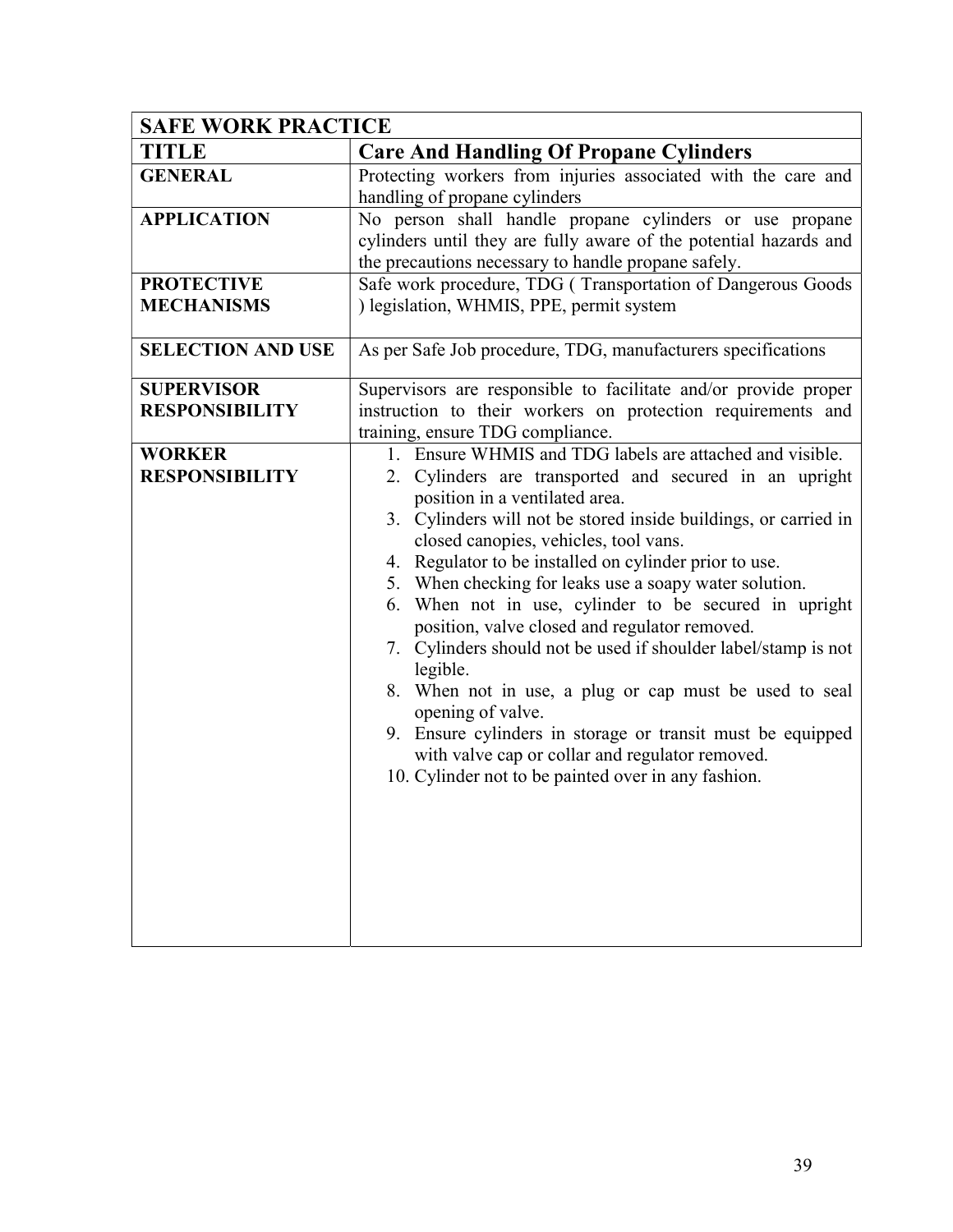| <b>SAFE WORK PRACTICE</b> |                                                                   |
|---------------------------|-------------------------------------------------------------------|
| <b>TITLE</b>              | <b>Cell Phone Usage</b>                                           |
| <b>GENERAL</b>            | Protecting workers from injuries associated with the improper use |
|                           | of cell phones while operating a motor vehicle.                   |
| <b>APPLICATION</b>        | Using a cell phone improperly while operating a motor vehicle     |
|                           | may be hazardous to the worker and general public.                |
| <b>PROTECTIVE</b>         | Safe work procedure, Highway Traffic Act, local regulations,      |
| <b>MECHANISMS</b>         | manufacturer's recommendations                                    |
|                           |                                                                   |
| <b>SELECTION AND USE</b>  | As per Safe Job procedure, manufacturers specifications           |
|                           |                                                                   |
| <b>SUPERVISOR</b>         | Supervisors are responsible to facilitate and/or provide proper   |
| <b>RESPONSIBILITY</b>     | instruction to their workers on protection requirements and       |
|                           | training. Enforcement and compliance.                             |
| <b>WORKER</b>             | 11. When the vehicle is in motion calls may not be answered       |
| <b>RESPONSIBILITY</b>     | by the driver and must be directed to voicemail or a              |
|                           | passenger.                                                        |
|                           | 12. If an employee driving a vehicle must make a phone call,      |
|                           | the vehicle must be parked and in a safe location.                |
|                           | 13. If making an emergency call (911), the vehicle must be        |
|                           | safely parked before making the call.                             |
|                           |                                                                   |
|                           |                                                                   |
|                           |                                                                   |
|                           |                                                                   |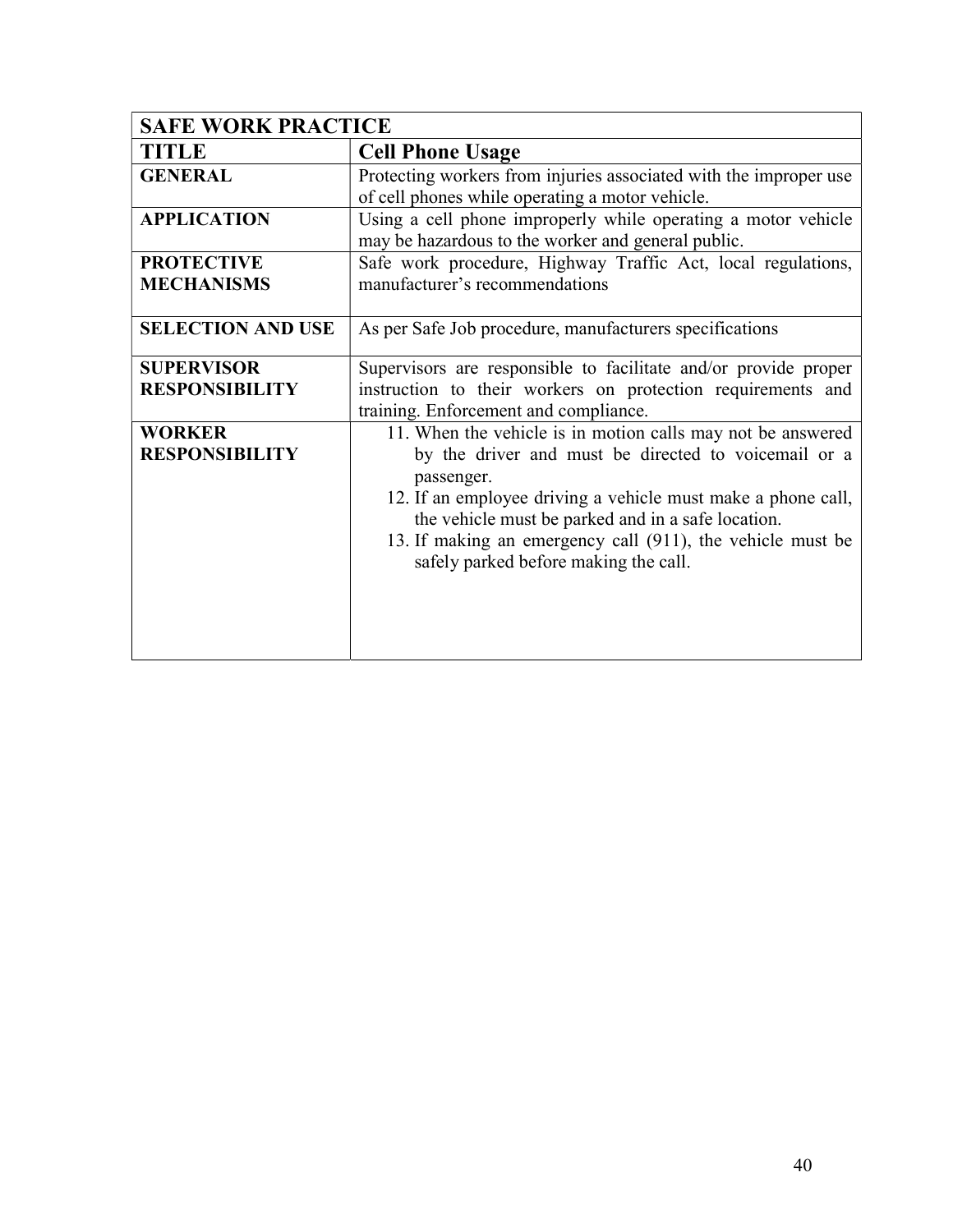| <b>SAFE WORK PRACTICE</b> |                                                                 |  |  |
|---------------------------|-----------------------------------------------------------------|--|--|
| TITLE                     | <b>Tagging Out Defective Tools and Equipment</b>                |  |  |
| <b>GENERAL</b>            | Protecting workers from injuries due to use of defective        |  |  |
|                           | equipment or tools                                              |  |  |
| <b>APPLICATION</b>        | If any equipment or tool is defective, do not use it.           |  |  |
| <b>PROTECTIVE</b>         | Defective equipment should not be used and it should be clearly |  |  |
| <b>MECHANISMS</b>         | tagged for nonuse.                                              |  |  |
|                           |                                                                 |  |  |
| <b>SELECTION AND USE</b>  | Have defective tools or equipment tagged with appropriate       |  |  |
|                           | signage. Red tags or danger (do not use) tape.                  |  |  |
| <b>SUPERVISOR</b>         | Supervisors are responsible to facilitate and/or provide proper |  |  |
| <b>RESPONSIBILITY</b>     | instruction to their workers on protection requirements and     |  |  |
|                           | training.                                                       |  |  |
| <b>WORKER</b>             | 1. All tools and equipment should be inspected before use.      |  |  |
| <b>RESPONSIBILITY</b>     | Make sure all cords are free from spark and wear.<br>2.         |  |  |
|                           | If any defects tag out using safe work procedures.<br>3.        |  |  |
|                           | Inform supervisor, manager and put into tag out area.<br>4.     |  |  |
|                           | Do not use if tagged out of service.<br>5.                      |  |  |
|                           |                                                                 |  |  |
|                           |                                                                 |  |  |
|                           |                                                                 |  |  |
|                           |                                                                 |  |  |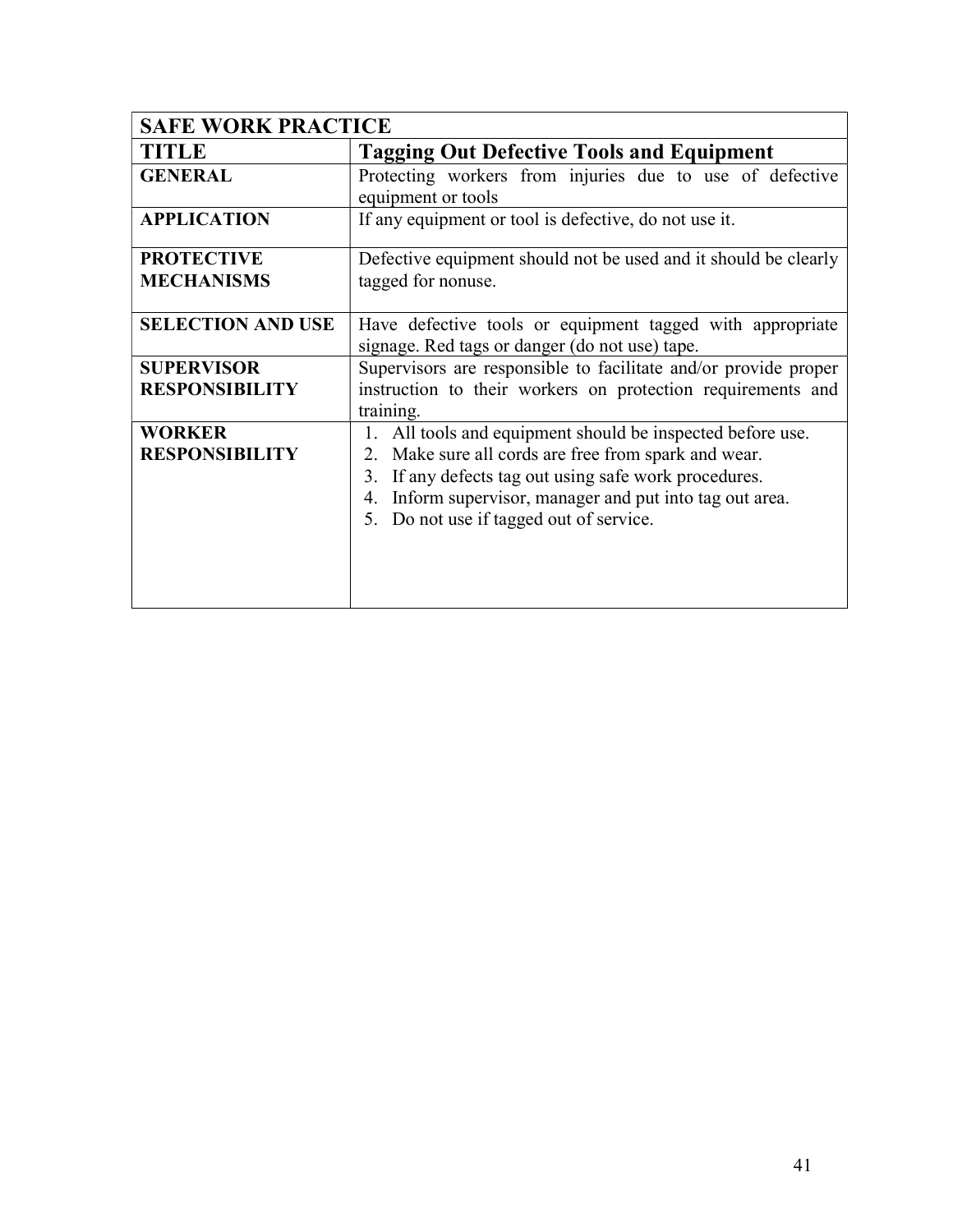| <b>SAFE WORK PRACTICE</b>                  |                                                                                                                                                                                                                                                                                                                                                                                                                                                                                                                                                                                                                                                                                                       |  |  |
|--------------------------------------------|-------------------------------------------------------------------------------------------------------------------------------------------------------------------------------------------------------------------------------------------------------------------------------------------------------------------------------------------------------------------------------------------------------------------------------------------------------------------------------------------------------------------------------------------------------------------------------------------------------------------------------------------------------------------------------------------------------|--|--|
| <b>TITLE</b>                               | Loading & unloading company trucks                                                                                                                                                                                                                                                                                                                                                                                                                                                                                                                                                                                                                                                                    |  |  |
| <b>GENERAL</b>                             | Protecting workers from injuries while loading and unloading<br>company vehicles                                                                                                                                                                                                                                                                                                                                                                                                                                                                                                                                                                                                                      |  |  |
| <b>APPLICATION</b>                         | All loading and unloading must be done following safe lifting<br>procedures as well as following manufactures load limits.                                                                                                                                                                                                                                                                                                                                                                                                                                                                                                                                                                            |  |  |
| <b>PROTECTIVE</b><br><b>MECHANISMS</b>     | Safe job procedures, safe lifting procedure, PPE                                                                                                                                                                                                                                                                                                                                                                                                                                                                                                                                                                                                                                                      |  |  |
| <b>SELECTION AND USE</b>                   | As per safe job procedure and safe lifting procedure                                                                                                                                                                                                                                                                                                                                                                                                                                                                                                                                                                                                                                                  |  |  |
| <b>SUPERVISOR</b><br><b>RESPONSIBILITY</b> | Supervisors are responsible to facilitate and/or provide proper<br>instruction to their workers on protection requirements and<br>training.                                                                                                                                                                                                                                                                                                                                                                                                                                                                                                                                                           |  |  |
| <b>WORKER</b><br><b>RESPONSIBILITY</b>     | 1. Ensure that you know your physical limitations and the<br>approximate weight of materials.<br>2. The use of power equipment or mechanical lifting<br>devices should be considered and employed where<br>practical.<br>3. Obtain assistance in lifting heavy objects.<br>4. Ensure a good grip before lifting and employ proper<br>lifting technique.<br>5. Avoid reaching out.<br>6. Pipes, conduit, reinforcing rods and other conductive<br>materials should not be carried on the shoulder near<br>exposed live electrical equipment or conductors.<br>7. Be aware of hazardous and unsafe conditions.<br>8. All loads should be secured with weight being evenly<br>distributed on both sides. |  |  |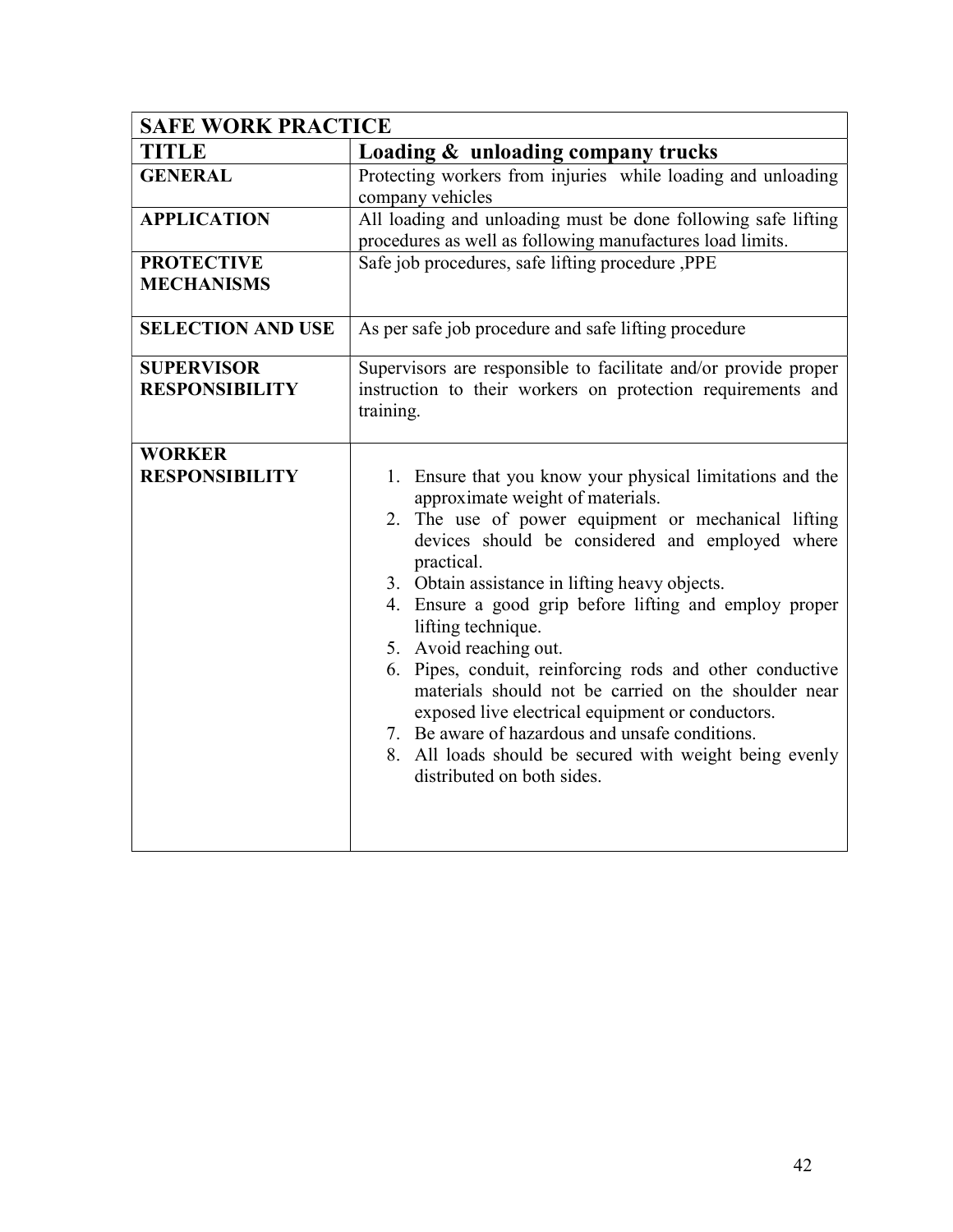| <b>SAFE WORK PRACTICE</b>                                                            |                                                                                                                                                                                                                                                                                                                                                                                                                                                                                                                                                                                                                                                                                                                                                                                                                                                                                                                                                                                                                                                                                                                                                                                                                                                                                                                                                                                        |
|--------------------------------------------------------------------------------------|----------------------------------------------------------------------------------------------------------------------------------------------------------------------------------------------------------------------------------------------------------------------------------------------------------------------------------------------------------------------------------------------------------------------------------------------------------------------------------------------------------------------------------------------------------------------------------------------------------------------------------------------------------------------------------------------------------------------------------------------------------------------------------------------------------------------------------------------------------------------------------------------------------------------------------------------------------------------------------------------------------------------------------------------------------------------------------------------------------------------------------------------------------------------------------------------------------------------------------------------------------------------------------------------------------------------------------------------------------------------------------------|
| TITLE                                                                                | <b>Power and Hand Tool Use</b>                                                                                                                                                                                                                                                                                                                                                                                                                                                                                                                                                                                                                                                                                                                                                                                                                                                                                                                                                                                                                                                                                                                                                                                                                                                                                                                                                         |
| <b>GENERAL</b>                                                                       | Protecting workers from injuries associated with the use of<br>power and hand tools                                                                                                                                                                                                                                                                                                                                                                                                                                                                                                                                                                                                                                                                                                                                                                                                                                                                                                                                                                                                                                                                                                                                                                                                                                                                                                    |
| <b>APPLICATION</b>                                                                   | Power tools and hand tools to be used and maintained in<br>compliance with manufacturer's guidelines.                                                                                                                                                                                                                                                                                                                                                                                                                                                                                                                                                                                                                                                                                                                                                                                                                                                                                                                                                                                                                                                                                                                                                                                                                                                                                  |
| <b>PROTECTIVE</b><br><b>MECHANISMS</b>                                               | Safe work procedures, PPE, manufacturers specifications,<br>permits {if required}                                                                                                                                                                                                                                                                                                                                                                                                                                                                                                                                                                                                                                                                                                                                                                                                                                                                                                                                                                                                                                                                                                                                                                                                                                                                                                      |
| <b>SELECTION AND USE</b>                                                             | As per Safe Job Procedures                                                                                                                                                                                                                                                                                                                                                                                                                                                                                                                                                                                                                                                                                                                                                                                                                                                                                                                                                                                                                                                                                                                                                                                                                                                                                                                                                             |
| <b>SUPERVISOR</b><br><b>RESPONSIBILITY</b><br><b>WORKER</b><br><b>RESPONSIBILITY</b> | Supervisors are responsible to facilitate and/or provide proper<br>instruction to their workers on protection requirements and<br>training. Review the project and prepare a list of required tools.<br>1. Electrical tools must have 3 wire (grounding) cord and<br>plug, excluding double insulated tools.<br>2. Grinder discs, buffers and stones to be used only for<br>designed application and at rated speed.<br>3. Stationary grinders must have properly adjusted tool<br>rests and stones to be properly dressed.<br>grinders to<br>Equipment<br>4. Angle<br>have<br>Original<br>Manufacturer (O.E.M.) guard.<br>5. On/off switches must be functional and positioned so<br>Operator has access.<br>6. Accessories can only be used that are designed for use<br>with the tools specified.<br>7. Saw blades must be designed for the product being cut<br>and at the rated speed, O.E.M. guards must be in place<br>and functional.<br>8. Chisels, punches, hammer, wrenches, etc. to have all<br>burrs ground from striking area.<br>9. Chisels, punches, screwdrivers, etc. to have tips<br>properly dressed.<br>10. Cracked a/o splintered handles to be replaced.<br>11. All tools must be cleaned after use and repairs made<br>before being properly stored.<br>12. Tools to be used for designed purpose only.<br>13. Repairs to tools must be performed by qualified |
|                                                                                      | personnel, using O.E.M. parts or equivalent.                                                                                                                                                                                                                                                                                                                                                                                                                                                                                                                                                                                                                                                                                                                                                                                                                                                                                                                                                                                                                                                                                                                                                                                                                                                                                                                                           |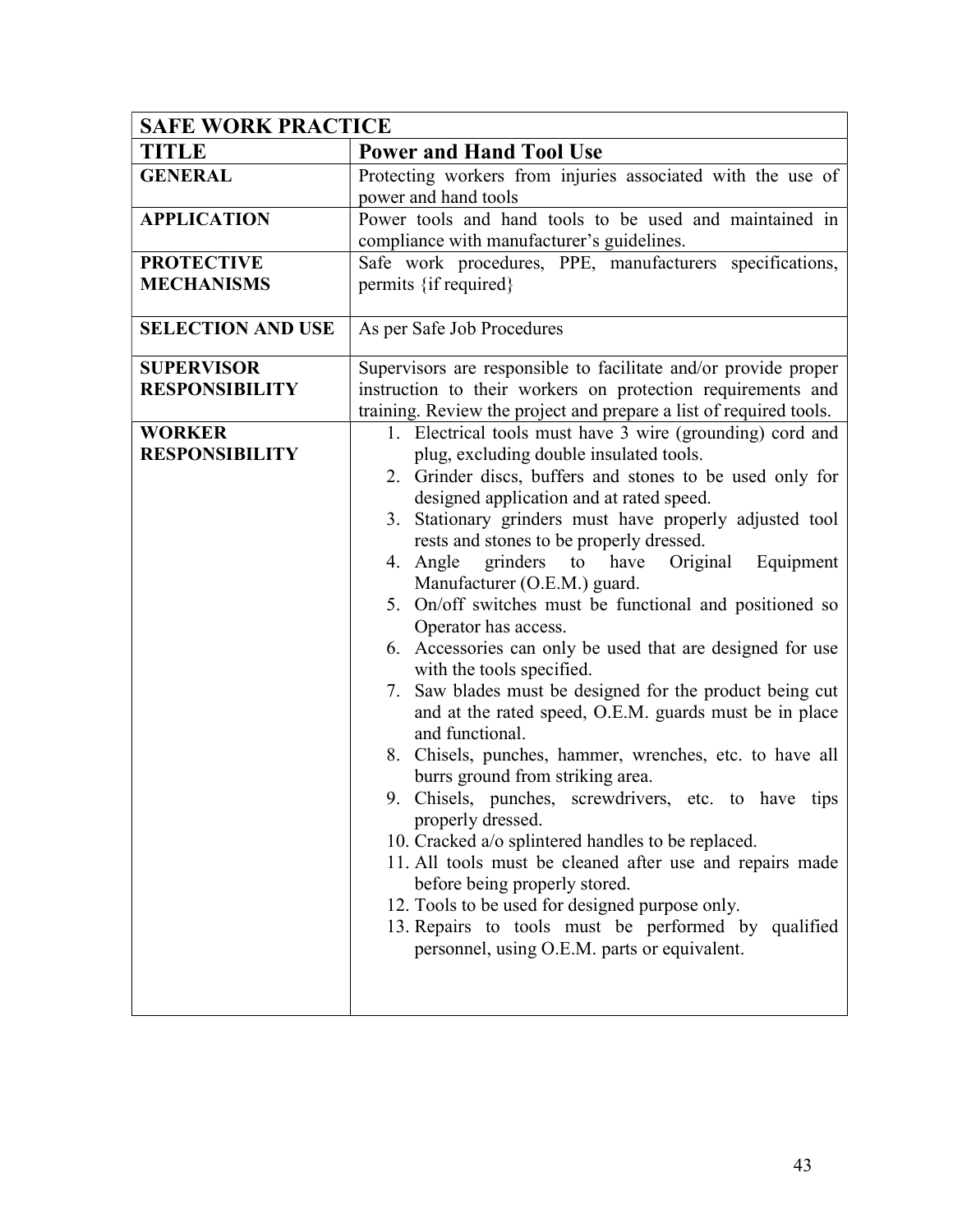| <b>SAFE WORK PRACTICE</b>              |                                                                                                                                                                                                                                                                                                        |
|----------------------------------------|--------------------------------------------------------------------------------------------------------------------------------------------------------------------------------------------------------------------------------------------------------------------------------------------------------|
| TITLE                                  | <b>Use and Care of Respirators</b>                                                                                                                                                                                                                                                                     |
| <b>GENERAL</b>                         | Protecting workers from injuries associated with the improper use<br>and care of respirators                                                                                                                                                                                                           |
| <b>APPLICATION</b>                     | When hazardous airborne contaminants are present, a proper<br>respirator is required.                                                                                                                                                                                                                  |
| <b>PROTECTIVE</b><br><b>MECHANISMS</b> | Safe work procedure, WHMIS, PPE, Emergency response plan                                                                                                                                                                                                                                               |
| <b>SELECTION AND USE</b>               | As per Safe Job procedure, manufacturers specifications                                                                                                                                                                                                                                                |
| <b>SUPERVISOR</b>                      | Supervisors are responsible to facilitate and/or provide proper                                                                                                                                                                                                                                        |
| <b>RESPONSIBILITY</b>                  | instruction to their workers on protection requirements and<br>training. Selection of equipment. Work site inspection.                                                                                                                                                                                 |
| <b>WORKER</b><br><b>RESPONSIBILITY</b> | 14. Ensure you are fully trained on respiratory equipment.<br>15. Respirators will be selected on basis of hazards to which<br>the worker is exposed.<br>16. Inspect before each use.<br>17. Inspect after each use.<br>18. Clean and disinfect after each use.<br>19. Store the respirators properly. |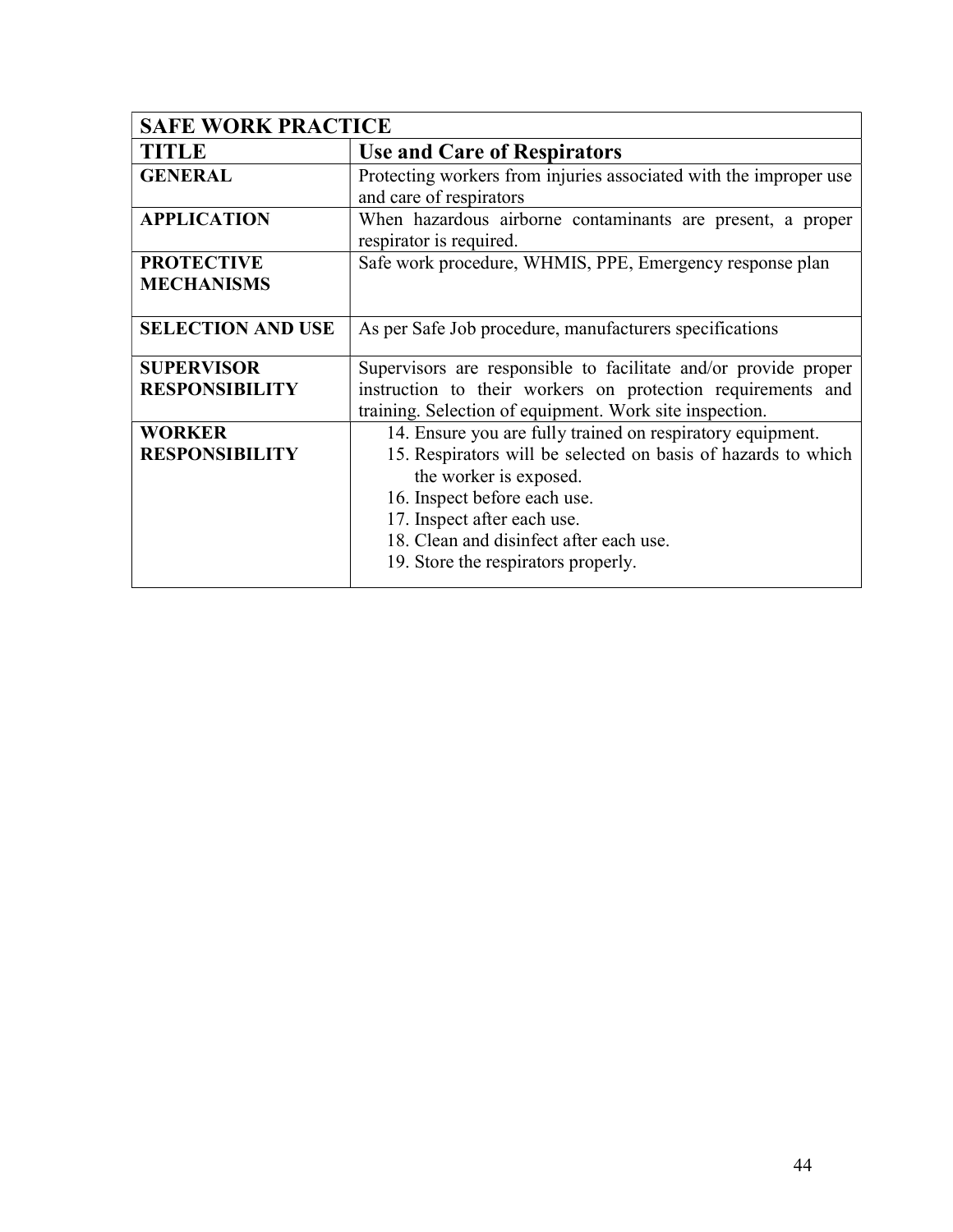# Authorization for payroll deduction for traffic infractions

From time to time you may be asked or instructed to drive a company vehicle for the purpose of regular business. In the event of any illegal motor vehicle activity or traffic infractions, Gunthers Building Center will deduct the amount of the traffic infraction fine from your next payroll check. By signing this form you are authorizing our right to recover from you the cost of the fine.

I, \_\_\_\_\_\_\_\_\_\_\_\_\_\_\_\_\_\_\_\_\_\_\_\_\_\_\_\_\_\_\_\_\_\_\_\_\_\_\_, do hereby authorize Gunthers Building Center Ltd. to deduct from my payroll Cheque (or deposit) the amount of any traffic violation tickets caused by myself while driving a company vehicle. I will advise my team leader upon receiving a traffic violation ticket and Gunthers will advise me of the amount and the date the deduction will be taken.

Employees Signature

Management Signature **Example 20** 

Date \_\_\_\_\_\_\_\_\_\_\_\_\_\_\_\_\_\_\_\_\_\_\_\_\_\_